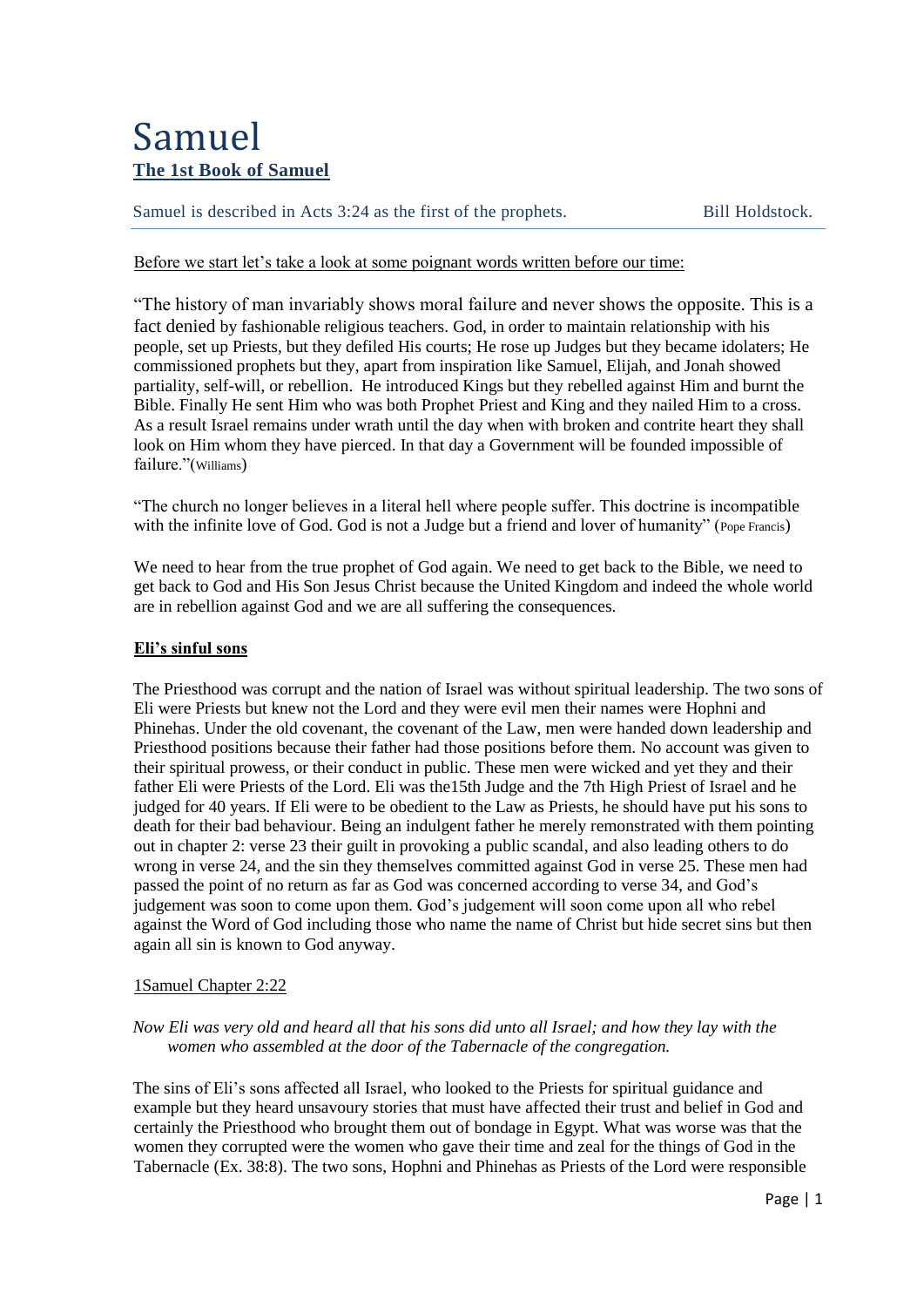for presenting God to Israel, looking after the tabernacle, and accepting the sacrifices of the people, but they failed miserably. The duties of Priests like Eli's sons were commanded by God in Leviticus Chapter 3.

These men sold the best portions of the meat offering and gave choice portions to their families. They were violent, greedy and provoked public scandal, and lay with the prostitutes that assembled at the door of the Tabernacle. Also they misappropriated the burnt offerings of the people and desecrated the Tabernacle of the most Holy God. Before the Priest took his portion of the offering, which was the right shoulder and breasts of the offering he was required to consecrate the offering to God by burning the fat upon the altar. (Lev.3:5; 7:31). Beside not doing this and taking the flesh that they had absolutely no right to take according to God's law (Lev. 8:31). These men's behaviour and irreverence to God and the Tabernacle caused the people of Israel to loathe bringing their sacrifices to the Lord. It is a great shame that men often fail when placed in any position of responsibility or glory. Men and women in high office and in Parliament in our time, some even in Christian circles misbehave and send a very bad testimony causing damage to the hearts of hundreds of other followers of Christ. A Christian is to be in the world, but he must not let the world be in him.

Nadab and Abihu, Priests of the Lord serving in the Tabernacle, were '*devoured*' by the Lord because they burnt the sacrifice with what the Bible calls 'strange fire'. This fire was from their own censer, a fire made by human hands then offered before the Lord. The fire should have come from the Brazen Altar that was originally lit by God himself, and a type of Christ and Him Crucified; their fire and the offering therefore could not be recognised or accepted by God. They also intruded into the most Holy Place, into which none but the High Priest was permitted to enter and then not without the shedding of blood (see Heb.9:7) false messengers of God indeed. God was able to slay Nadab and Abihu because He was dwelling in power in the camp, and was obeyed and worshipped by Israel. In Eli's day God had withdrawn Himself because of Israel's apostasy, Israel had rejected their God so God had left them to their own devises. The Priests, Eli's sons, were in such a sinful way the nation was corrupt from the top down. Sin even affects the work of God; He cannot look upon sin, if we don't clean ourselves up He will remove Himself from us leaving us wondering why our church is not like it used to be, and why the Spirit is absent, why souls are not saved or bodies healed.

### Proverbs 8:13

### *The fear of the Lord is to hate evil: pride and arrogances, and the evil way, and the forward mouth do I hate.*

We all know what the list in the above verse mean and no excuse can be made for them. God hates them and if we name the name of Christ and want to live a life pleasing to Him we must hate them too and have nothing to do with them. A man may depart from evil but still love it in his heart, but to hate them requires divine wisdom. By nature men love evil see Mat.7:17. John 2:19. Rom. 3:10- 18. Eph. 2:2-12. If we have these hindrances in our hearts, we must change before we can have fellowship with the Father. That is why God calls Israel to turn to Him *with all of their hearts* as we shall see a little later He does not want 'lip service'. Our fear of the Lord must not be born out of the dread of being hurt, but out of our reverence for Him and of respect and love.

### **Samuel's parents**

Elkanah was the father of Samuel and he was a Levite from the family of the Kohathites, the most honourable house of that tribe. (1 Chr. 6:33/34.) He lived at Ramah which it is thought to have supported a school of the prophets, which were called watchmen. Judges 6:8 says there was no mention of a prophet of the Lord from Moses to Samuel and this is confirmed in Samuel chapter 3:1. This verse tells us the Word of the Lord was precious (or rare) in those days; and there was no open vision; the leadership had neglected their responsibilities to the nation in pursuit of their own. With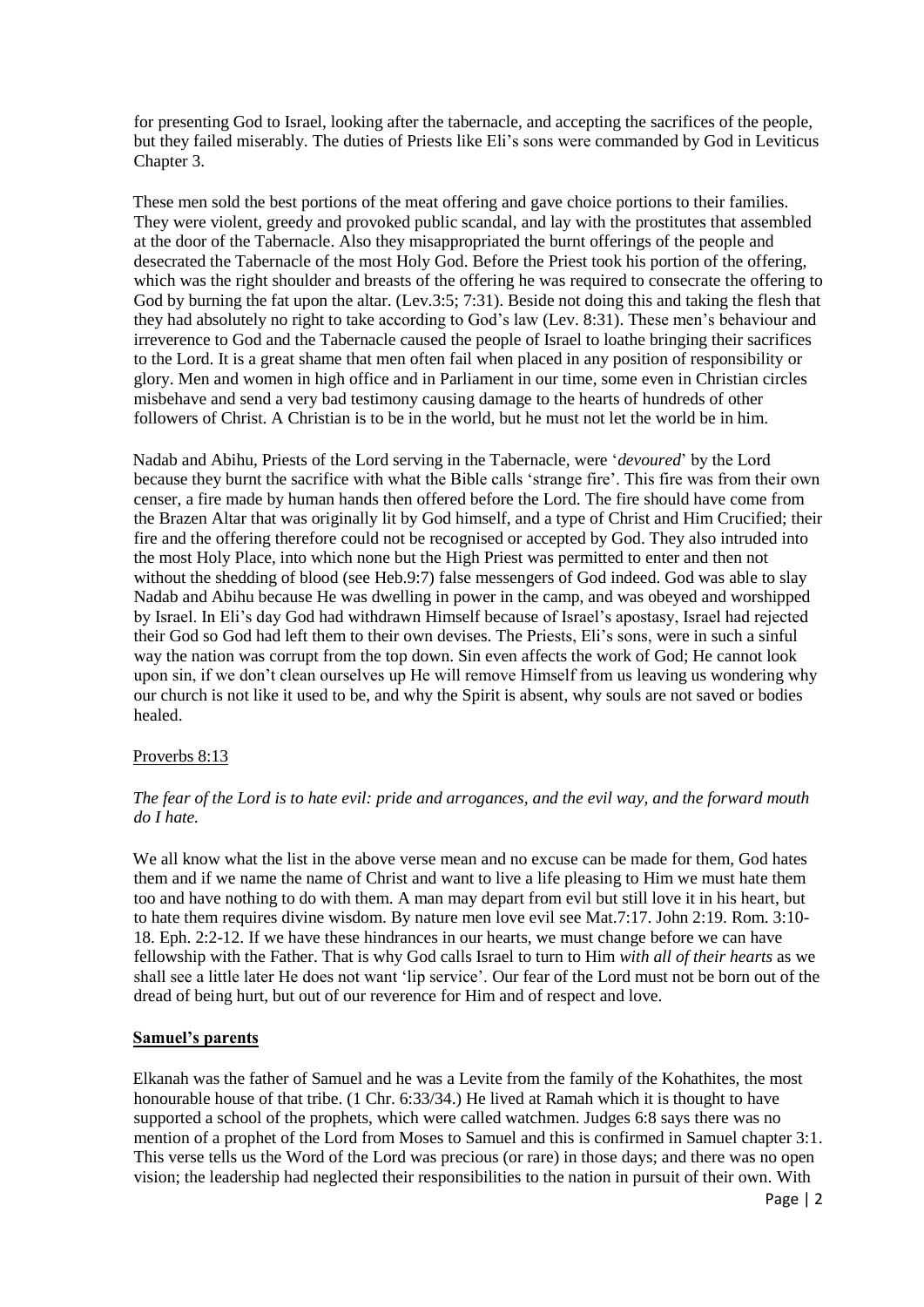corrupt Priests and no Prophet in the land the Word of God was valuable to the remnant who still, with very little encouragement from the leadership worshipped God. The office of a prophet had not been established yet; Samuel would be the last judge of Israel and first to occupy the position of prophet. Elkanah was a Religious man, he went up to Shiloh where the Tabernacle was, every year to worship and offer a sacrifice to the Lord of Hosts. God told Israel He wanted a permanent dwelling place where the nation could meet Him and that the tabernacle was only a temporary dwelling.

### 2 Samuel Chapters 7:6.

### *Whereas I have not dwelt in any house since the time that I brought up the children of Israel out of Egypt, even to this day, but walked in a tent and a Tabernacle.*

Haggai explains; when the children of Israel came to the Promised Land the first thing they did was build themselves fine houses of cedar wood and some years later they had still not built a house for the Lord. It was not until David's son Solomon came on the scene that he built a Temple for the Lord that was so beautiful it was the envy of all the nations.

Elkanah and his wife Hannah went to Shiloh where the Tabernacle of God was and which might have been for the last time before the preparations of Solomon's Temple began. Elkanah had two wives, which is a transgression of the original institution of marriage but tolerated in the Old Testament see Exodus 21:10, 2 Chronicles 24:3 and is forbidden in the New Testament (Mat. 17: 30). Such marriages have always caused trouble in the family. (See Gen, 16; 9-16; 30-34. 1. Sam1:4-7) after the death of Jesus on the cross, new light, new understanding and greater knowledge of God were given under the New Covenant.

One of Elkanah's wives was named Peninnah and the other was named Hannah. Hannah had no children, which, in those days was considered a disgrace. She was the favourite wife of her husband (v5) but her adversary, Elkanah's second wife Peninnah, provoked her continually because of her condition. Peninnah had sons and daughters which led to domestic misery for Hannah. Peninnah was very spiteful to Hannah and instead of sympathy and understanding she provoked her to the point of great distress. She wept and did not eat, the Lord allowed it to happen because He had shut up her womb. It was a test for Hannah and Peninnah, Hannah took her problem to the Lord crying out to Him in tears while Peninnah failed miserably and when the Lord answered Hannah's prayer and gave her a son Peninnah was not heard of again.

This situation led Hannah to fast and pray before the Lord in tears year after year in the Tabernacle without an answer from the Lord. I guess many of us have been there, praying and seeking God but with no answer, leaving us wondering if God is even listening! Well He is, and has the whole thing under control but like Hannah He keeps us waiting sometimes years and for His own reason, but answer He will, and again like Hannah we must keep our faith, keep praying and petitioning the Lord. While Hannah was enduring the test God was working on her behalf preparing her a son whose words of wisdom would bless and teach the nations from then until the Lords return to earth. You and I don't know what God is doing behind the trials we are going through or how He is using those trials. He tells us to be overcomers, we say what for, I don't see any future but pain, loss or hardship.

If only we could see the future as God sees it we would be pleased to endure and overcome hardship to receive a crown of life. If we escaped our difficulties we would not know what faith is, how do we learn patience if He doesn't allow us something to be patience about? There is a saying that says "Lord give me patience and give it to me now!" That won't work will it? Before he was a Christian Paul was very antichristian and he did all he could to make life miserable for the believers of his day, working hard to have them put to death or in prison (Acts 7:54). After his dramatic conversion to the Lord Jesus Paul endured all sorts of persecution and suffering as he proclaimed the gospel (2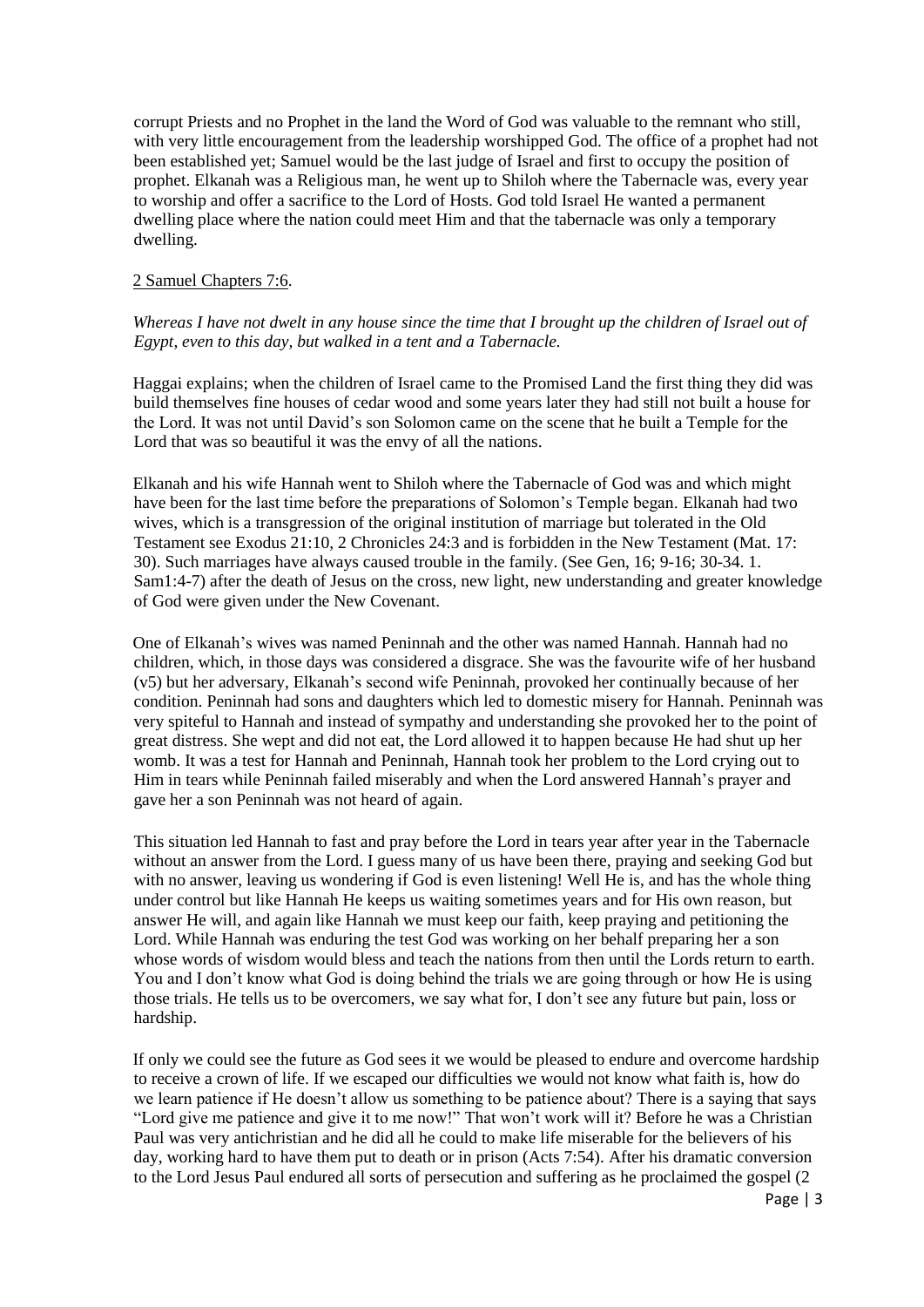Cor. 4:7-12; 6:1-10). In Phil.3:10 he even tells us that his suffering helped to make him more like Christ.

Why do we need to trust in Him, why do we need to fight the fight of faith? God is using our trials not only to build us up and make us stronger in Him but to help and encourage others?

I had absolutely no idea the young people's leader in our church was often encouraging the boys and girls to pray for me as they had seen me walking and running and playing with them in the past, but they have gradually seen me unable to walk, or run and end up on crutches and in a wheel chair and see the pain in my face. I didn't know I was being watched by them and the teacher showing them my faithfulness and endurance in getting to church on Sundays. I thank God the Lord has used these studies that have gone round the world and been a blessing to many even though I have been in pain most of the time. (Please excuse the personal reference).

We all know sickness comes from Satan but we also know that God uses what Satan puts upon us to make us stronger and mightier examples of His grace and love. God wants us to work with Him, to overcome and to give God the glory in the midst of our trials like Paul did so God can tell Satan he was wasting his time when He gives us a Crown of Life!

Hannah's husband sought to comfort her he even gave her double portions from the Tabernacle altar (Chapter 1:3). This had happened before with Abraham and Sarah, they could not have children so they agreed together that Abraham should take Hagar, the maid servant to have a child with. This led to domestic misery with Hagar mocking and laughing at Sarah being childless and the union, which was not God's will, has led to wars and disruption between Jew and Arab ever since.

Probably for the same reason Elkanah took a second wife because his first wife Hannah did not bare him any children. It appears the two women were very different. Peninnah, pleased not be in disgrace and a shame among the people displayed her children for all to see. Hannah on the other hand had the burden that her womb was shut up by the Lord. She went to the Tabernacle every year and no doubt many times in-between or to some quiet place to cry to the Lord for a child. The suffering of Hannah which she called an affliction appeared to lead her closer to the Lord, would she pray in the Tabernacle and cry to God for a child if she and Peninnah had children together, watch them grow and play together. Of course we don't know, but God may not have had the chance to answer her petition and she get to know her God and Samuel may not have been given to the Lord and Israel may not have had a Prophet of their own. God was working things out in spite of their ignorance.

### Samuel 1:10/11.

*And Hannah was in bitterness of soul and prayed unto the Lord and wept sore. And she vowed a vow and said, O Lord of hosts if you will indeed look on the affliction of your handmaid and remember me and not forget your handmaid but give unto your handmaid a man child, then I will give him unto the Lord all the days of his life, and there shall no razor come upon his head.*

Hannah continued praying to the Lord in her heart moving her lips but not out loud which was noticed by Eli the Priest. He thought she was drunk and told her off for being drunk in the House of God.

#### Verse 14

*And Eli said unto her, how long will you be drunk? Put away your wine from you.*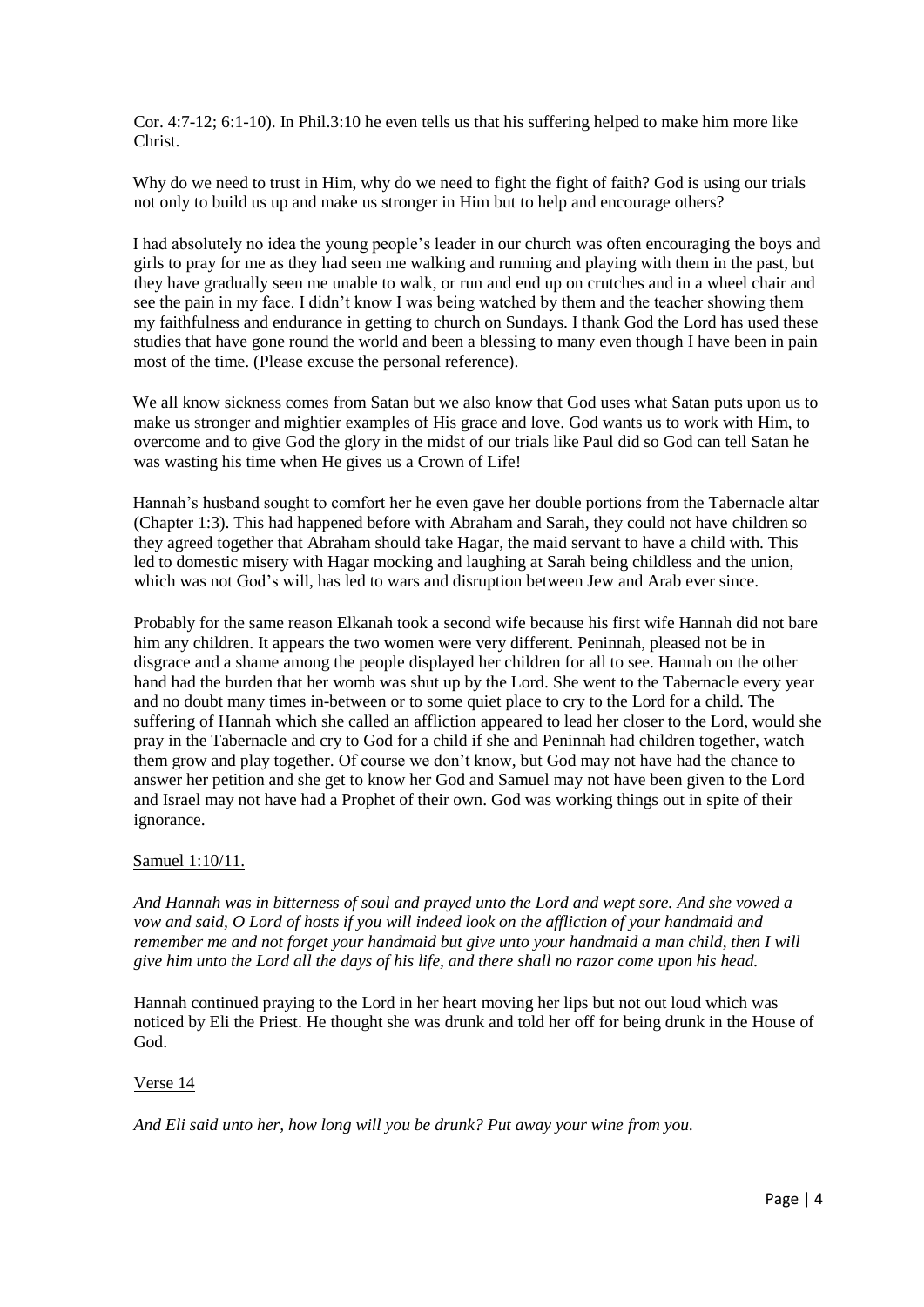This must have been another blow to Hannah's feelings, not only did she carry this burden alone she turned her face to the Lord's representative for help, encouragement and perhaps prayer, only to be told she should not be drunk in the House of God. This shows the spiritual condition of the Leadership at that time; it would appear that drunkenness even among women could be found in the Tabernacle. Also this verse shows the lack of spiritual sensitivity in the leader Eli. He must have known of Hannah's problem and if he didn't, as her spiritual leader he should have, but when he sees her praying silently before God and her lips moving silently he thought she was drunk, thank God He doesn't make mistakes like that, He not only looks at our lips but reads our hearts too.

### 1. Samuel 1:17/18

*Then Eli answered and said, go in peace and the God of Israel grant you your petition that you have asked of Him. And she said, let your handmaiden find grace in your sight. So the woman went her way, did eat, and her countenance was no more sad.*

Although Eli was not in a good spiritual position God still used him to give Hannah this great word of prophecy, God's word is greater than the channel through which it comes. Hannah had witness in her spirit that the Word was from the Lord, her prayer had been answered she went her way with no more sadness knowing she would have the son she had prayed for. In fact the child she loaned to the Lord was repaid with interest, she went on to have five children. The first thing they did was to worship and give thanks to the Lord at the start of the day which is the proper thing for all believers to do.

Nine months later a baby was born to Hannah and she called him Samuel, in the Hebrew Shemuel which means 'asked of God'.

### **Chapter 1**.21/22

### The birth of Samuel

*And the man Elkanah and all his house went up to offer unto the Lord the yearly sacrifice and his vow. But Hannah went not up; for she said to her husband, I will not go up until the child is weaned, and then I will bring him that he may appear before the Lord and there abide for ever.*

It was an Eastern custom when a woman has only one child and thinks it probable she will have no other children, that she does not wean the child she has until the child is seven or eight years old. It is their belief that the later the child is weaned the stronger the child will be afterwards, this particularly applies to a man. Can you imagine how difficult it was for Hannah to part with her child whatever age he was, after years of praying and asking and going to the Tabernacle year in year out? Now was the time to keep her vow to the Lord and surrender him who was her heart's desire all along. Samuel was given to serve the Lord under the Priest Eli and his sons and the Bible says "*and they knew not the Lord*" in fact God noticed that they *"kicked at His Sacrifice".* When we consider the meaning of the items in the tabernacle, which all point to the Saviour of the World which was to come, and how Eli's sons trampled God's offering of His Son under foot, by misbehaving with prostitutes, stealing the best parts of the nation's sacrifices, they were in effect trampling the Son of God under foot. As with the sons of Aaron God had to deal with their sin so He took away their Priesthood and killed them. (see below).

### **1.Samuel 2**:18

*But Samuel ministered before the Lord, being a child girded with a linen Ephod.*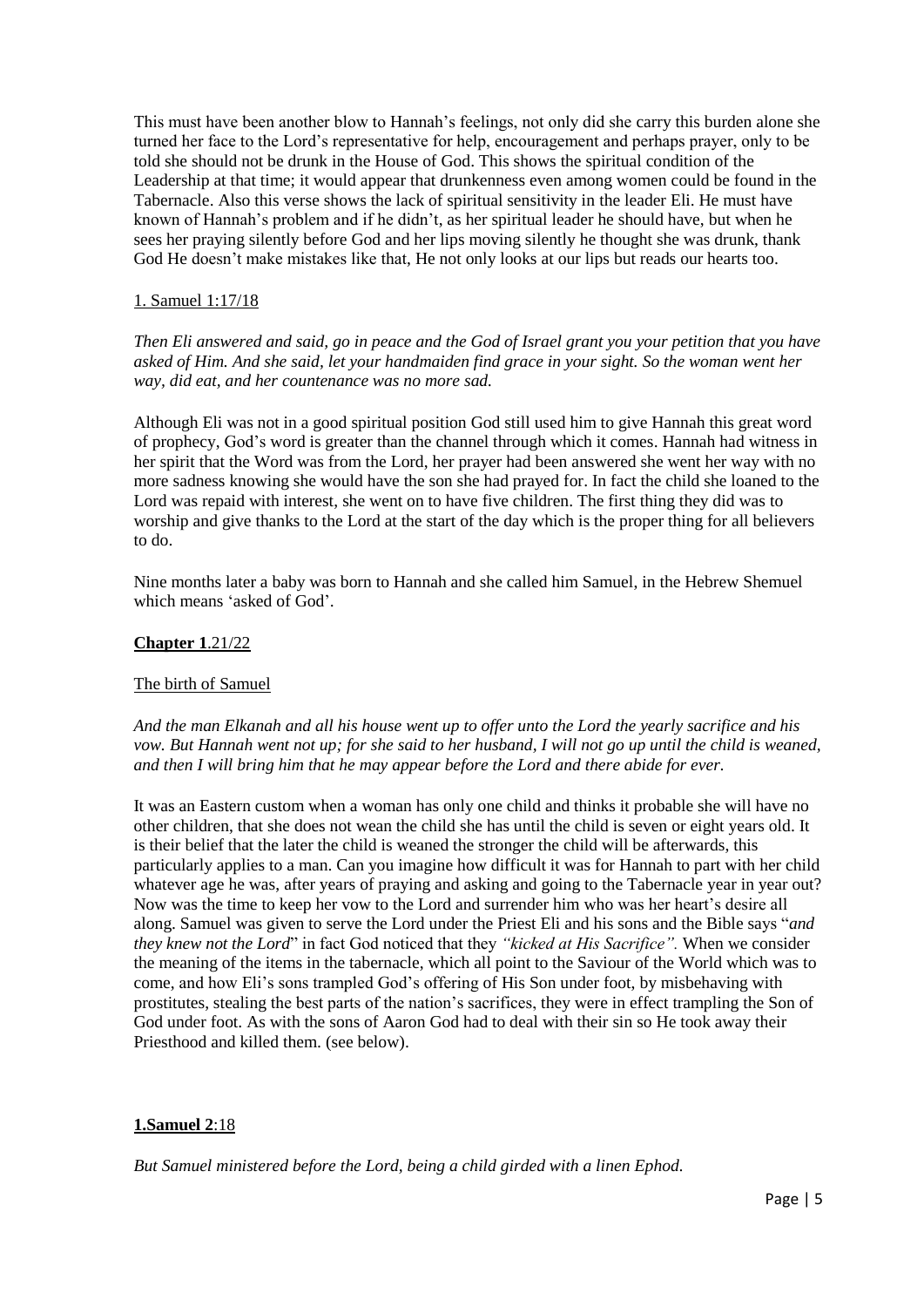One might think that such dress was out of order for a one so young. This seems to be a very special favour and an honour which Eli granted Samuel. Samuel had the grace of God bestowed on him in a wonderful manner, because he was brought up in the tabernacle as a holy person, he was dedicated a Nazarite and his birth foretold. He was chosen of God and it would seem that in spite of Eli's failings he recognised the man of God Samuel was to become.

### Samuel 2: 19

*Moreover his mother made him a little coat and bought it to him from year to year when she came up with her husband to offer the yearly sacrifice.* 

Hannah was still investing in the Lord's work by providing Samuel with a new coat every year which shows the giving heart of Hannah and the contrast between the two wives of Elkanah. This was the last reference to Hannah who was blessed with an increased family, verse 21 says "*and the Lord visited Hannah"* I wonder what happened to the other wife!

### Verse 23/25

In these verses Eli, at last took his sons aside and called them to account for their wickedness. He had seen the miraculous and rose up in authority and told them they had led Israel astray, and made the people transgress; He told them they had sinned against the Lord and there was no hope unless they repented. But they didn't repent, they were persistent in their sinful pursuits, they took no notice of their father's advice so God determined to destroy them (verse 25).

### **And there came a man of God to Eli**

### 1Samuel 2:27-30

*And there came a man of God unto Eli and said to him, Thus says the Lord did I plainly appear unto the house of your father when they were in Egypt in Pharaoh's house? And did I choose him (Aaron) out of all the tribes of Israel to be my Priest, to offer upon my altar, to burn incense, to wear an Ephod before me? And did I give unto the house of your father all the Offerings made by fire of the Children of Israel? Wherefore kick you at my Sacrifice and at my Offering, which I have commanded in my habitation; and honour your sons above me, to make yourselves fat with the chiefest of all Offerings of Israel my people? Wherefore the Lord God of Israel said, I said indeed that your house, and the house of your father, should walk before me for ever: but now the Lord says be it far from me; for them who honour me I will honour, and they who despise me shall be lightly esteemed.*

The Holy Spirit did not tell us who this man was but it is believed to be God. His message was very important, he certainly knew what was going on and he also knew of Israel's history. He steps up to Eli and says *"Thus says the Lord"* establishing his authority, He then reminds Eli of the time when God brought his family out of Egypt giving Aaron and his family the perpetual priesthood which He had to revoke because of their sons rebellion (see Exodus 29:9) Those who honour God He will honour those who reject Him and misuse His love and grace He has no time for. Eli's sons had ascended under the line of Ithamar, one of Aaron's sons, but now the Lord will diminish it.

Eli reproved his sons previously but much too gently which made no difference to their behaviour. God sent a man of God to him to reprove him sharply and to threaten him because by Eli's lack of commitment in rebuke to his sons he strengthened his son's hands in wickedness. We must not forget that Eli and his sons were Priests in Israel, spiritual leaders pointing Israel to God. Through this family (or house) came the Law, spiritual guidance, Godly instruction, the go between heaven and earth, the mediators between God and the people. But God was very disappointed that in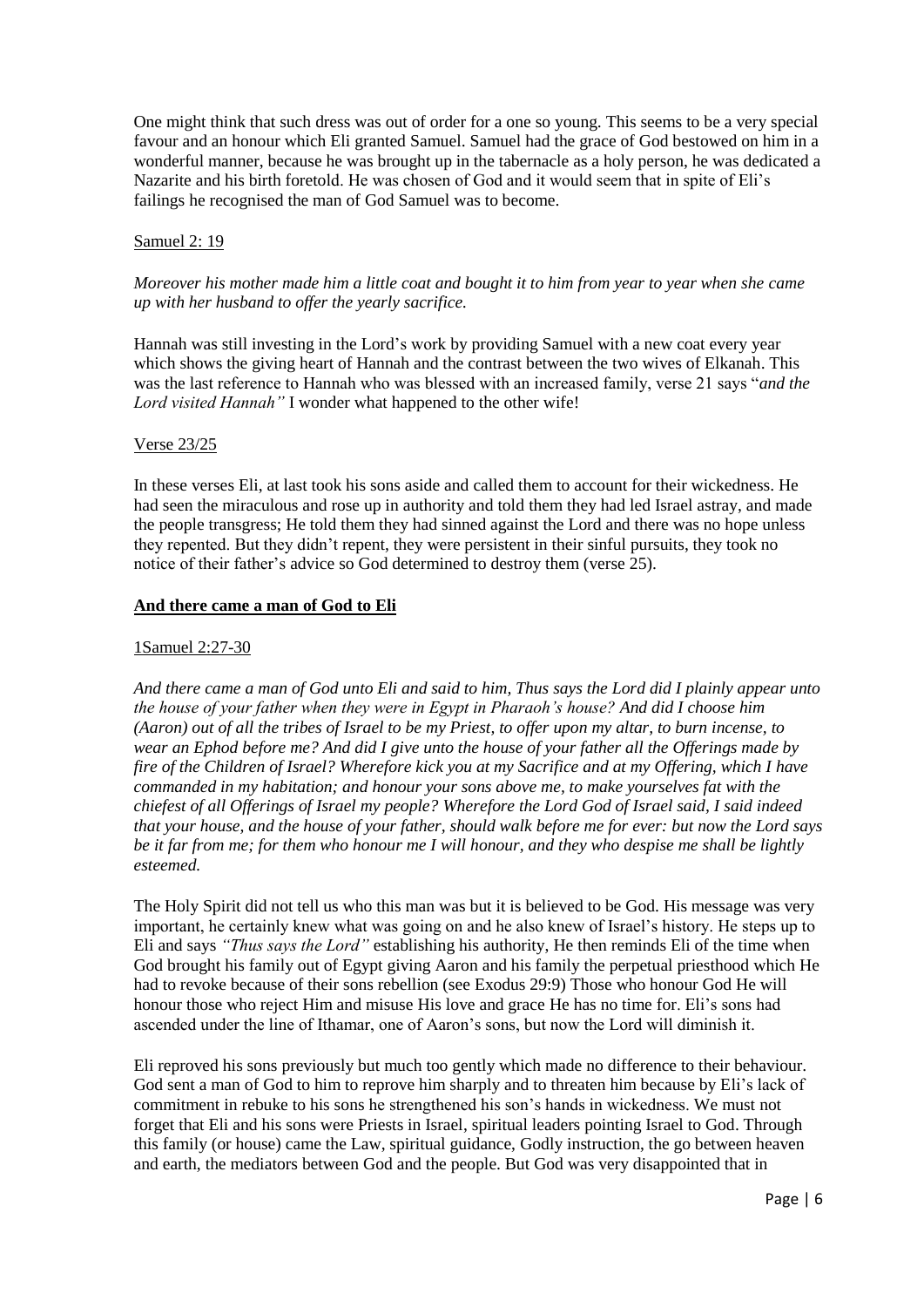allowing his sons to profane God's house as they did, Eli honoured his sons above the Lord God. The sons were to supply the Golden Lampstand with oil morning and evening so that it never went out. The Lampstand represents Jesus the light of the world, as do all the elements of the tabernacle and it appears this Lamp, the only source of light in the tabernacle, pointing directly to Jesus, God's only son, had gone out for lack of attention. (1 Sam. 3:3.) I guess God was not pleased with that at all! Therefore God had to deal with Eli and his sons as He did Aaron's sons. What a warning to us all particularly those in leadership and responsible for the spiritual condition of those of his congregation.

### Verse 30

*Wherefore the Lord God of Israel said, I said indeed that your house, and the house of your father, should walk before me for ever; but now the Lord says, be it far from me, for them who honour me I will honour, and they who despise me shall be lightly esteemed.*

It is God's plan that when God appoints His Priests He appoints them for ever. The Priesthood is then passed on to the sons in that family, it is called 'a house' but in Aaron's case and again in Eli's, the sons rebelled against God and therefore the Priestly position and all its responsibilities to the temple and the people were taken away. God will keep His word regarding us, but when any of us rebel, turn our backs on Him or His Word without full repentance, He will disregard us, he said so. He did Eli and his sons, He killed them and today they are in hell awaiting God's judgement. It's a very bad decision to play fast and loose with God and His salvation.

### Chapter 2:31

### *Behold the days come that I will cut off your arm and the arm of your father's house, that there shall not be an old man in your house.*

This is a very unusual verse; the arm that was to be cut off was the metaphor for strength. A Priest had the blessing of the Lord and the power and authority of God to minister to, pray for and teach Israel the things of God. Priests were important to God as He wanted His people Israel to be a nation that would show other nations God's ways and He relied on these chosen, Godly men to fulfil that task. The Priest therefore had strength but it was the strength of the Lord which was above the strength of Israel's enemies. The strength of the Lord was able to part the Red Sea, produce water from a rock, and drown Israel's enemies and many more miracles to show His love, strength, care and protection to Israel. God said He would cut off that strength and furthermore there would no longer be an old man in Eli's house.

In our study of Joel [\(www.wordlightmypath.com\)](http://www.wordlightmypath.com/) in the very first chapter verse 2 the Bible tells of the Prophet telling the 'old men' to give ear to the warning of the coming devastation caused by the enemy Babylon. The 'old men' were the first to be told because they were responsible to gather the children, and teach them the things of God. The children were then to pass that teaching on to the next generation and so on. The 'old men', full of wisdom and years of experience were always on hand to give advice and guidance. If all the fathers and old men did that the families would soon become strong in the Lord with a unity of spirit. The 'old men' were very important people in the community for this very reason, but in our study of Samuel Eli was told God will cut off the "old man" in his 'house' for ever, Israel will be blessed but his house will not have an 'old man', his teaching, wisdom, correction, encouragement would be gone.

### Verse 33

*… and all the increase of your house shall die in the flower of their age* (Youth)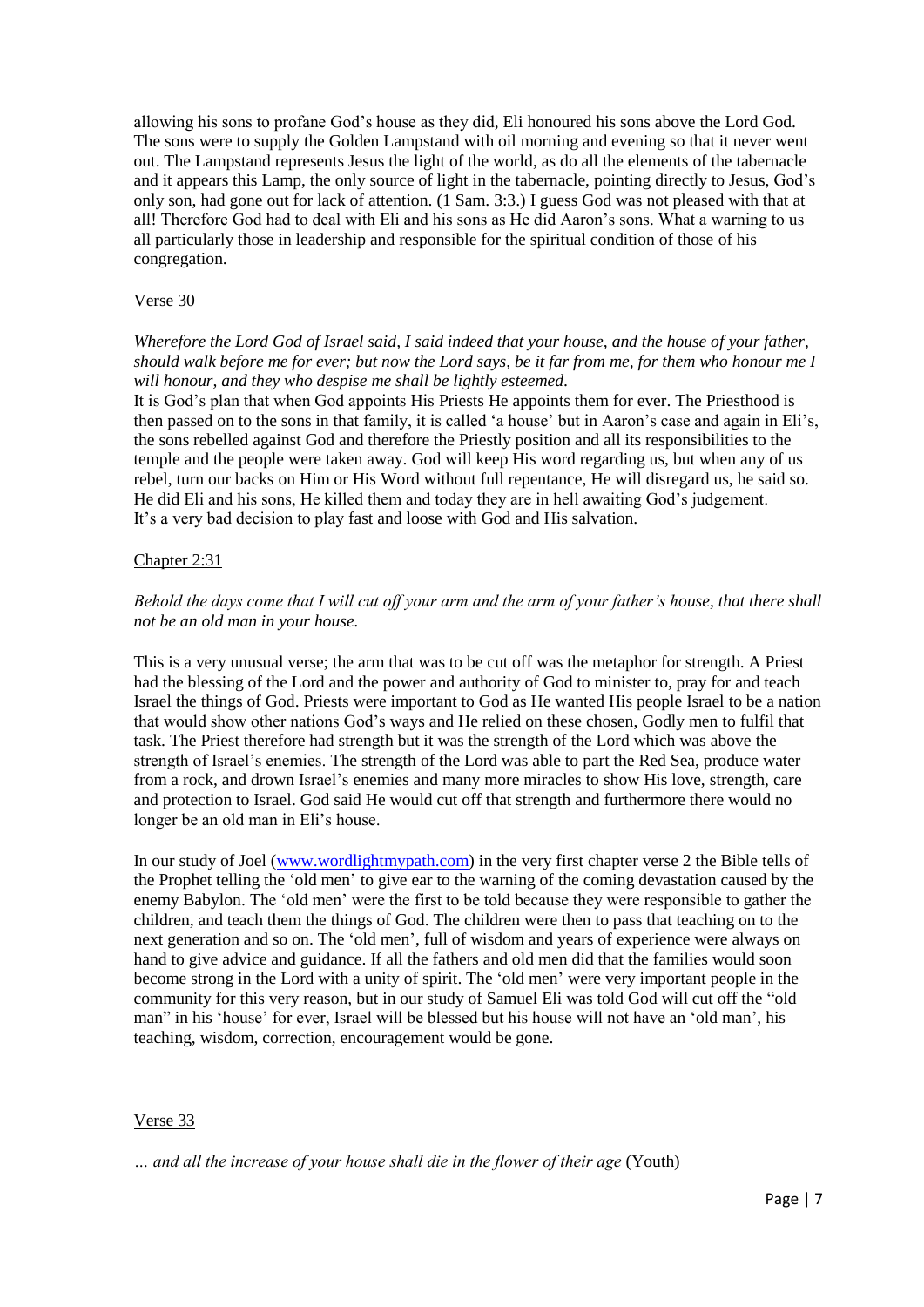It is said that after research by eminent Jewish writers and long after this time that there was a family in Jerusalem none of which lived beyond 18 years old. Upon further research and investigation it was found they all descended from the 'house' of Eli.

### Verse 34/35

*This shall be a sign unto you that shall come upon your two sons, on Hophni and Phinehas; in one day they shall die both of them. And I will raise Me up a faithful Priest who shall do according to that which is in My heart and in My mind: and I will build him a sure "house"; and he shall walk before My anointed for ever.*

The 'house' of Eli suffered hardship and humiliation and had to beg for food and money after the death of Eli's sons. This was the close of a very unhappy saga brought about by sin, greed and disobedience to the laws of God. But He said He would rise up a faithful Priest eluding to His son Jesus Christ our Great High Priest who will reign forever.

### **1 Samuel 3 Samuel's call**

As we have seen Israel was without spiritual leadership, the Priesthood was corrupt and they were without the office of a Prophet. It was at this time that the Lord began to call Samuel for the very special task of calling Israel back to their God and restoring them into the favour of God once more.

### Verse 2

Eli was laid down in his place, which was in the Temple next to the Holy of Holies. He was almost blind; in fact the Bible says he could not see. He had obviously relit the Golden Lampstand which was in the Holy Place which was in front of the Holy of Holies with a veil between them. Samuel also lay down to sleep close by, he was thought to be about 15 years old at this time.

### Verse 7

### *Now Samuel did not know the Lord, neither was the word of the Lord yet revealed to him.*

Samuel was born of Godly parents; he was engaged in the Temple Service and occupied with the things of God all day long, but he did not know God. You may ask the question how this could be. Being surrounded with temple items all pointing to God, the books of Moses and the teaching of Eli, how could he not know God? Many today are ministers in the Church and yet are strangers to God. As this is being written a man being interviewed on television was asked his employment history he said "I was a postman for a while, and then I did a bit in the forces, then some time as a Priest, now I am unemployed". Whilst we are not to judge but do you really think this man knew God? Or did he treat being a Priest as he did the rest of his employment history? It is not until you have a personal experience with God like Samuel did can you say you know Him. Get on your knees before Him repent of your sin and say here I am Lord Reveal yourself to me. There can be no doubt that after God stood by Samuel's bed, woke him up, told him what He wanted Samuel to tell Eli and Israel to know, now having God's word in his heart direct from God Himself we cannot say Samuel did not now know God!

### As Samuel lay asleep the *Lord called him.*

He spoke to Samuel in an audible voice strong enough to wake him from his sleep. It took three calls of the Lord for Samuel to gather himself together with the help of Eli who eventually realised it was God calling the lad.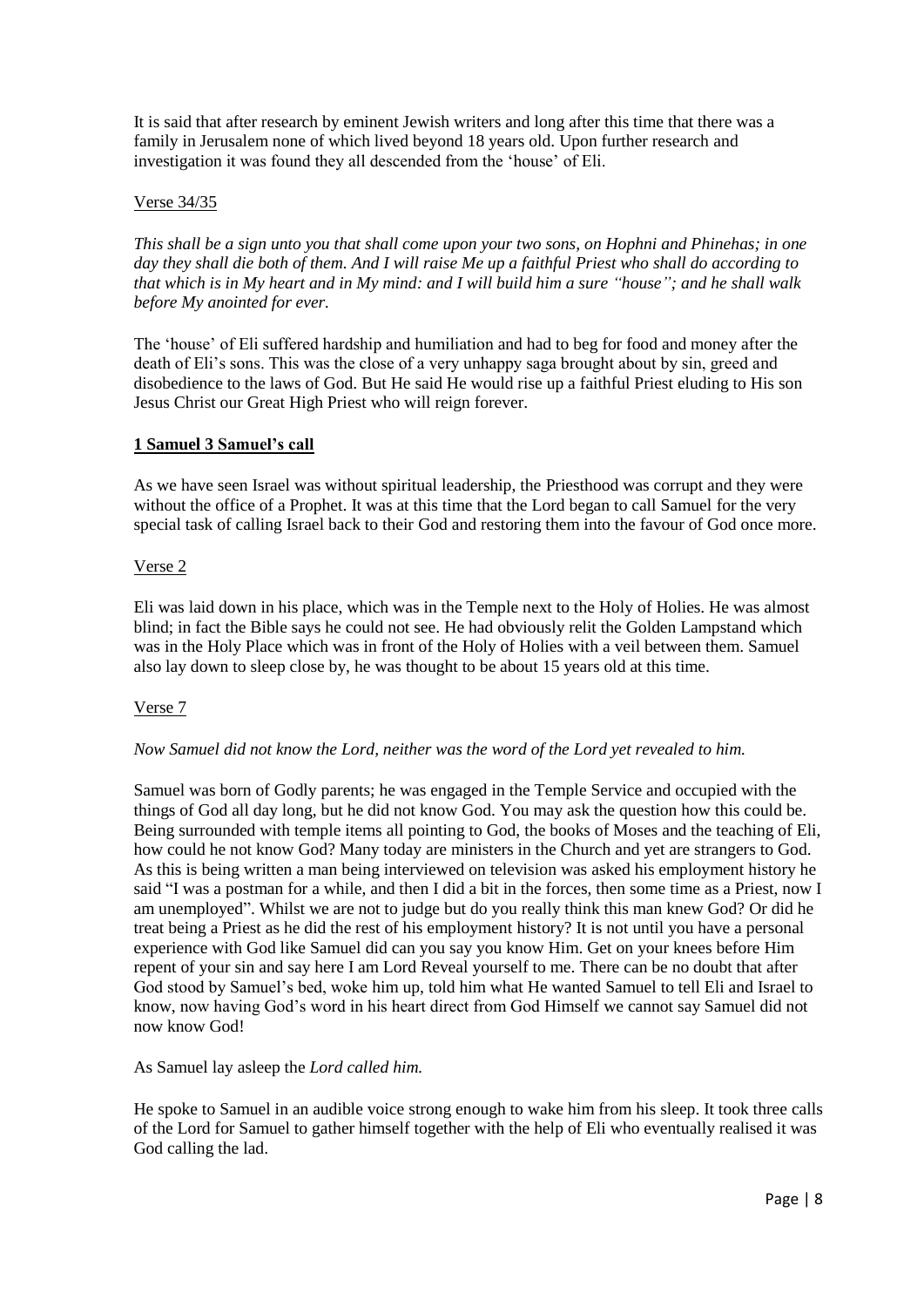### Verse 10

*And the Lord came and stood and called as at other times, Samuel, Samuel. Then Samuel answered, speak; for your servant hears.*

It was a dark time for Israel, the sins of the Priests were very great before the Lord, Eli was old and blind, there was no spiritual leadership, and the people were reluctant to worship God at the tabernacle. It was at this dark moment that God chose to reveal Himself, not to some influential being but to a young boy! This was a wonderful encounter and an experience with the Lord Jehovah that Samuel had that established him the next mouthpiece of heaven to a people in need of the call of God. Jesus when He walked the earth was a three part being – body soul and spirit. He had given up His deity at that point but when He ascended back to heaven He became a spirit again. He can walk, talk, stand, and go from place to place unlike other gods of stone or wood that many worship. After all when God and Jesus were talking together about the creation of the world, God said to His Son "*Let us make man in our own image"* so if we are in the image of God and we can walk, talk, stand, and go from place to place as directed by God knowing that as we do He will manifest His presence through us here on earth. And we, like Samuel can hold a conversation with the Godhead in prayer.

### **1 Samuel 3:11-14 Samuel's first prophecy**

*And the Lord said to Samuel, behold I will do a thing in Israel at which both the ears of every one that hears it shall tingle. In that day I will perform against Eli all the things which I have spoken concerning his house; when I begin I will also make an end. For I have told him that I will judge his house for ever for the iniquity which he knows; because his sons made themselves vile, and he restrained them not. And therefore I have sworn unto the house of Eli, that the iniquity of Eli's house shall not be purged with sacrifice nor offering for ever.*

This prophecy from none other than God Himself, which was of such great importance and delivered personally to Samuel who was to deliver it to Eli and more so to the nation of Israel was first given to a young lad of about 15 years old. It was at this time God commissioned Samuel to the position of Prophet to Israel and his first duty was to judge Eli and his house. Bearing in mind Samuel had been trained under Eli and lived with him for many years this would not be an easy task, however God was with him and it was He who gave Samuel the very strong words to say.

### **This is the Prophecy from God through Samuel that would make all Israel astonished.**

- *Verse 11. I will do a thing in Israel, at which all the ears will tingle. When Israel shall hear of it they shall be astounded and it shall continue to ring in the ears of all men.*
- *Verse 12.In that day I will perform against Eli all things which I have spoken concerning his house.*
- *Verse 12. When I begin, I will also make an end.* This began with the destruction of the tabernacle and the capture of the Ark.
- *Verse 14. The house of Eli shall not be purged with sacrifice and offering forever.*

This was to be a time of reckoning, Eli and his sons were a prominent 'house' in Israel. God chose them when they were in Egypt but they did not walk before the Lord as instructed in verses 29- 36. They did not represent God or His ways they *made themselves vile;* and they brought a curse and the wrath of God upon themselves*.* Man cannot go on *"kicking at God's sacrifice"* and dishonouring God and all He has done for mankind, there must be a day of reckoning for all of us who spurn His grace. In Eli's "house" this meant that no matter how much Eli regretted of his families iniquities, how much he said sorry his sacrifice and offerings would not be accepted, that was serious. Verse 36 explains that the whole family of the house of Eli had to beg for their food from then on. This was punishment for the selfish and wicked behaviour shown to the Israelites regarding the matter of their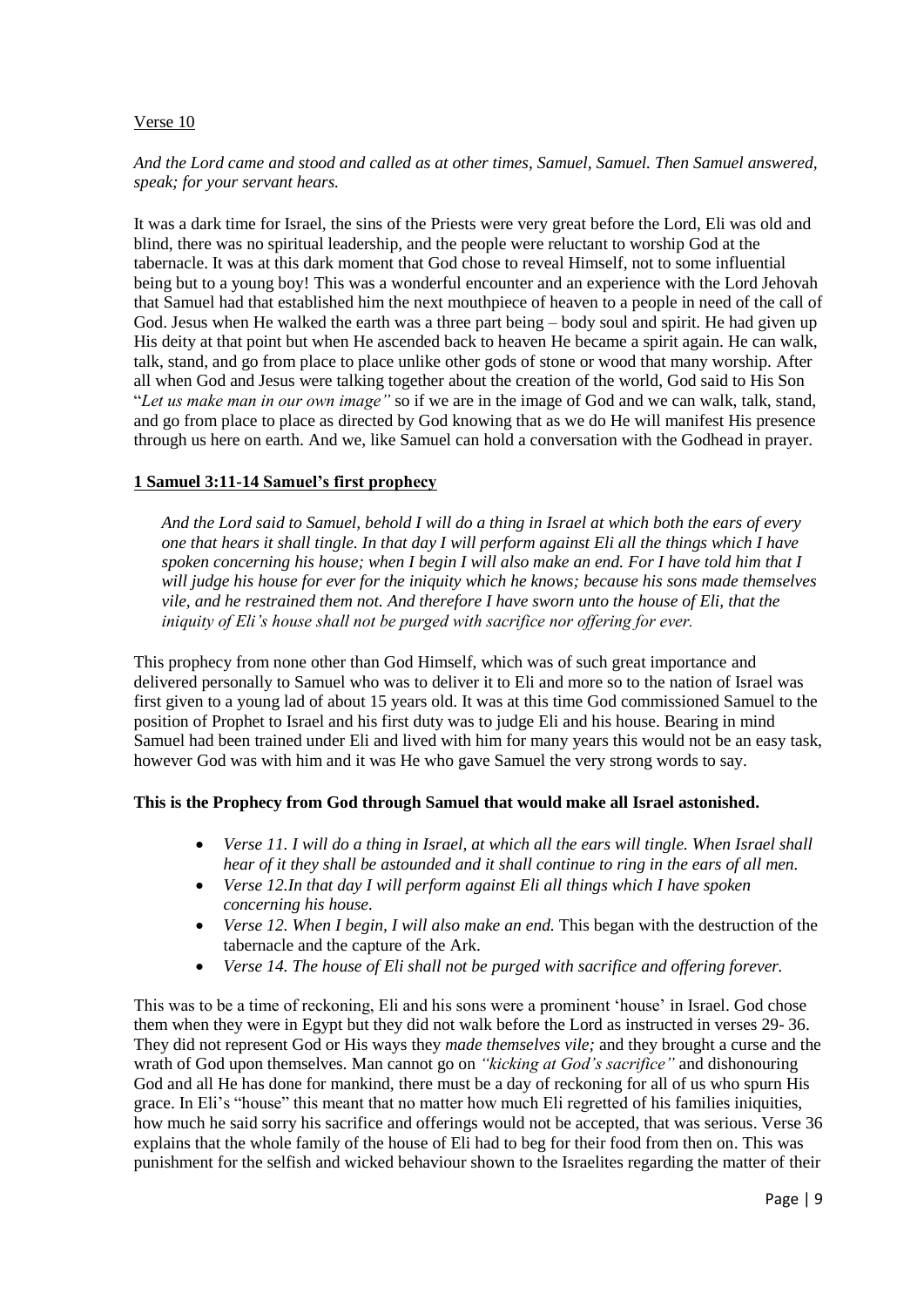sacrifices. It also shows the utter contrast between their temple life of plenty and the extreme poverty and begging that God had allowed them to fall to because of unrepentant sin and rebellion.

### Verse 15

### *And Samuel lay until morning.*

I guess he could not sleep for thinking about what God said to him, let alone having Jehovah stand next to him and giving him his first prophecy. This certainly was something that would make everyone's ears who hears of this in Israel tingle! Samuel respected Eli and was reluctant to tell him what the Lord had said regarding Eli's house.

### Verse 16,17

*Then Eli called Samuel and said Samuel my son. And he answered, here I am. And he said, what is the thing that the Lord hath said unto thee? I pray thee hide it not from me God do so to you and more so if you hide anything that He said unto you. And Samuel told him every word and hid nothing from him.*

Despite Eli hearing God's word particularly for him through the prophet Samuel we have no record that Eli repented, his sons were more precious to him than the Law of God. True repentance would have Eli remove his wicked sons publicly from the Priesthood, if he did that all Israel would see and know that they would have their spiritual leadership back. But he ignored the call of God. Eli is a type of many good men who fail to boldly rebuke evils in the church.

### Verse 17

*And he (*Eli*) said, what is the thing that the Lord has said unto you? I pray you hide it not from me: God do so to you and more also, if you hide anything from me of all the things that He said unto you.*

The Lord came and spoke to Samuel and told Samuel some serious things concerning Israel and in particular Eli and his house. Although Samuel and Eli slept close by each other Eli did not hear what the Lord said to Samuel but knew the Lord had been and spoken to him. Eli asked Samuel to tell him what God said and to hold nothing back. This was a blessing to Samuel because in verse 15 Samuel was fearful to tell Eli God's message, it was very personal. The Bible says that Samuel told Eli what God had said and told him every whit. Every whit is an Anglo-Saxon word that means "every bit" in Hebrew it means "all the words". Either way Eli was Godly enough to acknowledge that the message was from the Lord.

### Verse 19

### *And Samuel grew and the Lord was with him, and did not let any of his words fall to the ground.*

Samuel spoke only as God inspired him so that every prediction was literally fulfilled. He also gave only sound and divinely inspired advice to God's people Israel so that all his council was received as coming from Jehovah. (3:20.7:3 810).

### Verse 21

*And the Lord appeared again in Shiloh; for the Lord revealed Himself to Samuel in Shiloh by the Word of the Lord.*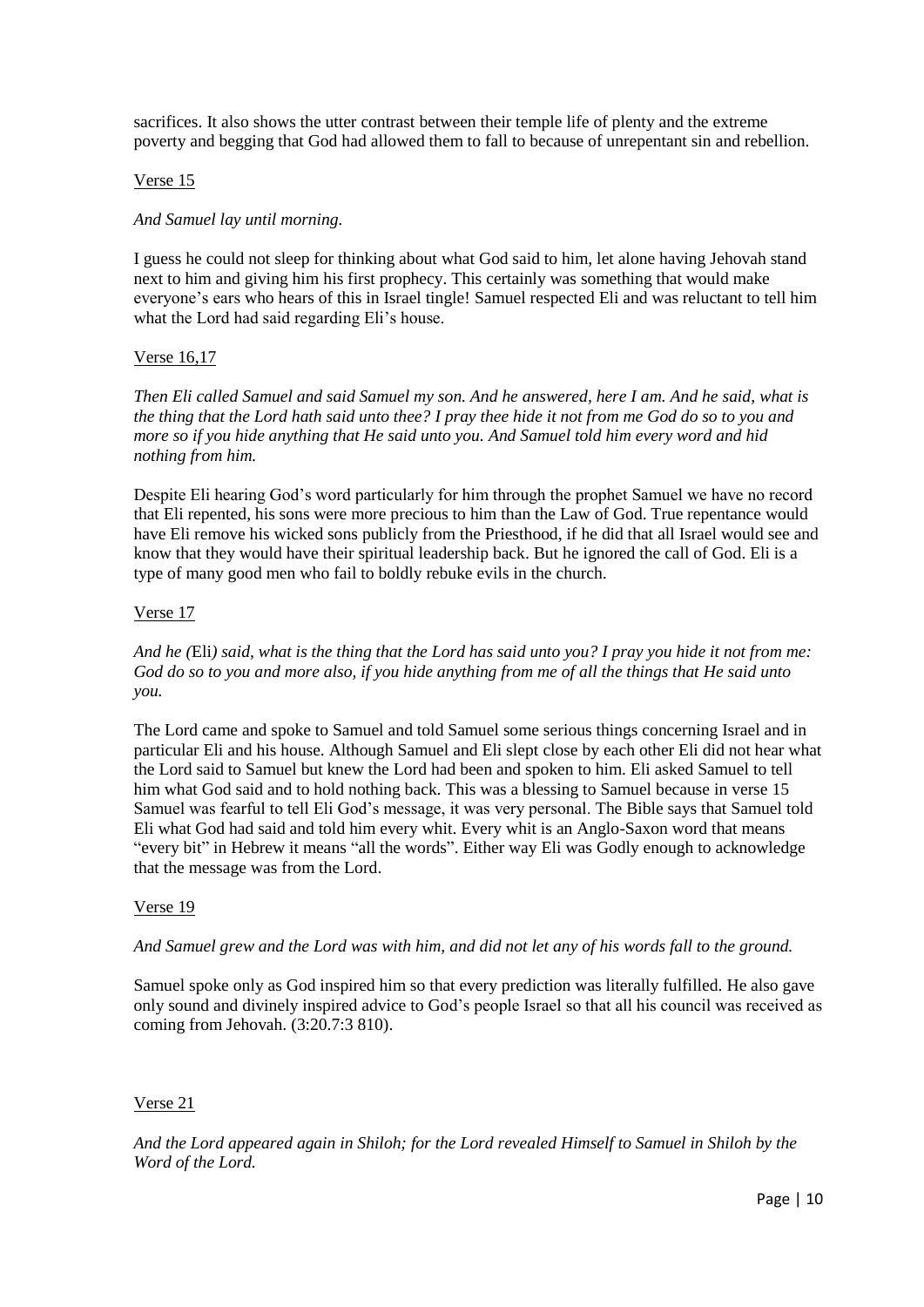The Lord begins to speak to Samuel on a regular basis, Samuel receives the word of God and it was his mouth that spoke that word to Israel. With the problems of Eli's wicked sons and the poor spiritual condition of Eli the Priest, God had to deal with the 'house' of Eli and call Israel back to himself and He did it through the Prophet Samuel.

Whenever God reveals Himself the enemy's hostility is aroused. As soon as God reveals Himself in Shiloh (verse 21) the enemy in the form of the Philistines revealed themselves in Aphek. (Chapter 4:1)

### **God bless you, Billholdstock@icloud.com I am grateful to my friend Graham Towse for his valuable support and contribution to all my studies.**

### **Chapter 4 At war with the Philistines**

*The word of Samuel came to all Israel*, Samuel was a prophet of God and therefore this word was from God and all Israel heard it. It was not God's will to go into battle with the Philistines and most certainly not to take the Ark from the Holy of Holies and take it into battle. Israel did not consult the Lord about this proposed battle neither did they mention it to Samuel their new young Prophet. They may have ignored Samuel because of his young age, as we have said before; God's word is greater than the channel through which it comes, but Israel did not understand this.

#### Verse 2

Israel arrayed their army opposite the Philistines to do battle, had Israel asked the Lord if what they were doing was His will, they would have been guided by Almighty God and would already be the victors. As it was they said "let us" and went to battle without God and lost not only the battle but 4 thousand men as well a lesson for us all.

Israel was so astounded that God was not with them and instead the Philistine had gained the victory. So they had a 'deacons meeting' to find out why! God had promised them that one of them should chase a thousand, and 100 would put 10,000 to flight, what happened?

They still didn't ask the Lord why or what to do about the situation, and they didn't have much spiritual guidance, or leadership either, but they knew their God had blessed them in the past why wouldn't He do it now? They took Him for granted. They also blamed God for smiting them and for their loss, but forgot they came up with a solution of their own beginning with "let us" they didn't involve God at all!

#### Verse 3

*Wherefore has the Lord smitten us today before the Philistines? Let us fetch the Ark of the Covenant of the Lord out of Shiloh unto us that when it comes among us it may save us out of the hand of our enemies.*

The Ark of God was in the Holy of Holies and was hidden from all but the high Priest who went into the Holy of Holies once every year after the shedding of the blood of a lamb. (Hebrews 9:7) He did this on behalf of all Israel asking God to forgive the sins of the people. God's presence was in and around the Ark, called the Shekinah Glory, indicating to Israel that their God was always with them. In the Ark was the stone tablets upon which were written the Ten Commandments, the pot of manna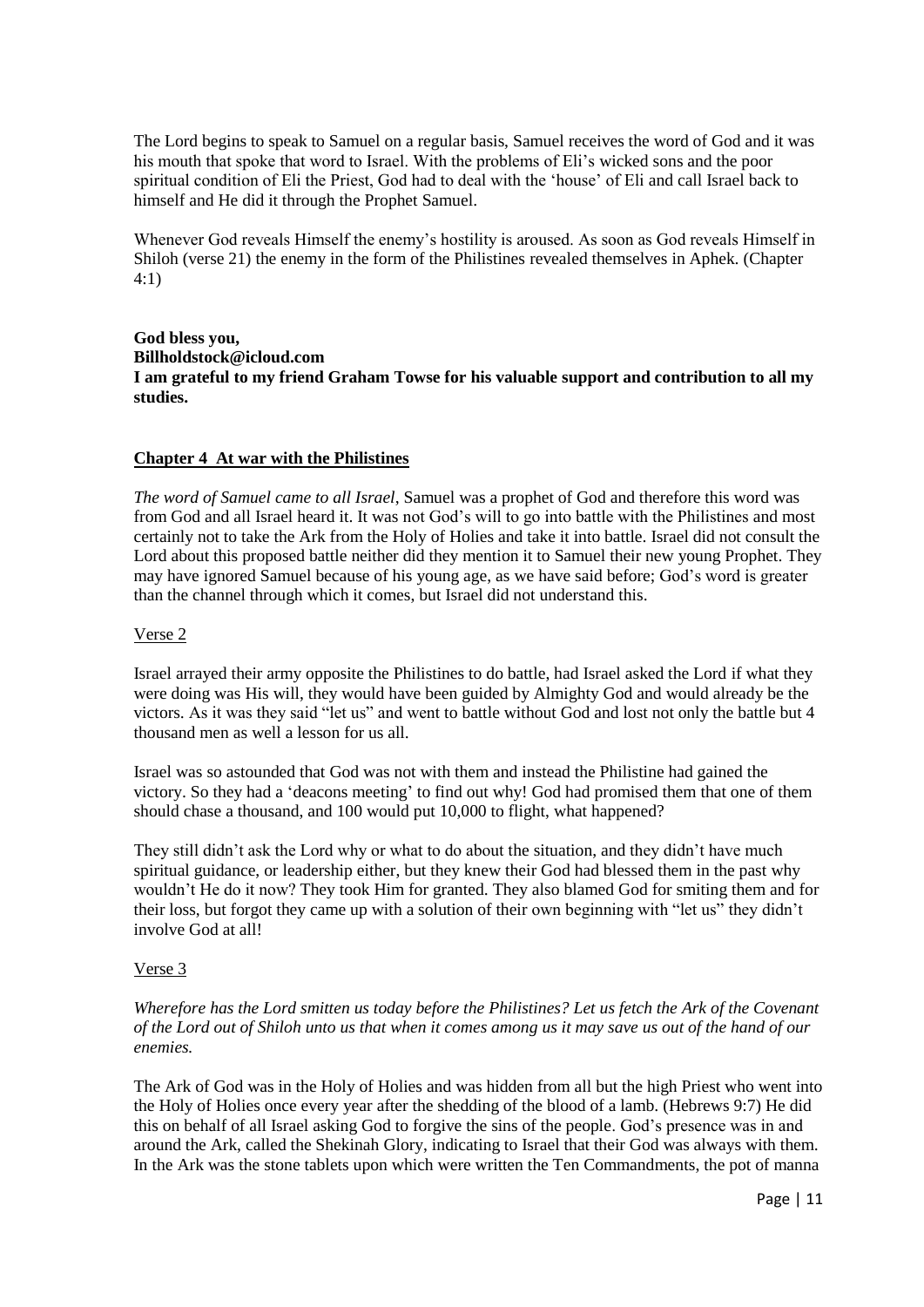to remind them of His provision and Aarons rod that budded showing God's choice of High Priest. This Ark was revered by Israel and was never to leave the Temple, however Israel had so backslidden they were now going to use it as some magical weapon against the Philistines, or so they thought!

Their plan was to bring the Ark of God into the battle assuming His presence would be with them but it wasn't, it had left the Tabernacle. There was sin and rebellion in the camp and although Israel was warned about this they would not repent and turn back to God. Israel would never have been defeated if she had obeyed God; *five men would have chased a hundred and 100 would have put 10,000 to flight* (Lev.26:8 Deut.32:30) was His promise. Now they took Him for granted, they thought He would be with them because He had been with them before. Many churches are like Israel, they assume God is with them. He may have been with them once, God had blessed them, souls had been saved, bodies had been healed, but gradually dry rot had set in! The life and presence of Almighty God has left and so we bring in all sorts of other clutter to fill the time and ask God to bless it, all the while thinking that God is with us because He said He would be if we put Him first! That's the point if we put Him first. But as we have seen in a number of our studies, sin and rebellion towards God will cause the Holy Spirit to remove Himself from the God's people and leave us to our entertainment.

So Israel sent for the Ark of God and brought it from Shiloh and what is even more frustrating to God they allowed Eli's wicked sons Hophni and Phinehas to accompany the Ark of God on the journey.

### Verse 5

### *And when the Ark of the Covenant of the Lord came into the camp all Israel shouted with a great shout so that the earth rang again.*

This is an example of empty religious noise-making, with the spiritual leadership in such poor condition and not knowing God, the people were in a backslidden state reflecting the lives of Eli's sons. Remember it is more often that the Spirit can be felt in the still small voice than the loud banging of the drum. Many is the time I have just stood with tears running down my cheeks in the presence of the Holy Spirit when there has been no music at all! Oh that the earth would ring out with a great shout of genuine heartfelt praise and worship to our Lord and Saviour Jesus Christ. I guess it will one day when He comes back for His own, but it would be wonderful if we could see and feel the power of almighty God in our churches again today.

Instead of violating the most Holy Place and bringing the Ark to them, they should have taken themselves to the Ark of God (the throne of God) and at the door of the congregation confessed their sins, broken their idols in front of Him and returned to God. This would have brought them victory.

Instead the Israelites brought the Ark to their camp and the enemy knew about it because they heard the shouting of Israel and the Philistines feared when they thought that God was in the camp of Israel. They had heard the stories told them by the Jews of their God overthrowing the Egyptian army and drowning them in the Red Sea setting Israel free from slavery. Now the Ark of God was close by but out of place, it would not be the wonderful testimony the Israelites thought it would be.

### Verse 7/8/9.

*And the Philistines were afraid for they said; God is come into the camp. And they said, Woe unto us*  for there has not been such a thing before. Woe unto us! Who shall deliver us out of the hand of *these mighty Gods? These are the Gods that smote the Egyptians with all the plagues in the wilderness.* 

Both the Philistines and Israel were under the belief that God's glorious presence was manifest in the Ark; after all it was called the Ark of God. But we know that God had withdrawn Himself from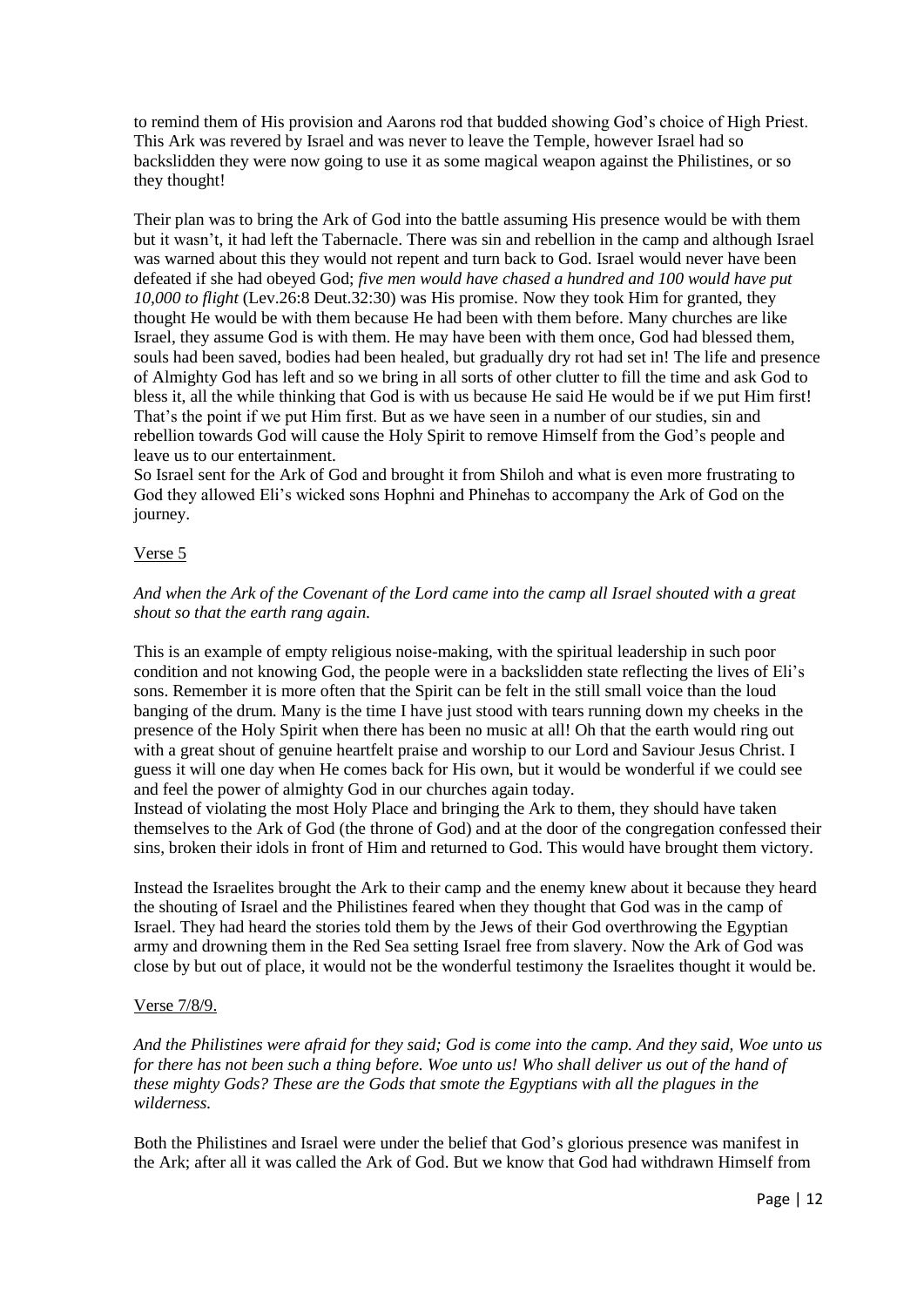His Dwelling Place because of sinful apostasy resulting in a sinful nation. The Ark was but a symbol of the Divine Presence evident by the Shekinah Glory that shone between the Cherubim on the top of the Ark in the Holy of Holies where God said He wanted to dwell. The Israelites took God out of His place by carrying the Ark into battle. It was their own idea. They didn't seek God for His battle plan. They had no real relationship with Him. Instead they came up with what they thought was a good idea at the time and then asked God to bless it. We cannot manipulate God to do what we want Him to do or make use of Him as we see fit. Many people look for God where He is not, there is only one way to God and that is through His Son *Jesus who is the way, the truth and the life and no one comes to the Father but by Me*. (John 14:6) The further away we move ourselves from God and His Word the greater importance is attached to symbols and ceremonies which often result in a loud noise but no power. That is called dead religion.

### Verse 10/11

*And the Philistines fought and Israel was smitten and they fled every man to his tent: and there was a very great slaughter; for there fell of Israel thirty thousand footmen. And the Ark of God was taken: and the two sons of Eli, Hophni and Phinehas were slain.*

This was a terrible time for Israel, they believed in their God Jehovah but only when it suited them. They now believed they could manage without Him, they took matters into their own hands, they did not consult God or Samuel and now they were on their own against the army of the Philistines. *And the Ark of God was taken;* this was the first time in its history the Ark was stolen, a great victory for the Philistines, a great shame for Israel. During this battle Eli's two sons were killed as the Lord had said would happen in Chapter 2:34.

### **Increased rebellion of Israel**

### Psalms 78:56-61

*Yet they tempted and provoked the most high God and kept not His testimonies: But turned back and dealt unfaithfully like their fathers: they were turned aside like a deceitful bow. For they provoked Him to anger with their high places and moved Him to jealousy with their graven images. When God heard this He was wroth and greatly abhorred Israel: So He forsook the tabernacle of Shiloh, the tent which He placed among men; and delivered His strength into captivity, and His glory into the enemies' hand.*

### **God forsakes His Temple.**

The sins of Israel caused God to leave His dwelling place in the Temple on more than one occasion. It was the sin and the worshiping of other gods of the heathen, which God forbade, (Exodus 23:24) that caused God to call Himself "Jealous". The only place in the Bible that God says His name is Jealous is in connection with the worship of Asherah. (Exodus 34: 14). The Asherah was a pillar of wood or stone set erect together with the image of Baal, and worshipped by lascivious practices. It was carved from a tree with the top cut off and the whole tree was shaped in the likeness of the male reproductive organ. It was the worship of these images together with all sorts of sordid dance and activities ending with the sacrifice of their children that God called Himself 'Jealous'. The word Asher is rendered 'groves' elsewhere and the Children of Israel built 'high' places and 'groves' and set up these images all over their cities against the will of God. (Exodus 23:24).

### 2 Kings 17: 7-18

*… things that were not right against the Lord their God, and they built them high places in all their cities, …they set up images and groves in every high hill, and under every green tree: and they burnt incense in all the high places as the heathen did… and provoked the Lord to anger.*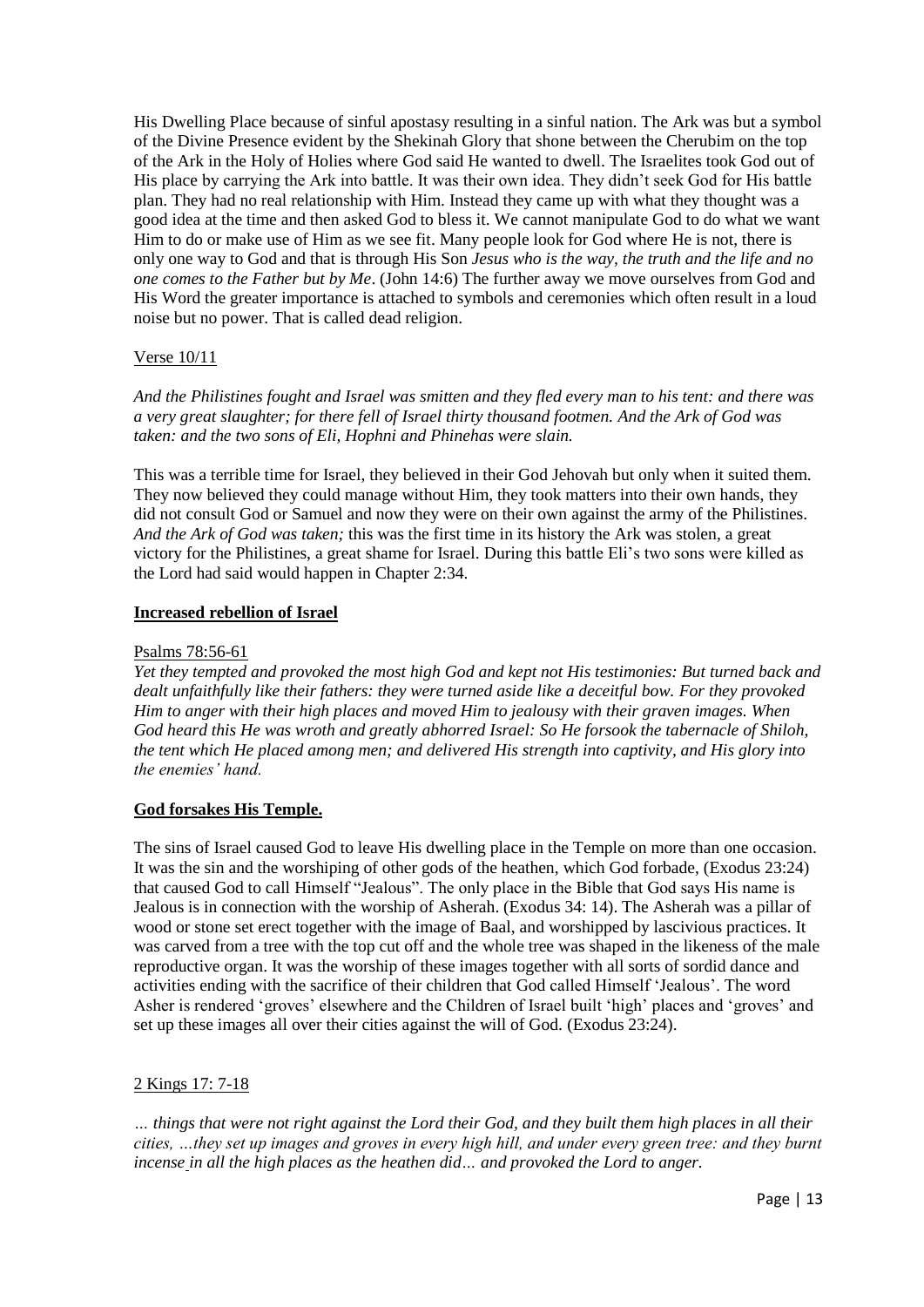### Also, Ezekiel 16:8 to 23.

Please read these verses, they may be long but they show how the Lord loved His people, took them under His protection and made them a kingdom respected among the nations. But Israel gave all that God blessed them with to these idols and images, they even dressed them in fine clothes, the meat and fine flour, the oil and honey, all of God's bountiful provision were offered to these strange wooden gods! And then, we are told in verse 21 that Israel offered their own children as sacrifice to these dead, lifeless, dumb, stone cold manmade images. No wonder the Lord God was jealous!

### Ezekiel 10: 4.

*Then the glory of the Lord went up from the cherubim* (that Shekinah Glory) *and stood over the threshold of the house; and the house was filled with the cloud, and the court was full of the brightness of the Lord's glory.* 

Even the heathen nations roundabout were shocked at Israel's behaviour. God could not look on their sin anymore so He left His place in the Temple from between the cherubim on the top of the Ark in the Holy of Holies and ended up on the roof. Israel took the Ark into battle believing that they were taking God with them but He had removed Himself from them and they went to battle under an illusion. Satan will blind us to this spiritual reality and off we go concentrating on *our* work for the Lord but God may not be with us. How dangerous, believing and trusting God to be with us when because of sin and rebellion we are on our own. Oh I know Jesus said "I will never leave you nor forsake you" He said that to Israel too! But if we decide to go to battle without God or like Israel say 'let us' because we are able or we have done it before, and we go without God. We assume He is with us because we prayed and asked Him to bless our meetings or anoint our healing service or our evangelical effort, or pray for the sick, we are going to be defeated if sin has not been dealt with first.

### **One more thought!**

### 1. Corinthians 6:19.

### *What? Do you not know that your body is the Temple of the Holy Spirit which is in you which you have of God and you are not your own.*

Jesus fulfilled much of the Old Testament requirements at the cross. He made us all one in Christ Jesus there is no division between Jew and Gentile. We do not have to go to God via a Priest and the Priest pray on our behalf. We can go direct to Him in prayer and better still we can have a personal relationship with Him. God is not hidden in or on an Ark behind a curtain anymore or someone else has to visit God once a year on our behalf to get our sins forgiven. No! We have as followers of Christ, the responsibility to keep our hearts clean and pure before Him, so we do not need a Temple to find God, the Bible tells us we are the Temples of the Lord, the Lord dwells in us. All the meaning and importance that was in the Temple of the Old Testament is now in us we can find God in each one of us if we are born again and live a pure life unto God.

We have seen the reasons why God left the Temple in wrath and in disgust; it was because He hates sin. God has not changed, He still will not tolerate sin, and so if sin abides in us will He not leave us also?

### 1.Corinthians 6:15

*Know you not that your bodies are the members of Christ? Shall I then take the members of Christ and make them the members of a harlot? God forbid.*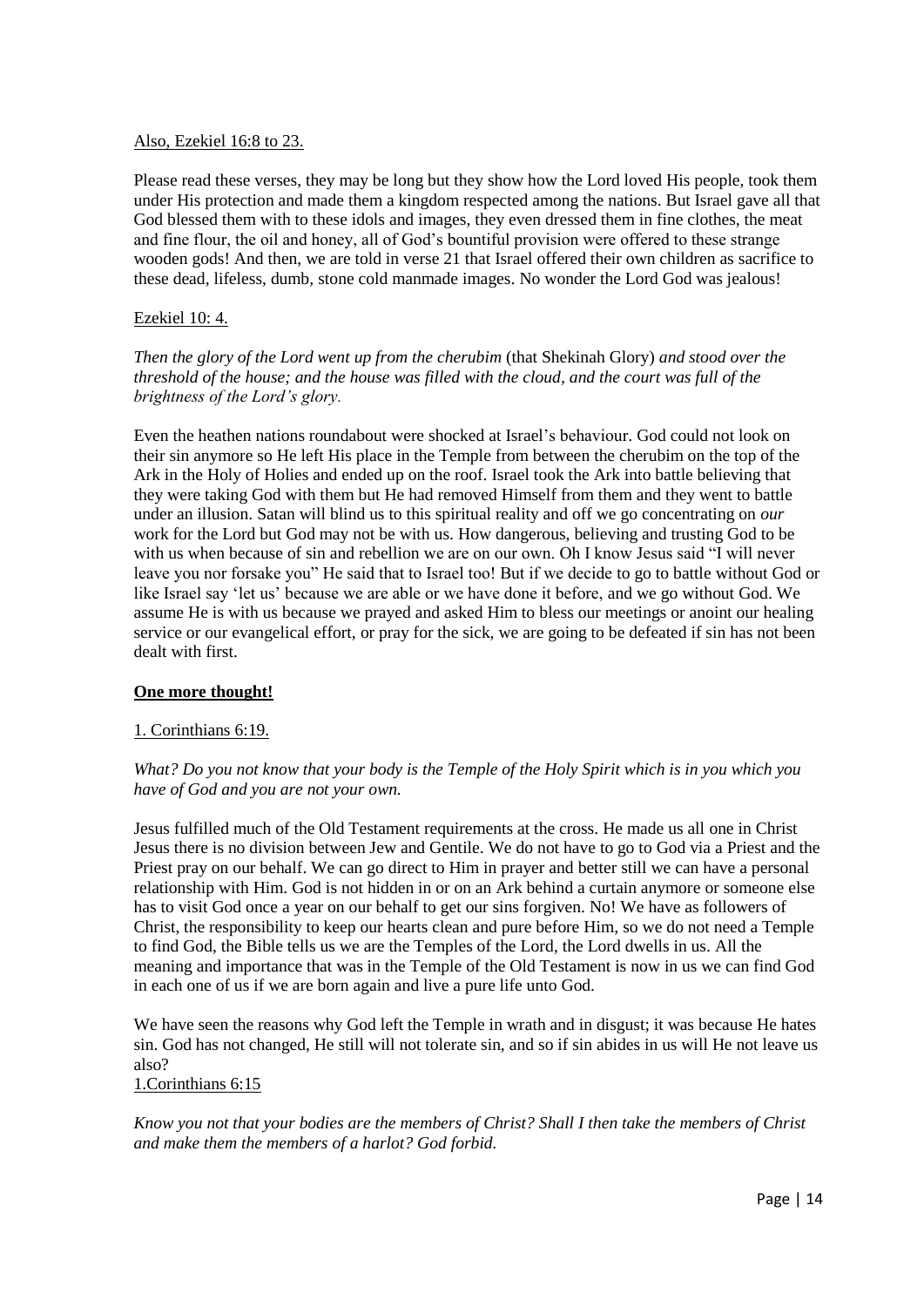### *Mathew 7:21*

*Not everyone who says unto Me Lord, Lord shall enter into the Kingdom of Heaven.*

### Revelation 20:15

### *And whosoever was not found written in the Book of Life was cast into the Lake of Fire.*

There will come a day called "the day of the Lord" when we all will stand before the Lord and He will call out our name which He will read from the Book of Life. One by one a name will be called out until it gets to you. You cannot call on your wife's support or your husband or your Pastor's recommendation, your passed efforts for your church will count for nothing, and you will stand before Christ alone. Make sure you have asked the Lord to forgive your sins, and to come into your heart and make you ready to meet Him when He comes back for His own.

And now Israel was worshipping in the high places, where many met and worshipped graven images of wood and stone and this made God jealous. After all He had done for them, He brought them out of 400 years of slavery, set them free and now they worshipped other gods.

### **Israel like a deceitful bow. Psalm78:57**

The bow in the East was curved backward to produce greater strength; this is contrary to its natural bend. It must be recurved in stringing. If a person was unskilful in stringing the bow it could spring back and break the handlers arm. If the bow is not well made it might even fly back in discharging the arrow and do a lot more damage to the bowman. Israel is compared to a deceitful bow here and also in Hos. 7:16. The idea is that Israel when bent towards God where she belongs, she would suddenly spring back to her position of sinfulness and this displeased God greatly. They brought back graven images when visiting or marrying the heathen and put these idols in their homes and worshiped them. This provoked God to anger and moved Him to jealousy and He greatly abhorred Israel even though He is longsuffering and slow to anger (Joel 2:13).

As we read in Psalms 78: 60 tells us God forsook the tabernacle in Shiloh, and *the tent which He placed among men; and delivered his strength into captivity and His glory into the enemy's hand*. This is conformation that God *gave* the Ark which is His strength into captivity and His glory into the hands of the enemy. Just as He *gave* His life at the cross to redeem mankind back to himself.

### Isaiah 53:6 *All we like sheep have gone astray; we have turned everyone to his own way; and the Lord has laid on Him the iniquity of us all.*

We cannot point the finger at Israel and accuse them of wickedness towards God, we cannot blame them with our noses in the air and say how "thank God we are not like them", or "how could they act this way towards God". God says we are all the same, we all sin, God hates sin, God hates disobedience, so all of us provoke Him to jealousy, when we continue to sin He abhors the sin we commit but thankfully still loves us. Thank God there is a way out for us, the shed blood of Christ at the cross has opened a way back to God if we repent and give our lives to Him.

### **The death of Eli**

A soldier ran to Shiloh where the Tabernacle was and his clothes were torn and he had earth on his head, a sign of tragedy and a sign of the bad news he was about to proclaim and he found Eli. Eli was a Judge and as such sat upon a seat which was placed at the gate of the city. The Judge sat on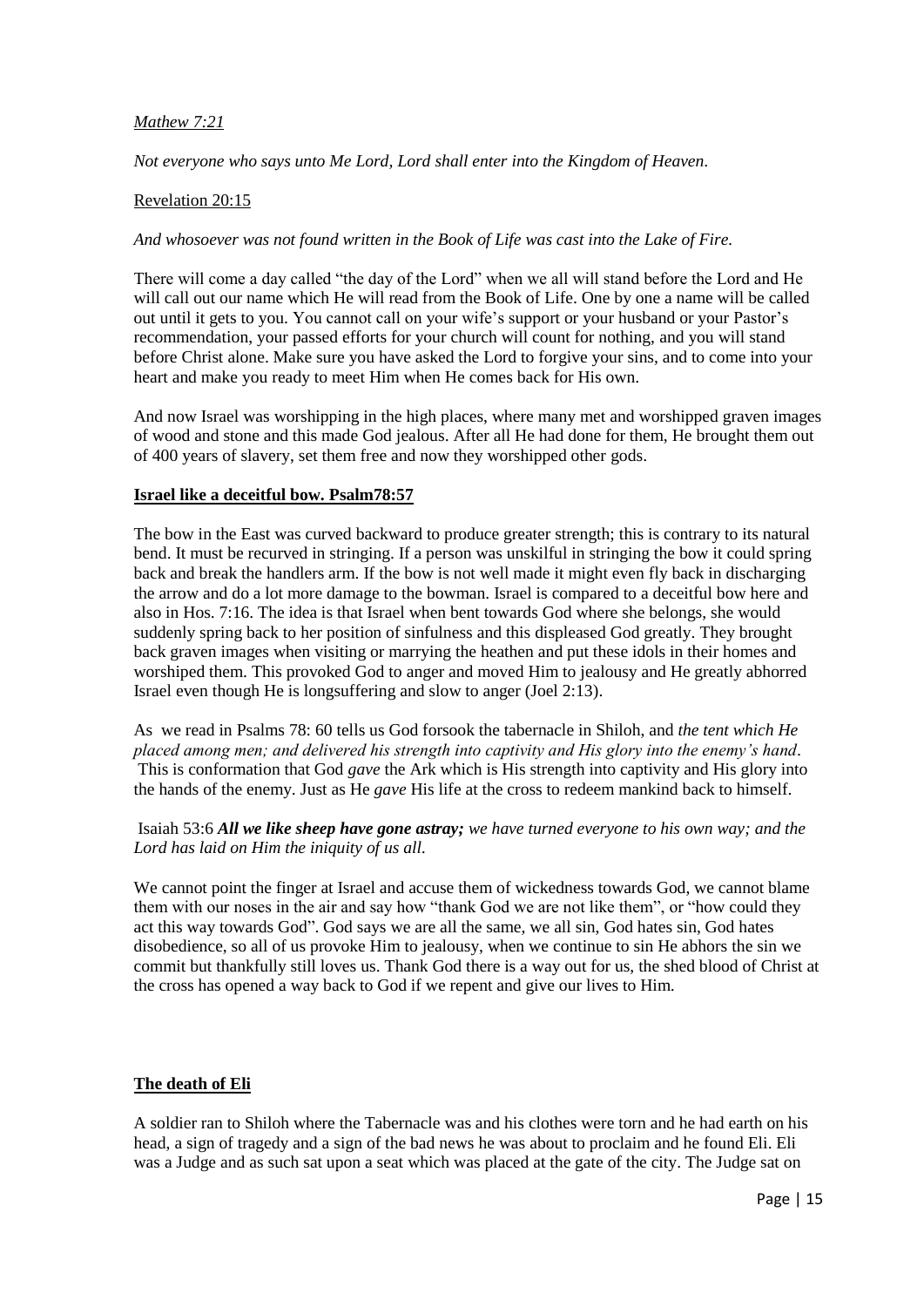this seat and those that required advice, council or help in any way would come and wait at the seat to be seen by the Judge. Many seats have been found by archaeologists, crafted out of stone with ornate carvings all around but most had no backs to them.

### Verse 18

*And it came to pass when he* (the soldier) *made mention of the Ark of God that he* (Eli) *fell from off the seat backward by the side of the gate, and his neck broke and he died for he was an old man and heavy. And he had Judged Israel forty years.* 

There was no doubt Eli had let himself go. Several commentaries say Eli was very overweight, in other words very fat and he was ninety eight years old. He had feasted on the best meats from the altar and he lived very well mostly at the expense of Israel. Although Eli was a doubtful Priest had he judged in fellowship with God and followed the scriptures the events of this fateful day would not have happened, remember Israel's words earlier in our study? "*Let us go and get the Ark of the Lord*". Someone sang a song about this not long ago but in our life time "I did it my way" he sang and very popular it was too, I wonder if his way was better than the Lord's, unless repentance was involved I doubt it very much.

So the outcome of rebellion towards God and when mankind takes events into their own hands the result is death and chaos. Verse 17 tells us, *and the messenger said Israel is fled before the Philistines and there has been also a great slaughter among the people and your two sons also Hophni and Phinehas are dead and the Ark of God is taken.* What a mess! This was too much for Eli and particularly at the news of the Ark being taken; he fell backwards off the seat of power and died. This need not happen to us because when we sin we have an advocate which is Jesus Christ the righteous one –who wants to clean up our act. All you have to do is ask Him, is there any evil way in me? He will show you and give you the opportunity to part with that habit, or mind set and in turn you will have a closer relationship with Jesus. You will feel His presence more acutely and will come to a place where you will never want to do anything that would displease Him.

### **Chapter 5 The Ark of God taken.**

Ashdod was one of the main cities of Philistia and it housed the temple of Dagon. Dagon was the national god whose shape was like that of a man at the upper part and that of a fish at the lower part. It was this man-fish that the Philistines worshipped. Oh don't laugh, men and women do such things today, they worship the devil up on the South Downs close to our home from time to time. And according to the Newspapers they do all sorts of strange things and some of them to each other and they expect us to take them seriously! That's how sick Satan can get a man's heart and mind and warp it out of all reason. Then the next day they will put on their best clothes and continue their job as a Bank Manager or a Doctor or shop keeper!

The Ark of God had been put by the side of the Philistine's god Dagon in their Temple and they all went to bed. The next day they rose up early, all very keen, and went to the Temple to gloat and look at their prise, after all they had stolen Israel's Ark of God. The Philistines had heard how the God of Israel had led them out of Egypt, seen them through the Red Sea, through the wilderness, into the Land of milk and honey, and they had heard how God dwelt on top of the Ark and many other stories told by Israel. So they opened the door of their Temple only to find their god Dagon had fallen on his face before the Ark of the Lord. Not yet knowing the significance of this action they promptly put it back in its position.

The next day they arose early again and went to the Temple to see their spoil and behold the god Dagon was flat on his face again. This time he had lost his head and his hands were cut off. All that was left of him was a stump. This was a serious fall, Dagon fell before the Ark in a bowing position giving honour to the God of Israel and its manipulated members laid out across the floor was public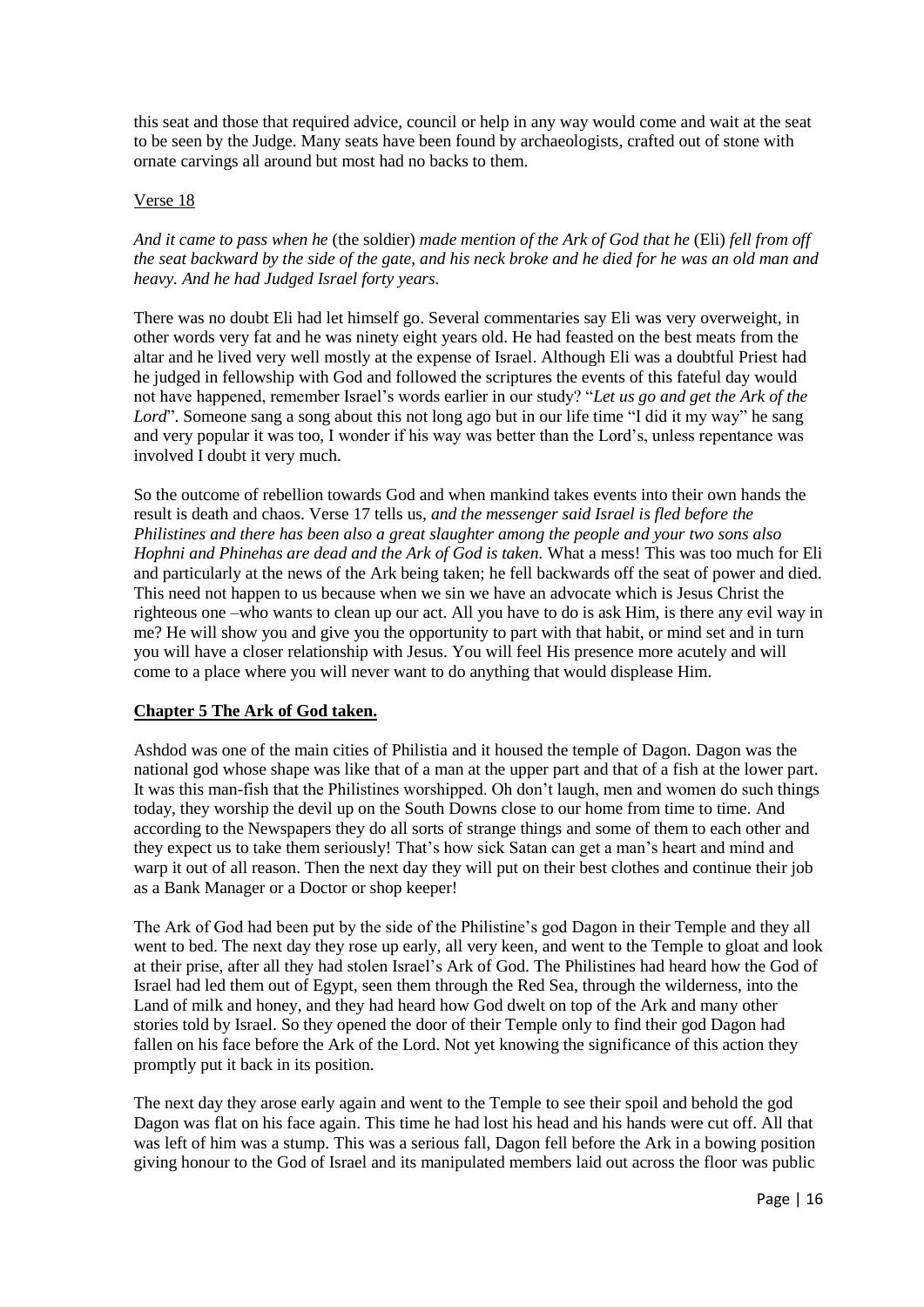proof that the idols of the heathen are but vanity. The kingdom of Satan will certainly fall before the Kingdom of God. This was God's way of telling the Philistines that "every knee shall bow and every tongue confess that Jesus is Lord" (Rom. 14:11). With the head off and the hands gone it was also God's way of telling the enemy their god was powerless against Israel's God. What a silly thing to worship a god who when down and helpless, wanted help from its worshipers to set it up right again. Whereas the true God of Israel said *I lay down my life that I may take it up again* (John 10: 17). And He did that at the cross. The Philistines were not willing to become His people and Israel at this time was not a great testimony to their God, so God Himself had to intervene, and He did it in a miraculous way. He made a mockery of the thing the Philistines held in the highest esteem. He also brought upon each of them a very debilitating, embarrassing and painful plague.

### Verse 6

*But the hand of the Lord was heavy upon them of Ashdod and He destroyed them, and smote them with emerods even Ashdod and the coasts thereof.*

Emerods is the old spelling of the modern condition called haemorrhoids. This was a plague so unnatural and unheard of that there was no other explanation or reason for it but the Ark and the God of Israel. And the men of Ashdod said it shall no longer abide with them.

The Philistines felt the best thing they could do was to be rid of this troublesome thing. This is the attitude of most of human society today. Morning prayers in schools are stopped. Prayers in Parliament are stopped. Street preaching is stopped. Christians offering to pray for the sick in Hospital is stopped, and nurses doing this lose their jobs. Do away with the words "Christmas" and replace it with "Winter Season" And a whole lot more is going on to stop the spread of the gospel in public places. The authorities are saying just like the Philistines, **let's get rid of Him.**

### Hebrews 10:31

*It is a fearful thing to fall into the hands of the living God.*

### **Chapter 5: 7 The Ark of God or the Philistine's god Dagon.**

*And when the men of Ashdod saw that it was so they said, The Ark of the God of Israel shall not abide with us: for his hand is sore upon us, and upon Dagon our god.*

"It is not at all a pleasant thing for the people of this world to have God in their midst. He keeps up a perpetual controversy with their sins and their idolatries; and as the Philistines were not willing to become His people, they determined that the best thing they could do was to get rid of Him". (Williams)

This started at the cross and He has been rejected ever since.

### Verse 8.

*And they sent therefore and gathered all the lords of the Philistines unto them and said "what shall we do with the Ark of the God of Israel? And they answered Let the Ark of the God of Israel be carried about unto Gath". And they carried the Ark of the God of Israel about thither.*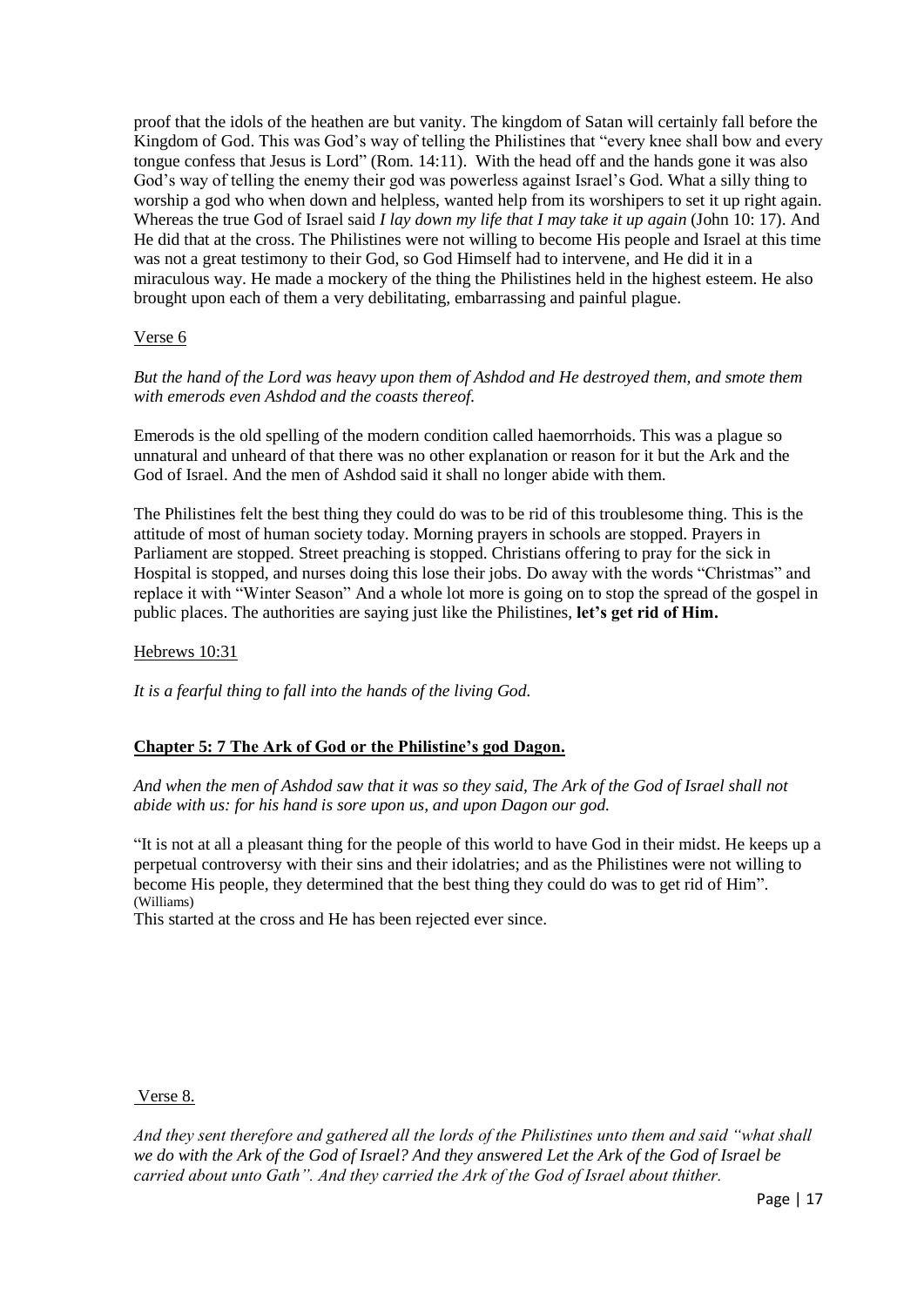The Philistines did not want to return the Ark of God to Israel that would be a public acknowledgement of defeat. In taking it to their city and giving it the highest position in the pagan Temple next to their god they found that this Ark was much more than they could handle. After all, their own god didn't move or respond in any way. The God of Israel has shown its power over Dagon twice and brought Dagon broken in pieces to the floor, yes we must get rid of Him.

It is interesting to note that it is not recorded that the Philistines broke the Ark open, did not try to look into the Ark but rather they gave it great respect. And yet it was the command of the Lord that Israel was not to mingle with the heathen, not bring back their heathen idols and if they did they were to break them up into little pieces, much like God did to Dagon.

Once again the Philistines had another meeting to determine what to do with this 'troublesome' Ark. It was decided that a bunch of men would carry the Ark to Gath. The Bible records in verse 8 that they *carried the Ark of the God of Israel about thither.* There is no doubt that much like the world today they are at a loss to know what to do with Jesus and the Philistines were the same. They carried the Ark about all over the place not knowing where to put it. And then God smote the city of Gath, the birthplace of Goliath, with a very great destruction, and He smote the men of that city with haemorrhoids as well.

The Leaders of Gath got together in yet another meeting feeling very uncomfortable indeed with their embarrassing, painful and shameful condition and decided to send the Ark of God to Ekron. As the Ark was brought into Ekron the people cried out in despair that the Ark would slay the people of Ekron and they wanted it out of the way and away from them. News had spread what this Ark of God had done in Ashdod and in Gath and now it had come to Ekron. They had another very big meeting with the heads of the towns, the officials from all around and with the Lords of the Philistines and while they are talking about it God's hand was still at work against the Philistines. Many dropped dead from among them and many more were raging ill with the pain of haemorrhoids. *The hand of God was very heavy upon them.*

Those that contend with God, His Ark or His Israel will infallibly be ruined in the end.

### **1. Samuel Chapter 6 verse 1.**

*And the Ark of the Lord was in the country of the Philistines seven months. And the Philistines called for the priests and the diviners saying, what shall we do to the Ark of the Lord? Tell us wherewith we shall send it to his place.* 

I am sure you can read into the last few verses that there is a degree of panic setting in as they walk the Ark round and round the towns and cities, having all sorts of meetings with all sorts of dignities, getting all sorts of advice from people ignorant of God. It's amazing that people today, some who want to have peace in their heart will go anywhere, talk to anyone except kneel at the foot of the cross and ask forgiveness of the very person who will forgive our sins and can give eternal life, that's Jesus Christ the Saviour of the world.

The Philistines sought advice from their Priests and from diviners of all people asking, what shall we do with this Ark? God had already shown His power and authority in their Temple by causing Dagon their divine one to bow down to the God of Israel. They had to repair and replace Dagon, the god they worshipped back on its stand. They were in pain and much discomfort from the plague, which they acknowledge was caused by the God of Israel. They had had the presence of God in their midst for seven months, and it must have been seven months of hell! But it needn't have been, had they repented and bowed to the one true God who had shown His power and presence to them, instead of the stone hand carved image of Dagon, they would have been blessed of God.

Verse 3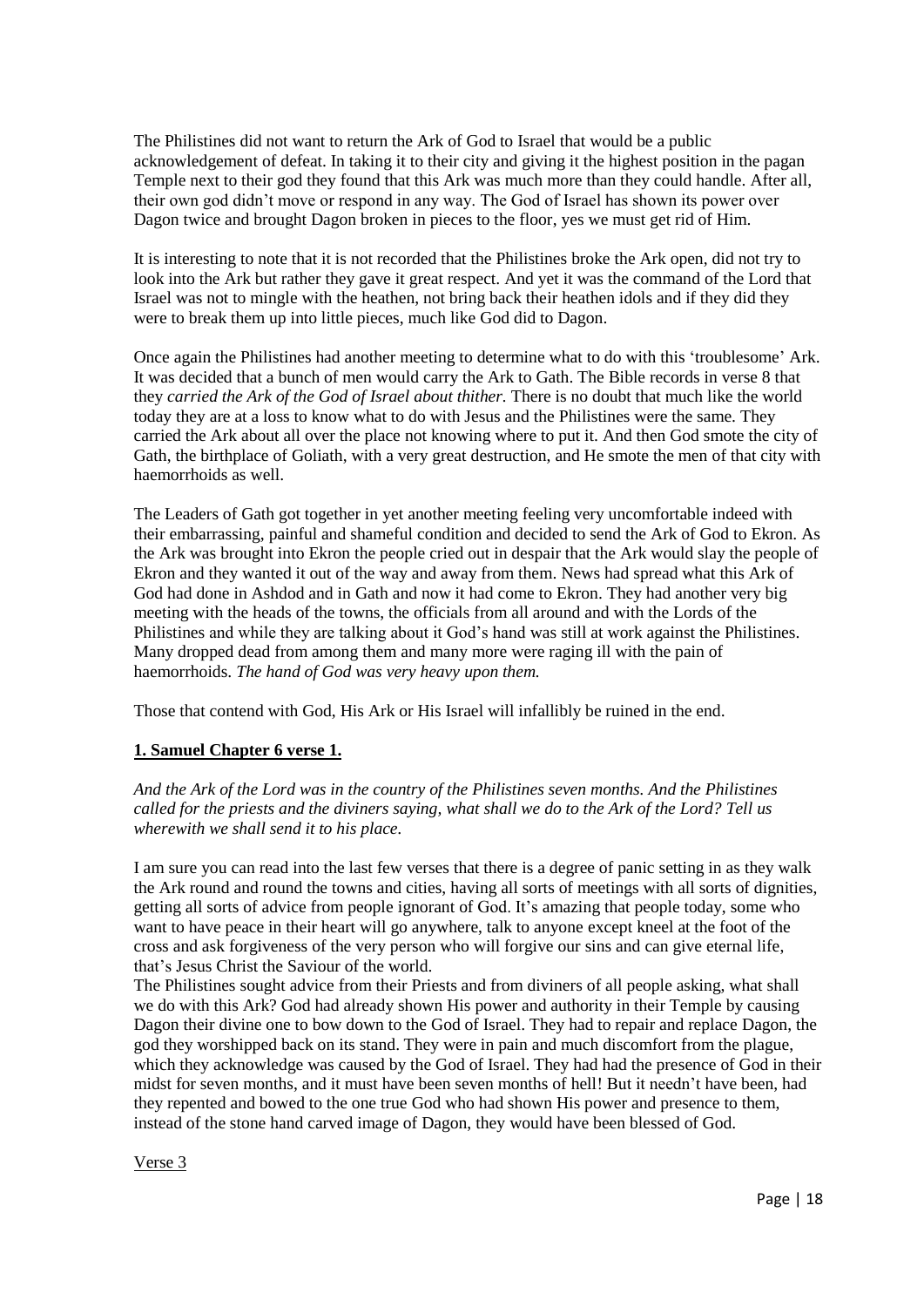*And they said if you send away the Ark of the God of Israel, send it away not empty; but in any wise return Him a trespass offering: then you will be healed, and it shall be known to you why His hand is not removed from you.*

So these dignitaries of Philistia, at the end of yet another meeting said they were to make golden images of the plague that has caused the public so much pain and discomfort to their bodies, and of mice that had marred their land and ruined their crops.

### Verse 5

*Wherefore you shall make images of your haemorrhoids and images of your mice that ruined the land and you shall give glory to the God of Israel: peradventure He will lighten His hand from off you, and from off your land.* 

This smug advice was no doubt given by the top brass of Philistia as though they knew what they were saying. But they too were embarrassingly writhing in pain, twisting and turning, scratching and doing their best to sit still in front of the people of a town that was doing the same!

They were so accustomed to making offerings to their deities that they thought it best to do the same to the God of Israel to atone for their trespass. God had shown them how to approach Him; He had made their god bow the knee before Him twice. God had caused them to patch up, repair and nail Dagon to his stand with the help of his worshipers. The Philistines thought they could buy their forgiveness and healing with little golden trinkets. As far as the uncircumcised Leaders that they had their faith in were concerned, all you had to do was give Glory to God, make an offering and He will lighten His hand from you.

Jesus has done all the work required to bring man back to God. He came from the glories of heaven as a baby, died on the cross as a man and Saviour, rose from the dead and ascended to heaven where He sits next to His Father God and He didn't need any help from His followers. So it is through God's Son Jesus Christ that we can have our sins forgiven and obtain the free gift of eternal life, it is to the one true God we must bow the knee.

### 2 Chronicles 7:14

**God's way is** *"If my people which are called by my name, shall humble themselves and pray, and seek My face, and turn from their wicked ways; then I will hear from heaven, and will forgive their sin, and will heal their land.* 

The series of plagues that followed Egypt and Pharaoh's rejection to the God of the Children of Israel should have shown the Philistines that to fight against the true all powerful God is a very dangerous thing. There is no question about it this plague was very great upon the land as well as the people. The Septuagint and the original texts wrote that the country was swarming with mice as the people were suffering with swelling tumours.

Imagine the pain that the Philistines suffered because they couldn't do anything about it and their spiritual leaders were at a loss to help because they too were dead in trespasses and sin (Eph.2:1). So they decided to give a trespass offering of five golden mice and five images of their haemorrhoids, the Bible does not say how glory to God was to be given, that might be very difficult if you don't know Him.

Now the Priests of Dagon ordered a new cart to be made, no doubt with good intentions, but this was again contrary to the Law of Moses. The Ark was to be carried on the shoulders of the Priests and carried only by those Priests who were consecrated and qualified to do so. (Num. 4:15; 7:9 ;),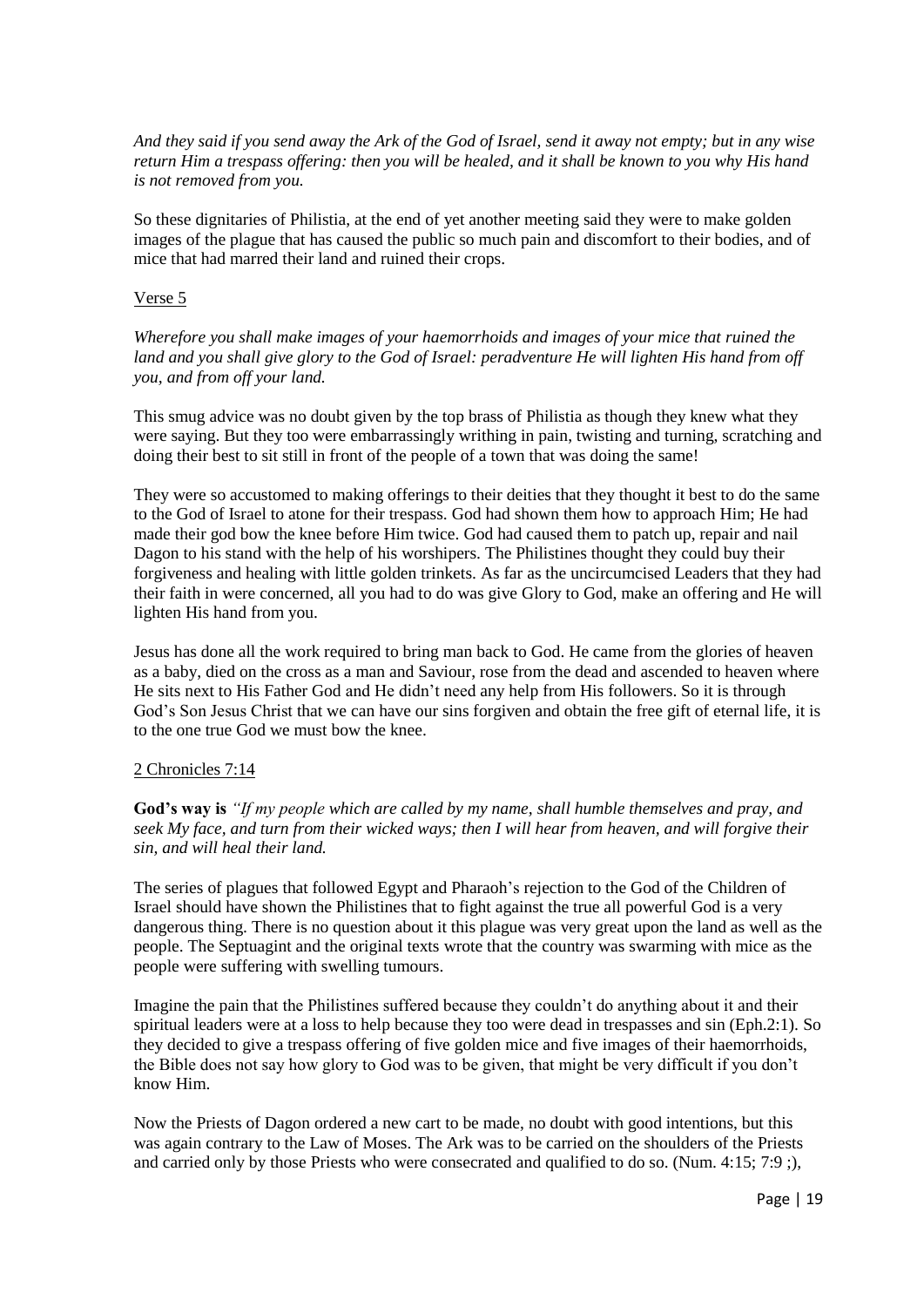Philistia had no such Priests qualified for such a task. The Ark was therefore laid on the cart and the golden trinkets lay in a box next to the Ark.

They were to tie two cows to the cart who had just given birth, to pull the cart and they were to lock their calves up at home, and the test was if the cows, having their calves shut up at home would go of their own accord with no one to lead them direct to Israel then that would be a sign that the hand of God was against them. This test was of their own making so they could not dispute the outcome. The cows did exactly that, lowing for their calves every step of the way, of their own accord for about 20 miles they went straight to Israel. The power of God was so much greater in overruling one of the strongest instincts of nature.

The two cows stopped at the field of Joshua and stood by a great stone that was in his field. They called the stone Abel believed to be because of the many deaths that surrounded the Ark, and also because Abel was the first man to be slain because of religion and disobeying the word of God. (Gen.4 :).

### **What of Israel?**

We know Israel was in a backslidden state due to the lack of Spiritual instruction given by its leaders, and this was born out by what they were doing as the Ark approached. Israel was going about their worldly business of reaping the wheat harvest, and had no care about the Ark. After all, the Ark of God should have meant more to Israel than it meant the Philistines. To Israel the Ark represented the divine presence of the Lord surely they should be looking out for it. They made no enquires as to its whereabouts, if they had they may have had private intelligence of its coming and gone out to meet it. They could have made preparation for its return, such as clean and make ready its resting place in the Holy of Holies and prepare their hearts for the presence of the Lord. But no they were about their worldly business and only saw the Ark when they looked up from their worldly distractions then it was too late and they were not prepared.

### Luke18:8

### *Nevertheless when the Son of Man comes, shall He find faith on the earth?*

When Jesus comes again, and He will, will He find you going about your worldly business? Which of course is a good thing to do, but in our hearts there must be a deep desire to see the Lord, a constant looking and expectancy to greet our Saviour on His return. The world in which we all must live but not be a part of, is getting increasingly more wicked and rebellious toward God, just like Israel, and God in the form of the Ark turned up and surprised them, they were not expecting Him, their minds were on other things, many missed Him. The five Lords of the Philistines saw the wonder of the Lord directing the cows home they were convinced that God had been the cause of their trouble and that it was not by chance so they went back home! They did not stop to find out more about this God. It was established that it was this God who floored Dagon and broke it into pieces. No such miracle could be performed but by the God of Israel. But they too were busy with their worldly interests to entertain God.

No doubt Israel was very curious when the Ark came to rest in the field of Joshua, was it damaged? Was it broken in any way? The Ark had never been seen by the people of Israel, their curiosity matched that of the Philistines. So they looked inside! Even the Philistines had regard for the presence of the Lord and did not open the Ark. Israel, with all the knowledge they had of their God together with knowledge of His instructions they disobeyed and lifted the lid of the Ark and looked inside.

### 1Samuel 15:22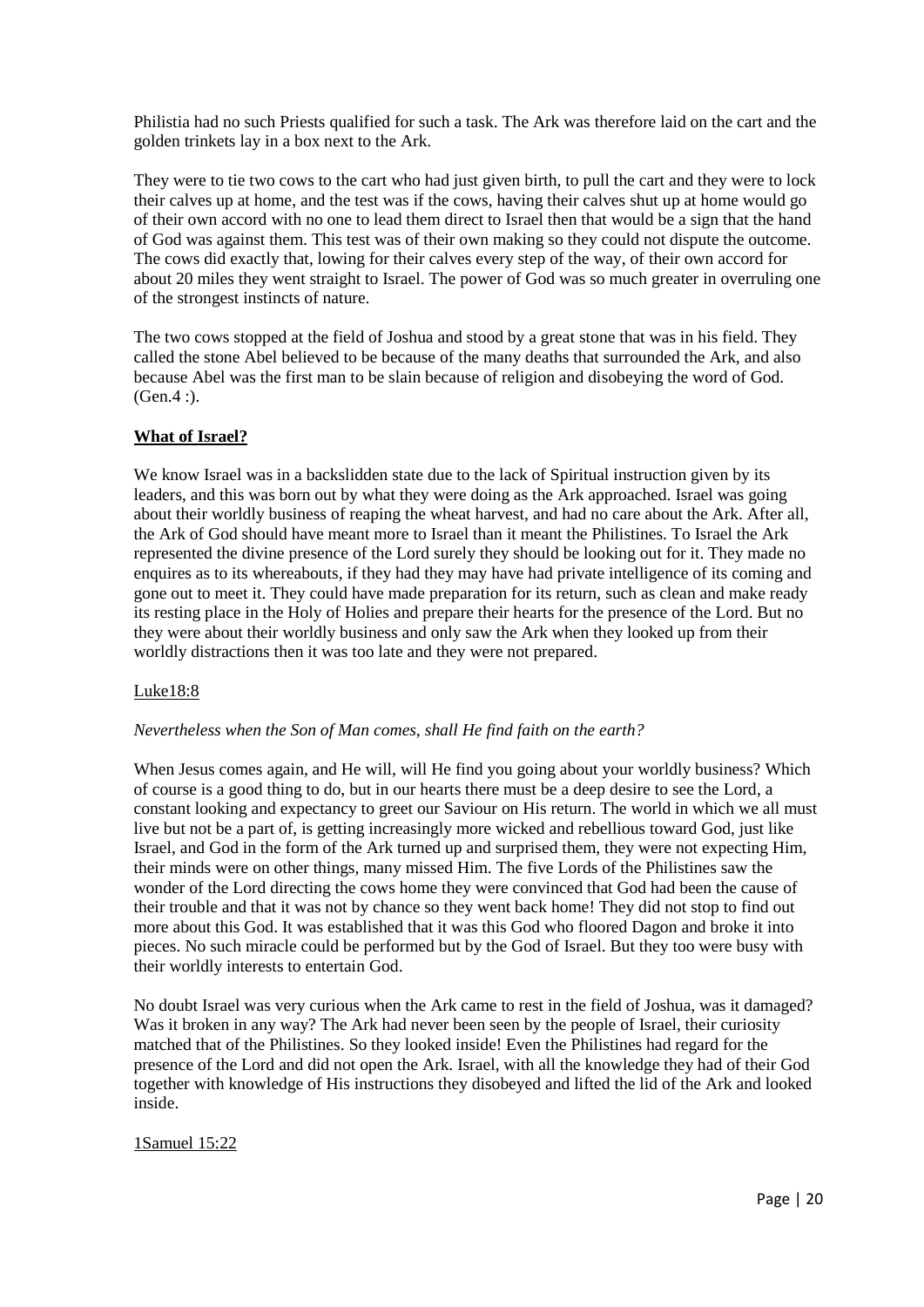### *Behold to obey is better than sacrifice and to harken than the fat of rams.*

God knows best, He knows the whole picture and for us to obey Him is the best thing possible. Here the Lord smote, not only those that looked into the Ark but many others in the area. Remember Eli? His disobedience to the word of the Lord resulted in his offerings and sacrifices for his family not being accepted by God for the rest of his life. God says obedience to His word is very important indeed. If we treat the Lord with contempt we will lose the blessing and suffer the consequences. God cannot look upon sin and Satan makes sure sin is ever present to keep us away from God. If sin persists the Lord removes Himself from us. Some don't believe this but the Lord removed Himself from the Temple in Ezekiel chapter 10 because of Israel's worship of other gods and ignored the one true God. His action affected all Israel. And again in our study of Samuel in chapter 4:21 the glory of the Lord departed from Israel when the Ark was stolen. We will read more of this later.

Wickedness is great indeed when the most notorious sinners are men of renown among us. Men and women of position found in sin disappoint us more because more is expected of them, God feels the same way unless true repentance is shown. He gives us the Holy Spirit to guide us and help us keep on the narrow path but the choice is ours to listen to or go our own way. Didn't He say that His Spirit would not always strive with man?

The Ark of God was not only a symbol of the Throne of God but it was also as revealed in the books of Exodus and Leviticus, a beauteous symbol of Christ in His essential Deity and sinless Humanity. (Williams)

Nevertheless there is evidence that the Ark was neglected by the people and not respected as God demanded. It was kept at Kirjath Jearim for about 20 years; in that time Samuel grew in age and he had grown in relationship with the Lord.

### Chapter 7:3

*And Samuel spoke unto all the house of Israel, saying, if you return unto the Lord with all your hearts, then put away the strange gods and Ashtaroth from among you, prepare your hearts unto the Lord and serve Him only and He will deliver you out of the hand of the Philistines.* 

Ashtaroth is the moon goddess of the Phoenicians their principle female deity associated with the name of Baal, the sun-god and their chief-male deity. There was a Temple of the god Dagon among the Philistines at Beth-Dagon of Asher (Joshua 19:27), and in Gaza (Judges 16:23). He was the god of fertility and crops, and also believed to be the legendary inventor of the plough!!

## **Israel's Apostasy**

Judges:10:6

*And the Children of Israel did evil again in the sight of the Lord, and served Baalim and Ashtaroth, and the gods of Syria, and the gods of Zidon, and the gods of Moab, and the gods of the children of Ammon, the gods of the Philistines, and forsook the Lord and served Him not.* 

It is obvious Israel had sunk to an all-time low, maybe the lowest point in their history. Verse 7 continues. *And the anger of the Lord was hot against Israel and He sold them into the hands of the Philistines and into the hands of the children of Ammon.*

We just cannot play fast and loose with Almighty God without reaping the consequences. God said "*You shall have no other gods before me"* yet here they were serving seven pagan gods and not serving Jehovah at all. None of these pagan gods had reduced Dagon the Philistine god to broken pieces and laid them out all over the floor. And none of them had died on a cross, shed its blood and rose again for the Salvation of those that followed Him. Israel was in such spiritual decline being contaminated by many strange gods.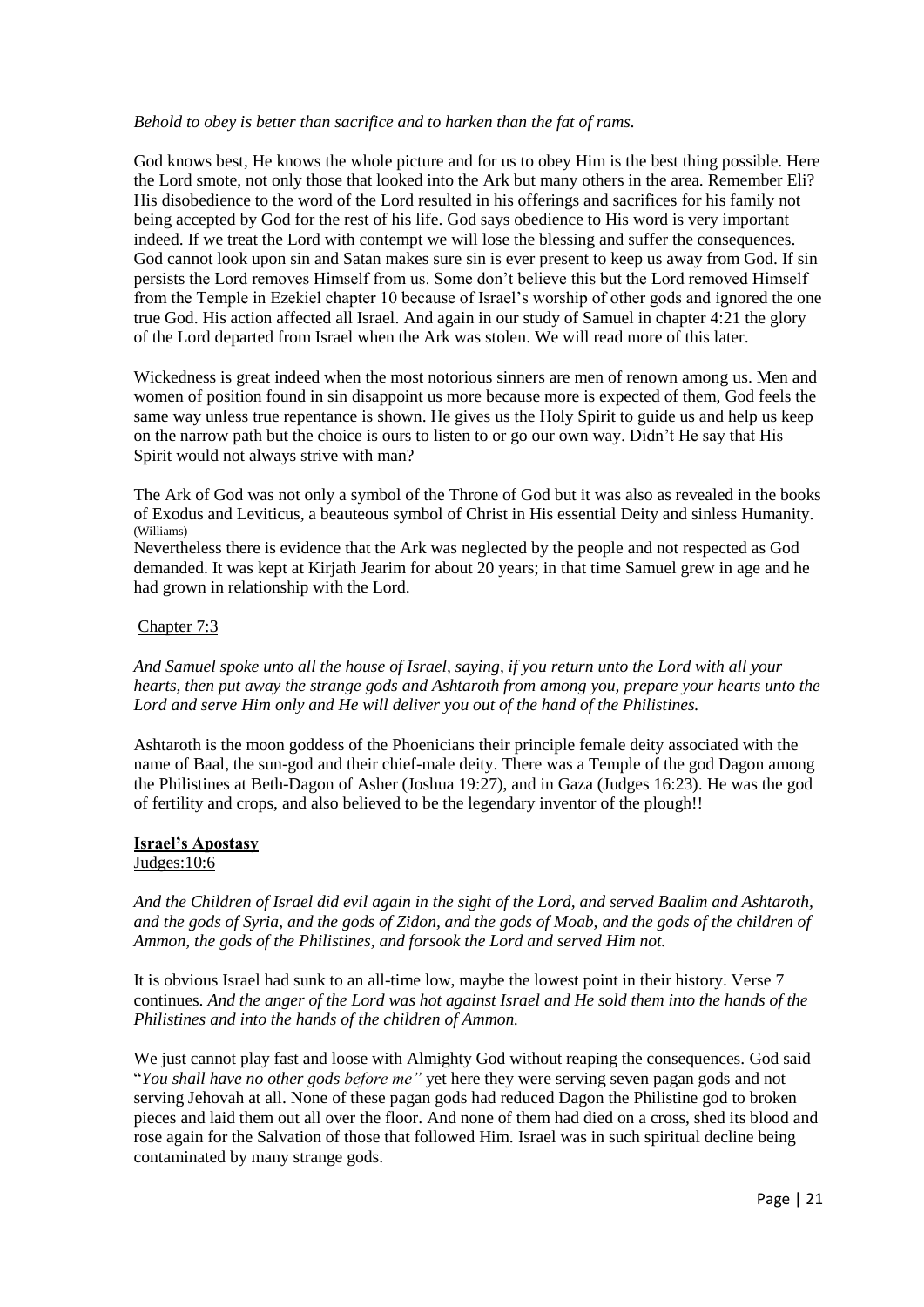A lesson for each one of us, are we contaminated by what we read in magazines, our newspapers, our conversations at work, by what we see on our televisions? What we see and hear gets right into our spirit and the fight between spirit and the flesh begins.

### 1 Corinthians 2:12

*Now we have received, not the spirit of the world but the spirit which is of God; that we might know the things that are freely given to us of God*.

*But the natural man receives not the things of the Spirit of God for they are foolishness unto him; neither can he know them, because they are spiritually discerned.* 

### **Israel had neglected the precence of the Lord**

The Ark of God was neglected for over 50 years when it was found in a forest at Ephratah by King David (Ps. 132:6). Remember this was the Ark of God who had spent many years in the Holy of Holies in the Temple of the most High God who had dwelt in the Shekinah glory within the seraphim on the top of the Ark.

David made a vow or a promise to the Lord that he will not sleep until he has brought the Ark back to Jerusalem, he knew of the importance of the presence of God. He heard that the Ark was at Ephratah and he and his men found the Ark of the Lord in a field in the woods no doubt muddy, dirty and overgrown with grass and weeds. This is what Israel thought of the presence of the Lord!

### 1 Samuel 7:3 Israel repents

*And Samuel spoke unto all the house of Israel saying, if you return unto the Lord with all your hearts, then put away the strange gods and Ashtaroth from among you and prepare your hearts unto the Lord and serve Him only and He will deliver you out of the hand of the Philistines.*

This is the first reference to Samuel in about 20 years since the days of Eli and Israel had lived in defeat to the Philistines all that time.

### **Five conditions of deliverance.**

### **Return to the Lord your God with all your heart. What did 'with all your heart' mean?**

For years Israel had been living under the influence of ungodly pagan people, people who did not know the Lord God Jehovah. People who worshipped idols made of wood or stone unable to talk, breathe, or answer the prayers offered to it. Smaller idols made of this large image standing in the pagan Temple were bought and placed in the homes of the Israelites and worshipped in place of the true God. They worshipped Dagon with all their hearts and not God.

**Put away all strange gods.** When these idols were worshipped Israel gave their hearts, minds, thoughts, and their very beings to these pieces of stone. And don't forget Israel served 7 other gods, their homes must have been full of stone or wooden idols just think of all the dusting! When we truly worship the Lord in our churches we should be thinking about what Jesus has done for us and thanking Him for them. Things such as the death of Jesus, His resurrection, His love for us, His help, His Word, and His personal relationship with us. Israel had given their all in the worship of the Philistine's god Dagon and the other gods in the area. When God brought Israel out of the Red Sea and brought them to Cannon He told them not to mingle and befriend the heathen nations round about. He knew Israel would bring back to their homes all manner of false gods and images and worship them, which they did and God wanted their hearts and that relationship back. One of these strange gods was the god Molech which means king or god of all gods. This was the god of Ammon and worshipped by the Ammonites. It was made in the shape of a calf, it was sitting on a pedestal or throne and his head was crowned with a golden crown,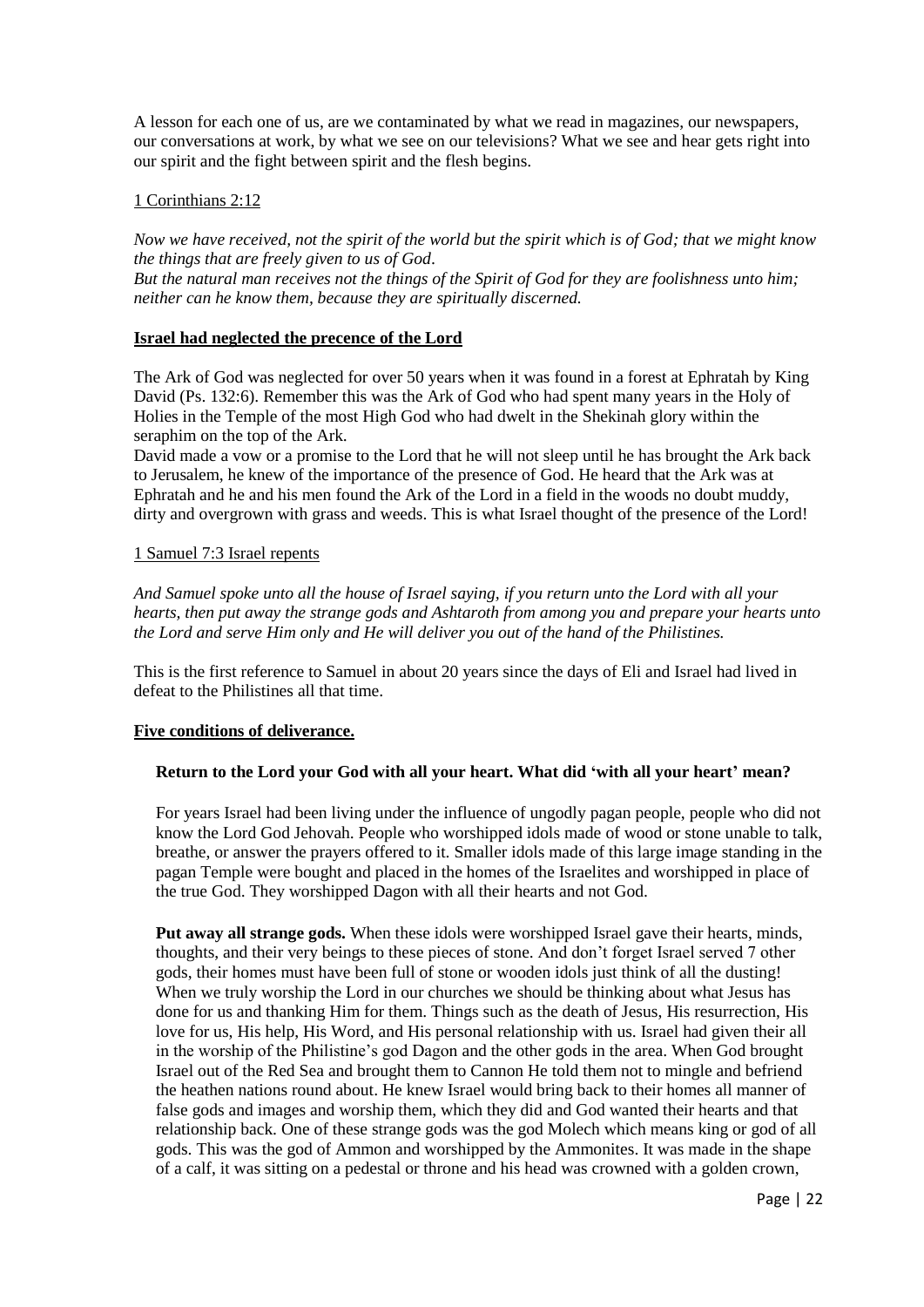his arms extended as if to embrace all who came near to it. Children were his victims. The statue was heated red hot by a fire made inside the belly and when very hot, children were shaken and dangled over the flames or passed through the red hot arms in dedication to receive the favour of Molech. Very many children died in these horrifying acts of cruelty and perversion. 2. Kings 3:26 *and when the king of Moab saw that the battle was too sore for him, he took with him seven hundred men who drew swords to break through even unto the king of Edom: but they could not. Then the king of Moab took his oldest son who should have reigned in his stead and offered him for a burnt offering upon the wall.*

Do we, in the 21st century think this behaviour is senseless? Do we think Israel was heartless in treating children like that? What are we doing with our children today? We are cursed with abortion on demand. Any female of any age has the right to rid themselves of a sexual mistake by going to a doctor or clinic and get rid of her baby! Very little thought is given to the tiny life that has begun inside the womb of that woman. "It is too inconvenient to include a baby in my career, in our courtship, my parents will disown me!" It is said "You can't spank your child but you can kill it before it is born... who on earth is making these laws"

In 4 years the Guttmacher Institute estimates that 56 million abortions occurred worldwide, the United Kingdom is one of the highest! We a Christian country, come under the same condemnation of God as Israel did. We should know better, we did know better once but we have rebelled against God and we now live in a godless society and paying very dearly for our rebellion towards God.

We can blame our church leaders for not knowing and teaching the Word of God as Israel did in Eli's day, but that won't wash with God, we stand before Him in answer to our own deeds done in the flesh and if we ignore God and His laws we pay the penalty on our own. We can all get a Bible, read God's commandments, obey them or ignore them at our peril.

**Put awayAshtaroth.** Ashtaroth was derived from Phoenician goddess Astarte, an equivalent of the Babylonian Ishtar. She was known as the queen of heaven to whom the Israelites burned offerings and poured out libations. Ashtaroth was the goddess of love and fertility and all sorts of perversion and wickedness was permitted in the worship of Ashtaroth and Israel was quick to give allegiance to this god. Ashtaroth was supposed to be the wife of God! Rapfael Patai was the first historian to mention that the ancient Israelites worshipped both Yahweh and Asherah, a theory that has gained prominence because of research done by Francesca Stavrakopoulou working in Oxford and in University of Exeter.

### Judges 2: 12/13

*And they forsook the Lord God of their fathers which brought them out of the land of Egypt, and followed other gods, of the gods of the people who were round about them, and bowed themselves unto them, and provoked the Lord to anger. And they forsook the Lord, and served Baal and Ashtaroth.*

### **Prepare your hearts unto the Lord.**

Today we read the story of the exodus from Egypt in the Bible and enjoy it. We have written books about it, we have made films about it; we have dramatized it to show the wonder of the Almighty God and His love for His people the Jews. He had a plan for these people. He destroyed their enemies and turned a bunch of slaves into a nation. Of course they loved Him for it and worshiped Him, but soon their hearts grew cold and were given to other gods. These gods were unable to bring water out of a rock, heal their sicknesses, produce food from the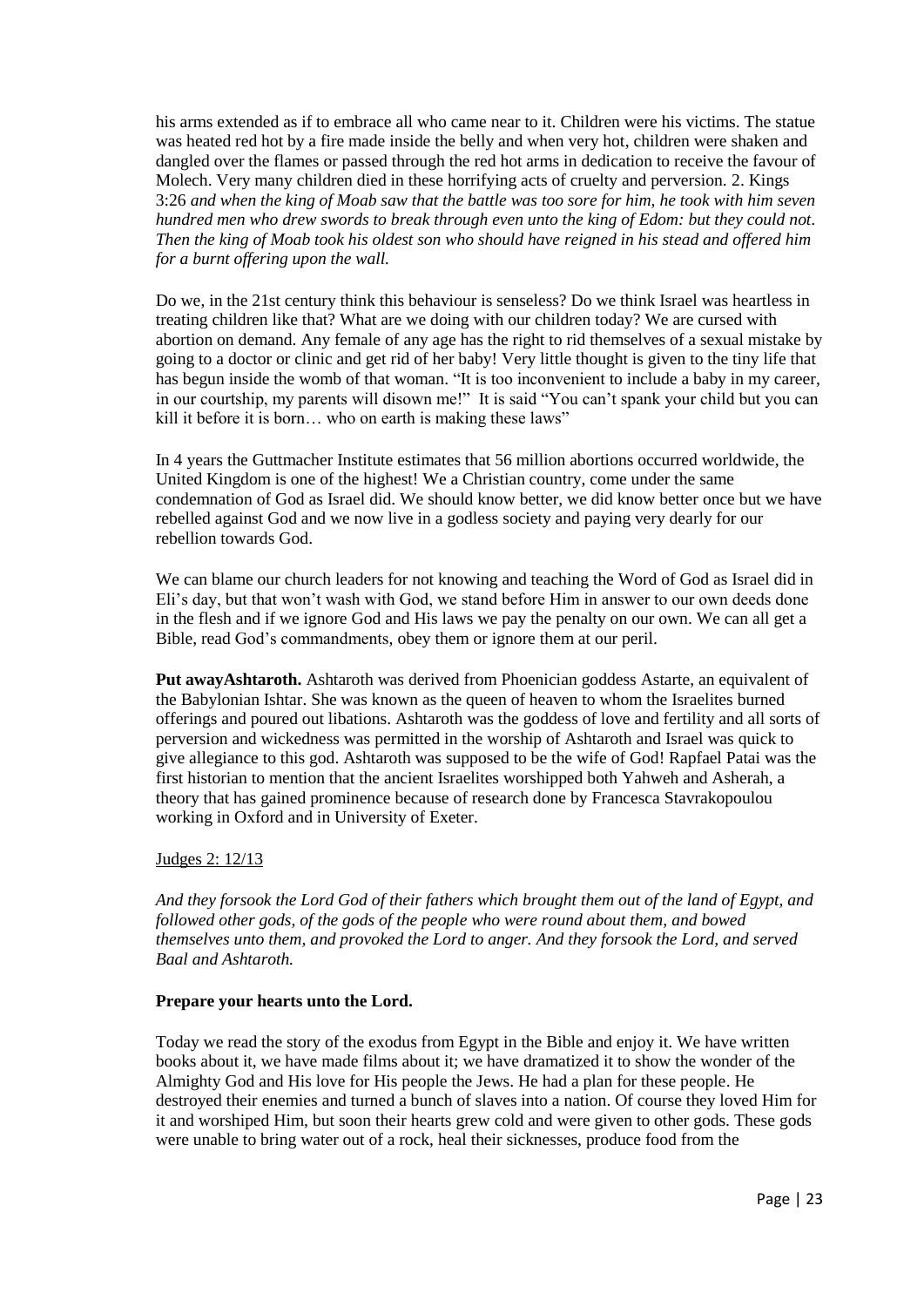skies or part a great sea so that a nation can walk from one side to the other on dry land, this was impossible for an image carved out of stone. In spite of all that the one true God had done for Israel they had given their hearts to a block of stone. Samuel, the mouthpiece of God was about to call Israel together to tell them God's very important message.

### **Serve Him only.**

### Exodus 20:3

*You shall have no other gods before me.*

After all God had done for them Israel rebelled against God and worshipped strange images of stone and wood. Images that could not share their presence with anyone, could not answer prayer, could not perform miracles and so on. God was about to show the Children of Israel what the presence of the real God could do.

### Verse 4-6

*Then the Children of Israel did put away Baalim and Ashtaroth, and served the Lord only. And Samuel said, Gather all Israel to Mizpeh and I will pray for you unto the Lord. And they gathered together to Mizpeh, and they drew water and poured it out before the Lord and fasted on that day and said "We have sinned against the Lord". And Samuel judged the Children of Israel in Mizpeh.* 

When Samuel judged Israel I believe the convicting presence of the Lord was felt all over Israel and everyone felt it. God loved His people so much He used Samuel to show Israel the rebellious path they had taken and to show such love that Israel repented, drew water and poured it out on the ground which was a symbol of pouring out of the life blood of Christ on the cross for the sins of the world.

### **Here comes the enemy again**

God judged Israel and they repented of their sin and rebellion against God, and whenever there is a move of God Satan will not like it. He is out to steal, kill and destroy; he will steal from us the joy, the happiness, and the blessings of God upon our lives, and desires to leave us in bondage again.

The Children of Israel said to Samuel "*Cease not to cry unto the Lord our God for us that He will save us out of the Hand of the Philistines.* All of a sudden it is 'the Lord *our* God' when a few days earlier they had turned their backs on Him. How fickle man is and how merciful God is, but the Lord heard Samuel's prayer for Israel and had mercy on them.

As the Philistines drew near to fight Israel verse 10 says the Lord thundered with a great thunder upon the Philistines and discomforted them and they were smitten before Israel, it looked as if Israel got the victory without going to fight showing them again that God was on their side if they worshipped Him. Samuel had taken a lamb (v9) and offered a sacrifice wholly unto the Lord. God knew that the lamb offered represented His son who was to die on the cross many years hence to redeem mankind from sin and the power of Satan. God cannot give victory to fallen man so He gives victory to His beloved Son Jesus so that His people can overcome by the blood of the Lamb (Rev. 12:11).

As soon as Samuel, the man of God had reintroduced Israel to the true worship of God by offering a sacrifice God showed the Philistines just how powerful the God of Israel was.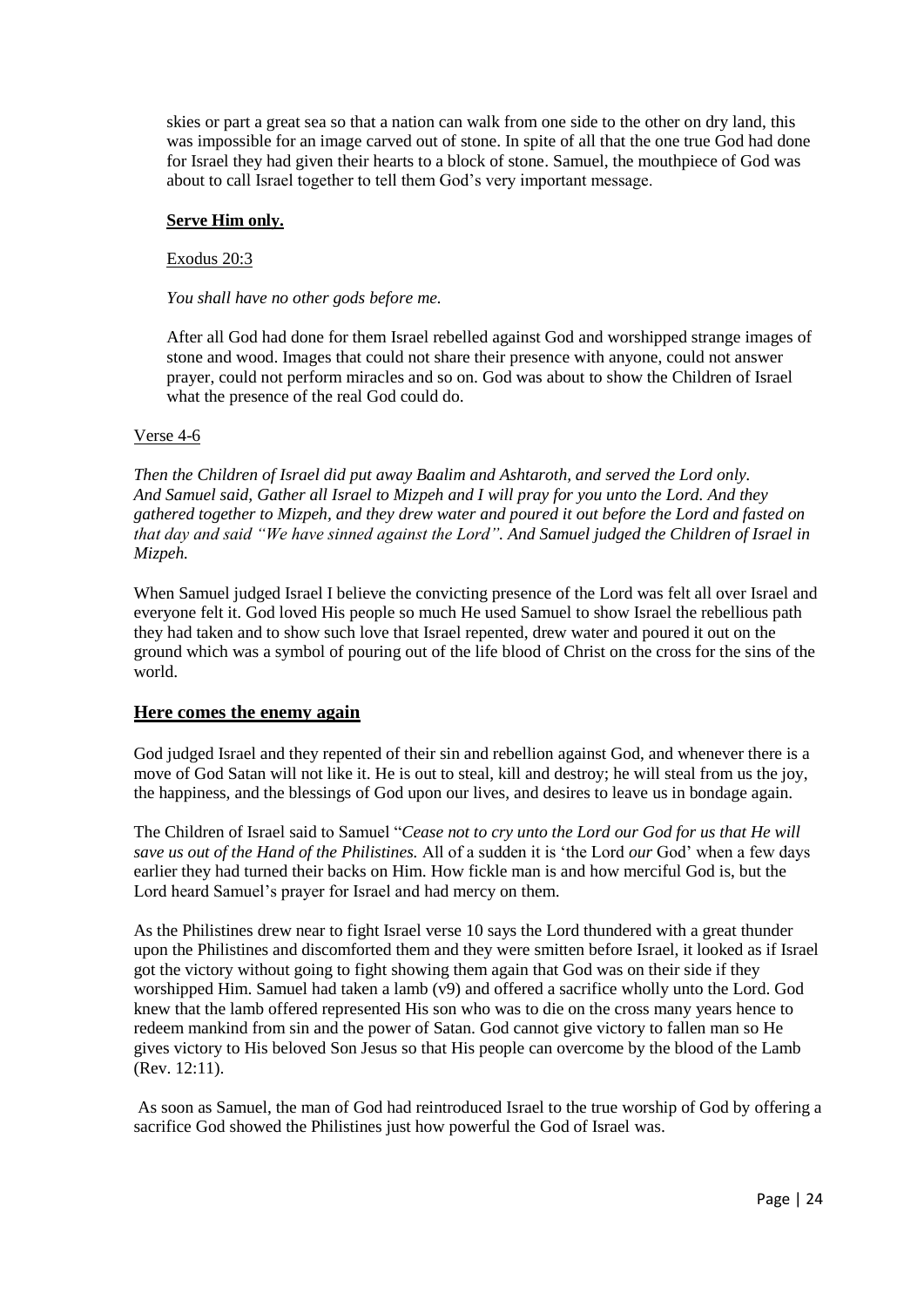### Verse 11

*And the men of Israel went out of Mizpeh and pursued the Philistines and smote them.*

### Verse 13

*So the Philistines were subdued, and they came no more into the coast of Israel and the hand of the Lord was against the Philistines all the days of Samuel.*

Israel was free from their enemy for about 40 years right up to the time they asked for a king. *And Samuel judged Israel all the days of his life.* That is from when he was about 20 years old and began to judge Israel as mentioned in Chapter 7:1-8. Each year he judged in circuit from Bethel including Gilgal, Mizpeth and returned to Ramah his home town and where was born and he had built a house. Samuel built an altar and offered sacrifices unto the Lord in accordance with the Law of Moses in Deuteronomy 12:5-26.

### **Chapter 8 Samuel and his sons.**

### Verse1/3.

*And it came to pass when Samuel was old that he made his sons judges over Israel. Now the name of his first-born was Joel and the name of the second was Abiah, they were judges in Beer-sheba. And his sons walked not in his ways, but turned aside after lucre and took bribes and perverted judgement.* 

Joel, his name means Jehovah is God; He is not the Prophet Joel, he lived about 225 years later. Abiah, his name means Jehovah is Father.

These two sons of Samuel, from a godly man, in the service of God gave names to his sons as new borne babes in the hope that they would follow after God when they were made judges after their father, and he gave them names that honoured God. But, just like the sons of Eli they were a great disappointment to Samuel and followed their own way.

### Verse 4/5

*Then all the elders of Israel gathered themselves together and came to Samuel unto Ramah. And said unto him, Behold you are old, and your sons walk not in your ways: now make us a king to judge us like all the other nations.*

Once again Israel got together and had a meeting, these "meetings" can be dangerous, and decided another 'let us' by taking things into their own hands again and asked Samuel to make a king over them. Apart from not seeking the will of God in this matter they became extremely rude by starting their demands with "behold thou art old" and threw Samuel's family problems in his face by reminding Samuel of the sinful ways of his sons. The making of a king to judge them was displeasing to Samuel so he turned to the Lord in prayer which Israel should have done in the first place. God didn't mind Israel having a king but it was to be God's choice not theirs, He who knows the end from the beginning. He even knew the words Israel would use when demanding a king.

### Deuteronomy 17:14

*When you are come unto the land which the Lord your God gives you, and shall possess it, and shall dwell therein, shall say, I will set a king over me, like all the nations that are about me.*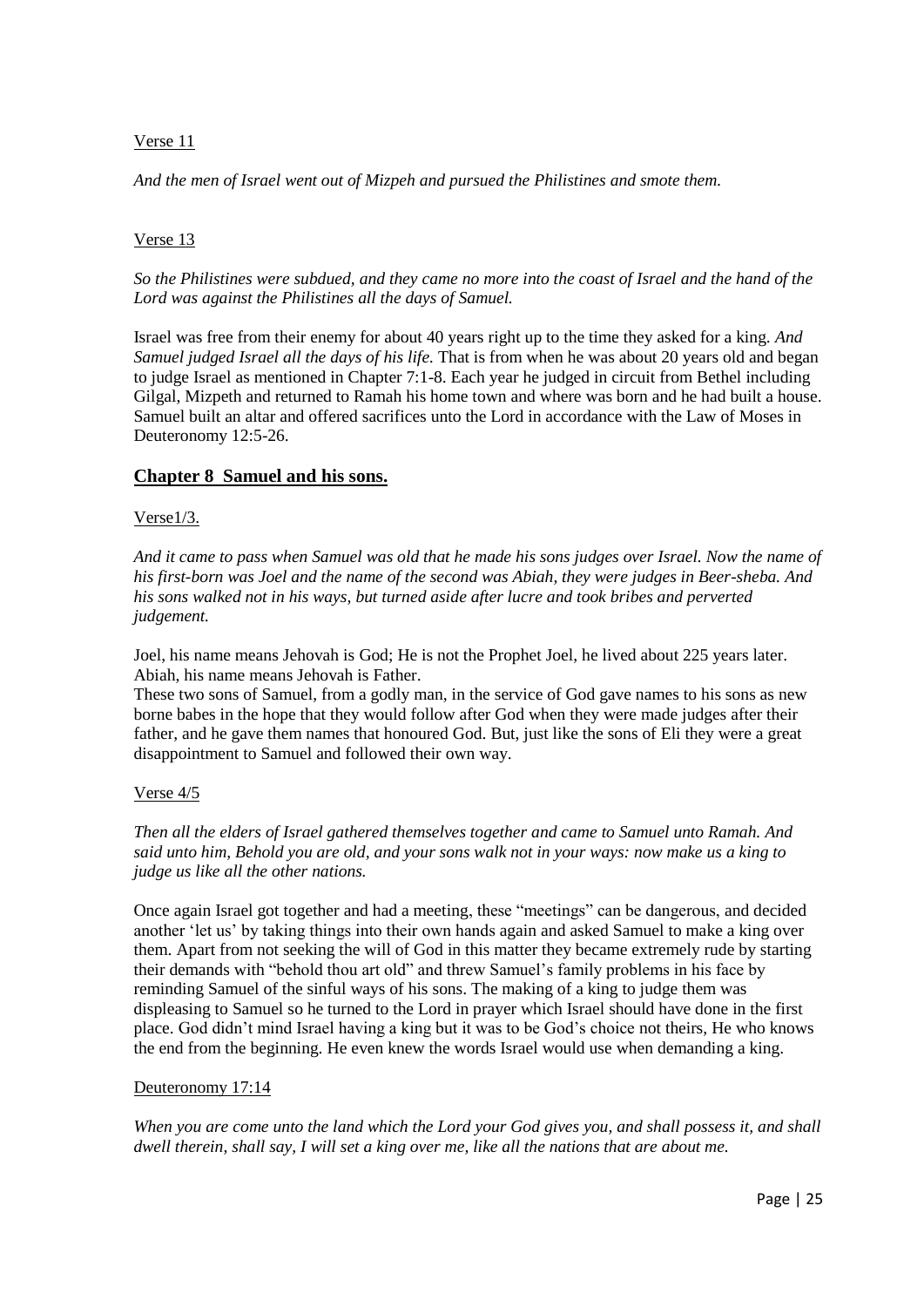### Samuel 1.verse 7

*And the Lord said unto Samuel, when they said Give us a king to judge us. And Samuel prayed unto the Lord. And the Lord said unto Samuel, harken unto the voice of the people in all that they say unto thee: for they have not rejected you, but they have rejected Me, that I should not reign over them.*

Israel had no idea what they were asking for. All they could think of was, on the face of it, other nations were doing much better with a king than they were. So Israel wanted to be like them. They were a stubborn people and were determined to have what they had set their hearts on. As we hinted at earlier God didn't mind them having a king but it was to be God's choice because He knew what they would ask for. He knew the type of king they would choose and it wasn't a Godly one. He also knew the consequences of having such a king. How gracious of Him to allow Israel to learn from experience first-hand, from the hardship and trial that this king was to bring! Take heart Pastor, church leader, man of God there will be times when your flock will want change, want something new even want a new Pastor and you will feel rejected. Take it to God in prayer, it's His work anyway, and remember, in the eyes of God they are not rejecting you, they are rejecting God's Son Jesus Christ and He will deal with it now or when He comes back, keep faithful to His word, keep humble before Him, as my Granddad used to say "right is right and wrong is no man's right" God will vindicate.

### **God rejected for an earthly king 1. Samuel 8:11**

God told Samuel exactly the type of king that Israel would choose, and a long list of problems they would encounter.

Your king shall take your sons and appoint them as servants (v 11)

He shall use them for his chariots To be his horsemen in the army To run before his chariots To be captains over thousands and over fifties (12) To plant his crops To reap his harvests To make his instruments of war and instruments of his chariots He shall take your daughters to be confectionaries (v 13) To be cooks To be bakers He shall take the best of your fields, vineyards, and olive yards and give them to his servants  $(v14)$ He shall take the  $10<sup>th</sup>$  of your seed and vineyards and give them to his officers and other servants (v15) He shall take your men servants, your maidservants, the goodliest of your sons and daughters, and your stock, and put them to work (16) He shall take  $10^{th}$  of your sheep and other stock (v17) *You, yourselves will be his servants and shall cry out to God because of your king that you have chosen, and He will not hear you in that day (v18)*

Israel was told by God Himself that the king they would choose would take and take and take, and you will cry out to Me, but I will not hear you.

Without a king at that time Israel was free from taxes and other costs that could be imposed upon them. If they wanted a king it would be necessary to create and support an army with officers, staff and the king's royal requirements. God said that a king would increase their burdens, but they would not listen they were determined to have their king.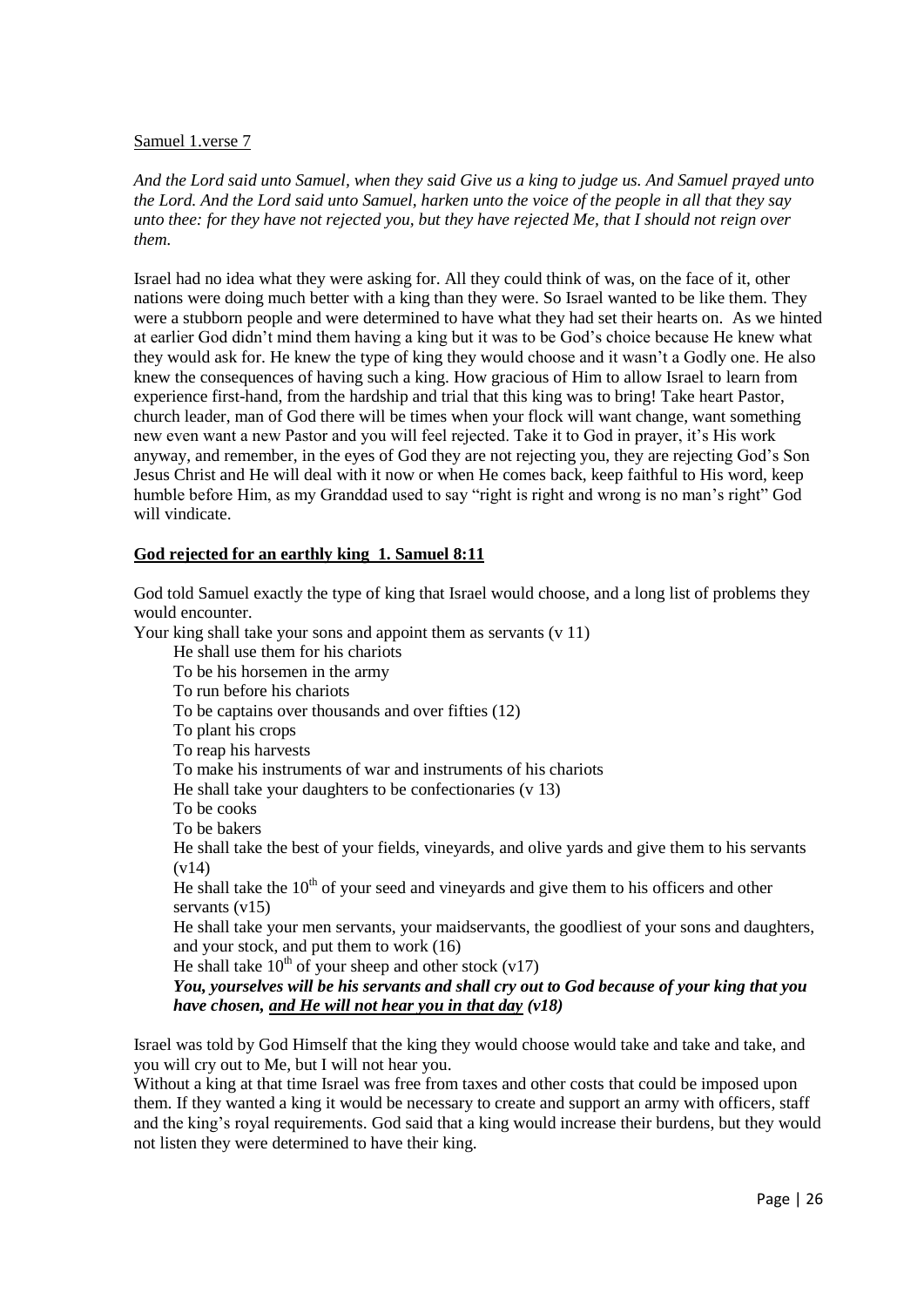### Chapter 8:19-20

*Never the less the people refused to obey the voice of Samuel; and they said Nay; but we will have a king over us; That we also may be like all the nations; and that our king may judge us, and go out before us and fight our battles.*

Israel had not learned any lessons from their resent history, they took no notice of the prophet Samuel and the words of Almighty God, this was yet another "let us and we will do it our way" moment. Sometimes God permits self-will to teach us a lesson. Israel thought the grass would be greener if they had their own king even though Samuel had warned them things would be very tough. You know, it is quite possible some of the difficulties we face today are because we have not listened to the voice of God. My wife and I listen to the news and are shocked to see the amount of murders every day; we are totally embarrassed at the way our members of parliament behave to one another let alone the Prime Minister. We find other countries are behaving the same way. With fighting and looting in the streets, setting fire to shops, cars and anything else that will burn. Complete dis-regard for Law and Order, respect and love and care. I wonder how long it will take before this world begins to cry to God if it does at all, Oh God we need you have mercy on us.

#### Chapter 9

#### *Now there was a man of Benjamin whose name was Kish, the son of Abiel the son of Zeror.*

Out of this tribe came a man called Saul. The outstanding thing about Saul was that he was head and shoulder above the rest of the people. He was tall, good looking, young and strong. *There was not among the children of Israel a goodlier person than he.* As far as his spiritual attributes were concerned there were none. David who had charge of his father's sheep *"kept"* them. Saul lost his father's asses and could not find them! Would this reflect his management of Israel? His reign was a demonstration of how the flesh, i.e., the natural will of man is wholly a stranger to the springs of spiritual life. (Williams)

#### Chapter 9 verse 2

*And Kish had a son whose name was Saul, a choice young man and a goodly: and there was not among the children of Israel a goodlier person than he: from his shoulders and upward he was higher than any of the people.* 

Israel had lost faith in their God whom they could not see, they wanted a king whom they could see, *"like other nations"* but the man they chose was feeble, foolish and could not be trusted. God allowed Israel a king to satisfy their carnal demands and to show them that dependence on the world is futile. Many professing Christians today are in the same spiritual feebleness, not possessing a strong faith that depends upon God and nothing else. Take away their Priest or their Pastor whom they can see lean and sometimes depend on and they stand alone because they have no experience of real relationship with the God who truly loves them.

Kish, Saul's father was a strong man physically and this may account for the physique of his son who was about 7 feet tall; he was the tallest man in Israel. This coupled with the fact that their hearts were set on a king of their own, blinded Israel to the fact that there was no spiritual attribute to this man at all.

#### Chapter 9:3

*And the asses of Kish Saul's father were lost. And Kish said to Saul his son, take now one of the servants with you and arise, go seek the asses.*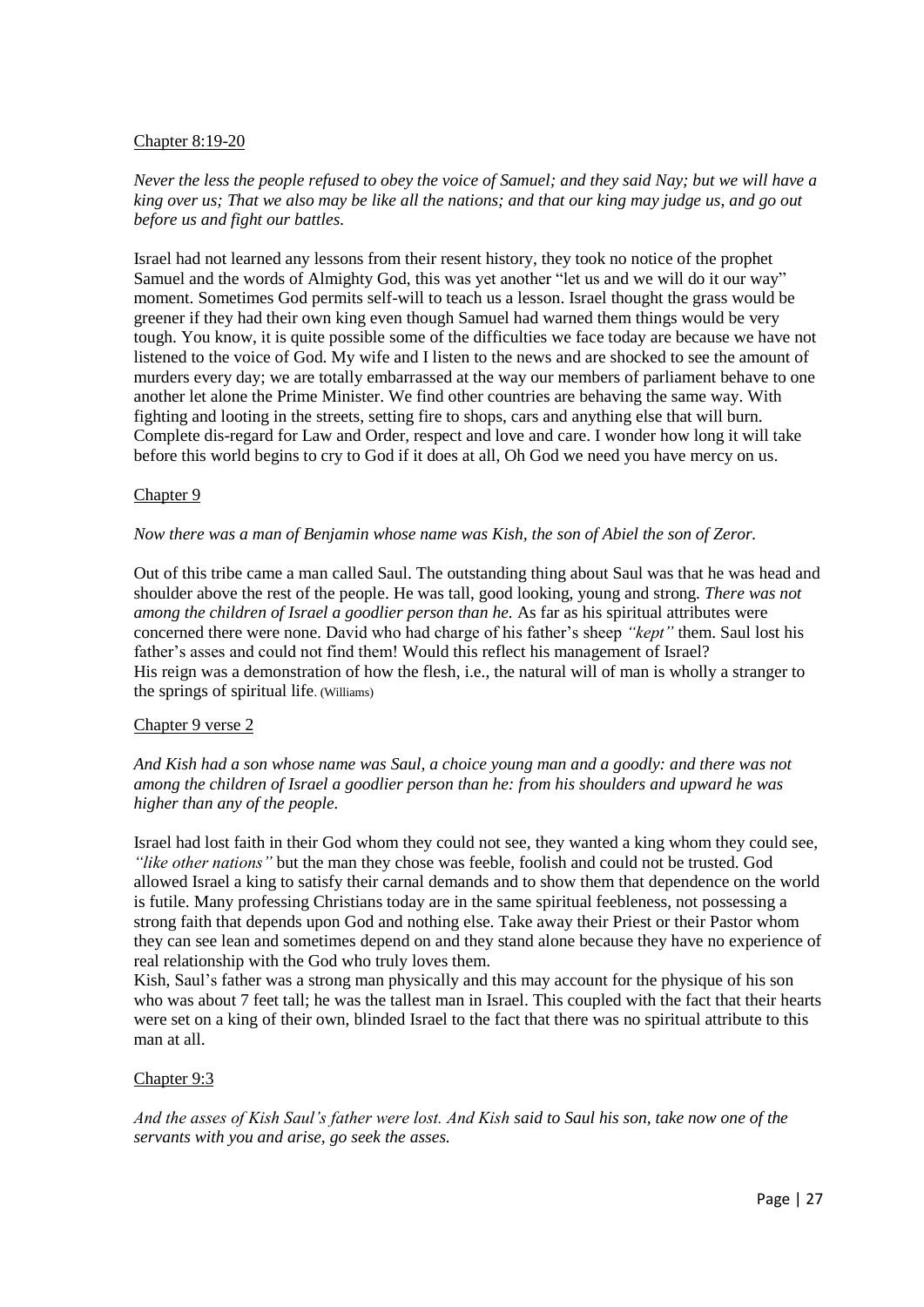Saul set out to find his father's asses and he visited 5 different towns covering a vast area but could not find them. But then he ended up at Ramah which is Samuel's home town. Saul was ready to give

up and go home and said to his servant *come let us return*. But it was his servant who reminded Saul that they were in the town of Samuel, and there was *a man of God* dwelling there, and *he is an honourable man*, *and all that he says comes to pass.* It wasn't Saul who knew of the attributes of Samuel, it was his servant!

In the next couple of verses we see it is the servant who has come prepared for any eventuality not the potential king. It was the custom to offer a present to any prominent person to secure an interview or get any information from them. Saul knew this but was unprepared so he would miss his opportunity to make progress in finding his father's asses. Again it is the servant who provides the answer. He had brought with him a fourth part of a shekel of silver, which today is reckoned to be about 0.21 of a pound, 0.24 of a euro, 0.27 of a United States Dollar, of course the exchange rates vary considerably although the money the servant had was very small at least he was much more prepared than the king!

In God's provision He uses all sorts of things and circumstances to bring about His will and here He uses a bunch of asses, a servant, some young maidens, and a fourth part of a shekel of silver to bring Saul to see Samuel the man of God. Many seek God to bless their natural needs but few come to God for the salvation of their souls and to obtain eternal life.

### Verse 15/16

*Now the Lord had told Samuel in his ear a day before Saul came, saying Tomorrow about this time I will send you a man out of the land of Benjamin, and you shall anoint him to be captain over my people Israel, that he may save my people out of the hand of the Philistines: for I have looked upon my people because their cry is come unto me.* 

In all of God's instructions to Samuel God never used the word king in relation to Saul, only 'captain', God was very reluctant to give Israel a king, He knew the difficulties that would produce. In ignorance, some replace faith and trust with the need for signs and wonders to meet their needs but others, like Samuel can hear the audible voice of God speaking in his ear. This not only takes practice but also a special relationship and walk with God and the experience is open to all of us. Be careful whose voice you listen to! Also note that the Lord, in spite of their rejection of Him, called Israel *His people* 4 times in just 2 verses. Such love and compassion He had for a wayward nation. He also heard their cry and His eye was on them to save His people from their enemies.

### Verse 17

*And when Samuel saw Saul the Lord said unto him, behold the man whom I spoke to you of this same shall reign over my people.*

Saul stopped at Samuel's gate and asked Samuel where the seer lived, not knowing that it was Samuel or that he was the seer. God had brought Saul right to Samuel's door, face to face with Samuel and confirmed to Samuel that this was the man he was told about the day earlier, there could be no doubt this was God's plan.

God had put things in place to put Saul at ease. Saul was invited to the feast that was to be held and a sacrifice to Jehovah was to be offered and blessed by Samuel. This feast was to be held in the high place this was against what God said some 40 years previously.

### Deuteronomy 12:1-3

*These are the statutes and judgments which you shall observe to do in the land, which the Lord God of your father's gives you to possess it, all the days that you live on the earth. You shall utterly*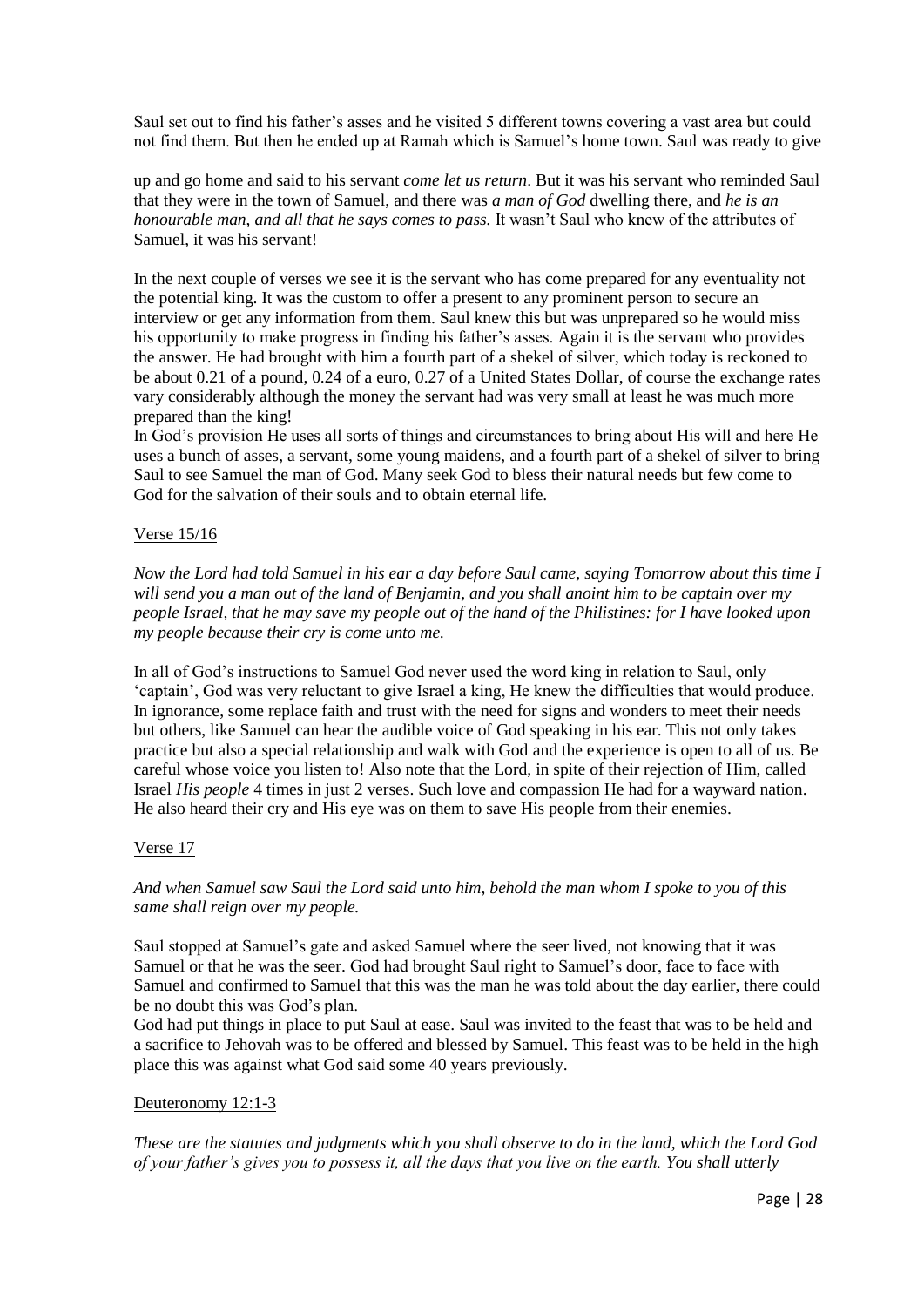*destroy all the places, wherein the nations which you shall possess served their gods upon the high mountains, and upon the hills, and under every green tree. And you shall overthrow their altars, and break their pillars and break their groves with fire; and you shall hew down the graven images of their gods, and destroy the names of them out of that place.* 

The Lord was on the war path against all that was in opposition to Him and expected His people to obey His commands to introduce the one true God. His instruction was to destroy all the gods, their images and worship areas completely. Israel was to choose a place to worship, establish God's name there, and dwell nearby. Samuel and the local followers no doubt had cleared this high place, destroyed all that related to other gods and cleansed it for the worship of God.

### 1.Samuel 9:20-24

After Samuel had taken Saul to his house, he told Saul that his father's asses that had been lost for three days were found; he told that he was the desire of all Israel and was to be their king. All this was to convince Saul that developments that were unfolding were planned by God. Saul was told he was to eat with the seer. He was told that he would leave the next day and would be told the secret things of his heart. Saul, knowing his family history and being a Benjamite, the smallest of the tribes of Israel, he reminded Samuel that because of the rebellion and selfrighteousness of his tribe against God that some 65,000 men were lost by the edge of the sword. (Judges 20:43-48).

The tribe of Benjamin was reduced in numbers and became somewhat an insignificant tribe. Samuel knew from God that this was the man that God wanted as a captain over Israel so he ignored Saul's protesting and took him to the feast and Saul sat among the most distinguished guests of Samuel.

### Verse 24

And the cook took up the right shoulder and set it before Saul as a mark of honour and respect, Samuel had saved this part for Saul although it was meant for him. In Leviticus chapter 3 is the instructions from God on how to offer the Peace Offering. It was a messy operation; the lamb was to be presented to the Priest and he took it to the altar and killed it, the blood was to be spread all round the altar and the fat of the offering was to be burnt by fire from the altar, this was then accepted by the Lord as a sacrifice and a sweet smelling savour unto the Lord.

Saul was to be Israel's first king and Saul and Samuel spent a long time up on the flat roof of Samuel's house talking about the past present and future of Israel, the need for stability, obedience to the laws of God, no doubt a spiritual improvement to be encouraged by the new king. The Bible gives us no clue if Saul recognised, or even understood what Samuel was talking about. Samuel asked Saul to bid his servant to leave them for a while and told Saul to stand still and he would be shown the Word of God. Right at the beginning of Saul's epic ministry he was to be shown the Word of God.

Pauline and I are walking through a tough time at the moment of writing and our faith is being stretched. I came down to breakfast a few days ago and Pauline told me and said she heard the Lord say *"be still and know that I am God"*. How difficult it is for any of us to be still and leave things in the hand of God. We feel we must do it, we must organise it, we are like Israel who said lots of times "let us" and want to do things our way and not call on the Lord. That verse has not left Pauline since and she often recites it as she walks about the house. I remember my father preaching on that verse when I was a lad, the Lord has brought it back to me so we are doing our very best to trust God as we walk through another trial. Why don't you do the same.

### **Saul anointed king**

### 1Samuel 10.1.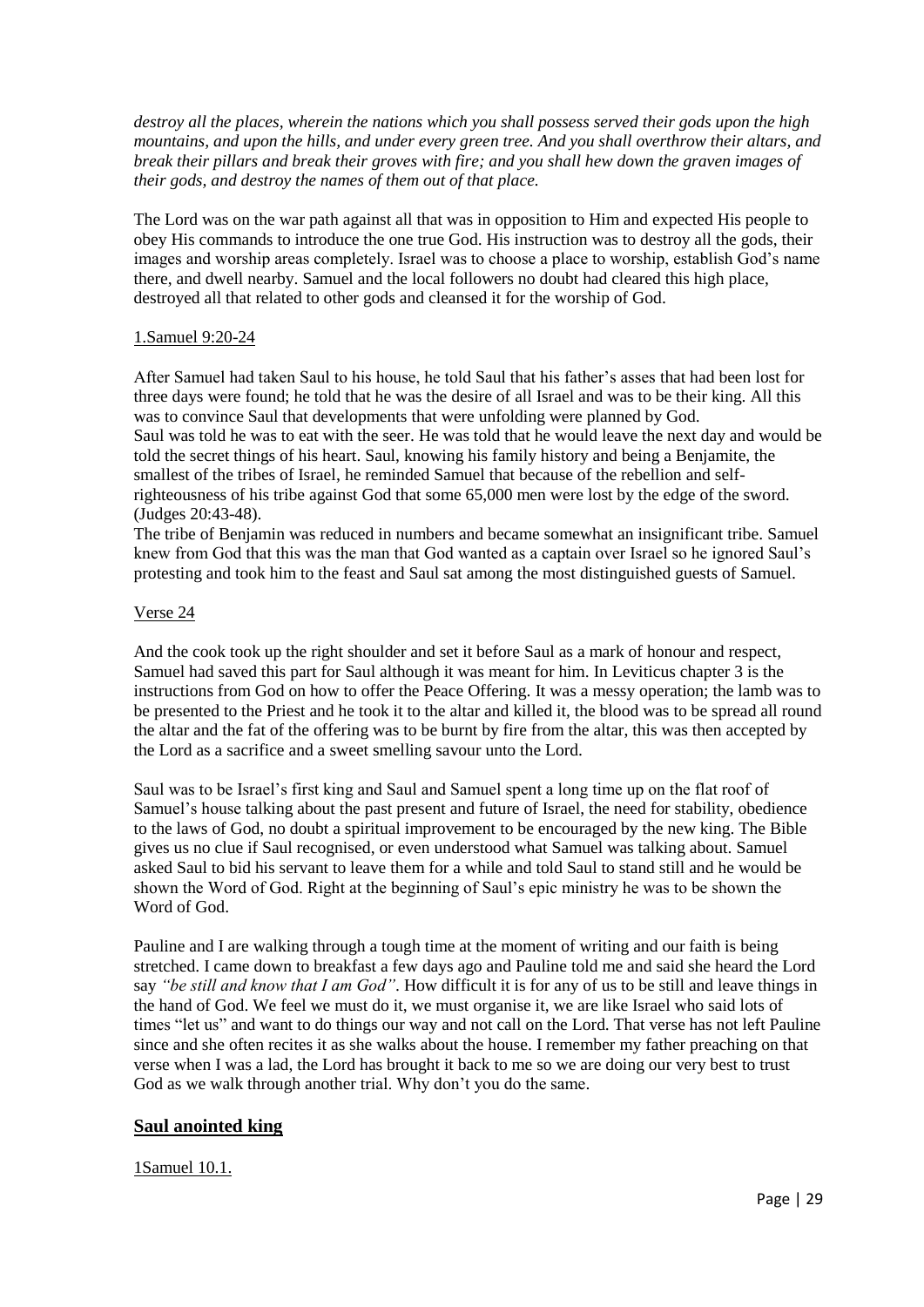*Then Samuel took a vial of oil and poured it upon his head and kissed him, and said is it not because the Lord has anointed you to be captain over his inheritance?*

In the last few verse of the last chapter and the first verses of this chapter we note that Saul was taught by Samuel the principles and by what power he was to govern the nation of Israel but as we know he failed to lean these lessons.

Samuel anointed Saul with oil and kissed him. The oil was to confirm God's blessing on the process and the kiss is the mode of expressing homage to a sovereign. Saul was aware what these actions meant, in the East the face or the neck is kissed, in the West the back of the hand is kissed. The fulfilment of these signs was given to confirm in Saul's mind the conviction that Samuel was indeed the Prophet of God. It must be remembered that although Saul lived but a few miles from Samuel, chapter 9:6 tells us that Saul was a stranger to God and did not know of the existence of a man of God, who was a Prophet that lived up the road from his house.

Do you like I do; get the impression that Saul was completely ignorant of the natural and spiritual messages that surrounded him at this time confirming that all this was God's doing. I really think Samuel was doing his very best to show Saul that this was of God, although I believe God's heart was not in it completely either, He still called Saul a captain and not a king. It is difficult for a man living in the natural to understand things of the Spirit and God deals with man in the Spirit. Saul's entire future depended on his learning these lessons from the Prophet of God, up on the roof of Samuel's house and along the road as they spoke in private as they walked.

#### Verse 5

*After that you shall come to the hill of God, where is the garrison of the Philistines: and it shall come to pass, when you are come to the city, that you shall meet a company of prophets coming down from the high place with a psaltery and a tabret, and a pipe, and a harp, before them: and they shall prophesy.* 

We now are told that Saul was to go to the hill of God, where worship and signing with musical instruments was played, it was also believed to be close by Saul's house. The hill of God, the seat of God's authority, was in the power of the Philistines. Saul's house was also very near the garrison of the Philistines, the enemy of Israel. Worship of Almighty God, singing and playing of musical instruments was conducted by a faithful few with God inspired spiritual energy and not carnal, right in the face of the Philistine enemy. Saul was also told he would meet a company of prophets coming down from the high place, also no doubt having worshipped with these musical instruments, and he was told they would prophesy.

#### Verse 6

### *And the Spirit of the Lord will come upon you and you shall prophesy with them and shall be turned into another man.*

So there are 4 signs that would show Saul that God was confirming that he was to be king albeit not His choice but the choice of Israel.

- 1. Finding 2 men at Rachel's sepulchre.
- 2. Meeting 3 men going up to Bethel.
- 3. He was to go up to the hill of God and meet the prophets playing instruments.
- 4. The spirit of the Lord would come upon him and he be turned into a new man.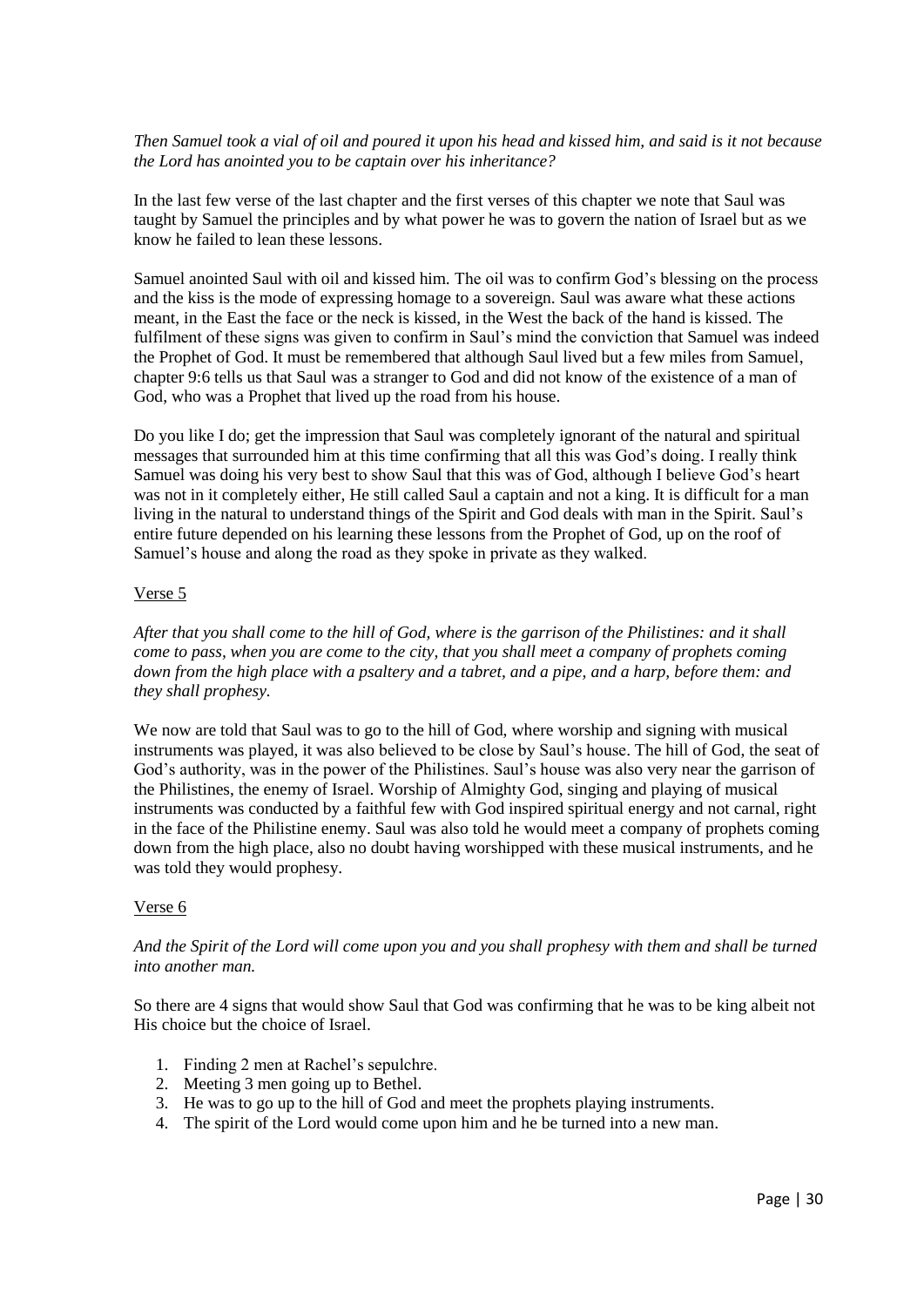Saul was a partaker of the Holy Spirit, verse 6, 10-13. He prophesied verse 6, 10-13. God turned him into another man verse 6. God gave him another heart verse 9.

There can be no question about it Saul was genuinely converted, born again and made a new creature in Christ Jesus at this time.

### Verse 8

*And you shall go down before me to Gilgal and behold I will come down unto you, to offer Burnt Offerings, and to sacrifice Sacrifices of Peace Offerings: seven days shall you tarry, till I come to you, and show you what you should do.*

Samuel was to show Saul that his success as Israel's king depended upon faith in God's law by the Burnt Offerings and the Peace Offerings which were a symbol of Christ and Him Crucified. Unfortunately Saul would never grasp this. Samuel told Saul to go to Gilgal and wait for him and he would meet him in seven days and to publicly confess to the people that this divine blessing was from God through His servant Samuel. But in all this there was nothing but failure. Saul's patients ran out, he wouldn't wait for Samuel just seven days. There are in the Christian life enemies who do not really test faith. But there is always one particular enemy – some moral Philistine – that will put faith to the test, and this battle will make clear if he is a real Christian or just a professing one, in the latter case defeat is assured.

### Verse 9

*And it was so, that when he had turned his back to go from Samuel, God gave him another heart: and all those signs came to pass that day.*

Here God shows His mercy to Israel, He could have let Saul walk away from his calling and gone back to his old ways. God could have said to Israel "there you are I told you so, this is the king you have chosen above Me he has walked away". But no, God gave Saul another heart which apparently stopped Saul from turning his back on Samuel and the Lord's will.

### Verse11

*And it came to pass when all who knew him before time saw that, behold, he prophesied among the Prophets then the people said one to another, what is this that is come unto the son of Kish? Is Saul also among the Prophets?*

There is no doubt that when you let Jesus take away your sins, and He changes your heart, all who know you, all your friends and your workmates will see a difference in you, they will see Jesus. In Saul's case they noticed that Saul worshipped with the Prophets, he associated with the Prophets, he was not with the 'old crowd' he even prophesied and then went to the high place to worship. As Israel's new king he had a golden opportunity to win the town to the message of Samuel but would you believe it he went and hid!

### **Here are 14 steps that contributed towards Saul's downfall**

- 1. He intruded into the priest's office. (Chapter 13:8-10)
- 2. He made excuses for the sin of breaking the commandment. (Chapter 13:11-12)
- 3. Again broke the commandments of God which called for the destruction of the Amalekites (Chapter 15:2-12)
- 4. Lied to Samuel about obeying God in destroying the Amalekites (Chapter 15:13-20)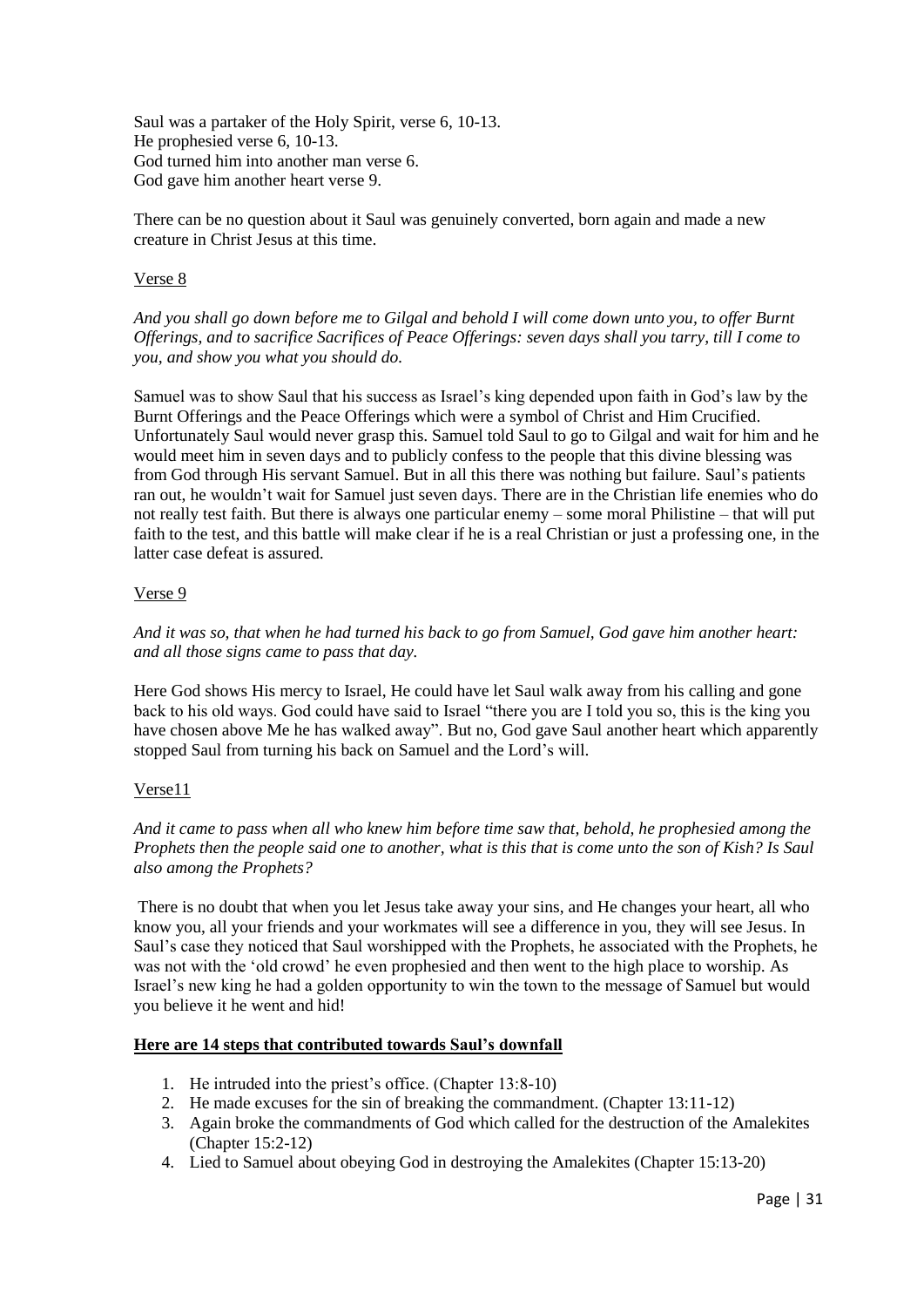- 5. He blamed the people for his failure (Chapter 15:20-21)
- 6. Rejected the Word of God (Chapter 15:23)
- 7. Half-heartedly repented but still blamed the people (Chapter 15:24)
- 8. Lost the Holy Spirit and became possessed with a demon spirit (Chapter 16:14-23)
- 9. He became jealous of David and made 21 attempts on his life (Chapter 18:6-29)
- 10. Became bitter towards his son in his rage against David.(Chapter 20: 30-34)
- 11. Drove David from his home and inheritance (Chapter 21:1-36)
- 12. He sort the help of a witch (Chapter 28:7-19)
- 13. Used the name of the Lord to protect the witch (Chapter 28:10)

He took his own life (Chapter 31:4-5)

There is no doubt that this man who was chosen by a wayward backsliding nation and not the choice of Almighty God proved himself to be a total failure in the service of God and to the spiritual needs of Israel. Saul was mentored by a prophet of God, a partaker of the Holy Spirit, prophesied in the name of God, was turned into another man, he was given another heart, taught the principles of Temple worship and sacrifices all endorsed by Almighty God. You would think he would be an ideal man of God fit for the service of the King of Kings, but no, his own will took over, his own pride came to the surface and he was rejected of God. Not demoted, not given another chance but *rejected by God!* And after Saul was anointed king he was left to his own devises and Samuel had nothing more to do with him. What makes any of us think we would escape if we behaved in a similar way once we are saved?

I am very sorry to say, again because we have been here before, that those who think they can play fast and loose with the things of Almighty God, those who believe they can partake of heavenly things and think they will not attract the displeasure of God if they turn their back on Him, they will be rejected by God Himself just as Saul was. (Hebrews 6:4-6).

### Verse 17-21

*And Samuel called the people together unto the Lord to Mizpeh; and said unto the children of Israel, Thus says the Lord God of Israel I brought up Israel out of Egypt and delivered you out of the hand of the Egyptians and out of the hand of all kingdoms and of them that oppressed you; And you have this day rejected your God, who himself saved you out of all your adversities and your tribulations; and you have said unto Him, No, but set a king over us. Now therefore present yourselves before the Lord by your tribes, and by your thousands. And when Samuel had caused all the tribes of Israel to come near, the tribe of Benjamin was taken. When he had caused the tribe of Benjamin to come near by their families, the family Matri was taken, and Saul the son of Kish was taken, and when they sought him he could not be found.* 

At this time Israel was oppressed by the Philistines, the Ammonites, the Amalekites, the Moabites, the Edomites, and the Syrians. With all the Lord had done for them, from Egypt through the wilderness, fighting their battles to bring them into a land flowing with milk and honey and now as they needed God more than ever you would think they would turn to Him, seek forgiveness, worship Him, stand still and see the salvation of the Lord. But no, they wanted a man, no better than they were, except he was a lot taller to *"fight our battles for us"*

### Verse 22

*Therefore they enquired of the Lord further, if the man should yet come thither. And the Lord answered Behold; he hath hid himself among the stuff.* 

"It will be noted how God answered all inquiries in those days and there was no delay in the answer (v22). Should New Testament believers expect less under the new covenant which is a better one based upon better promises and when each believer has direct access to the Holiest through the shed blood of Christ?"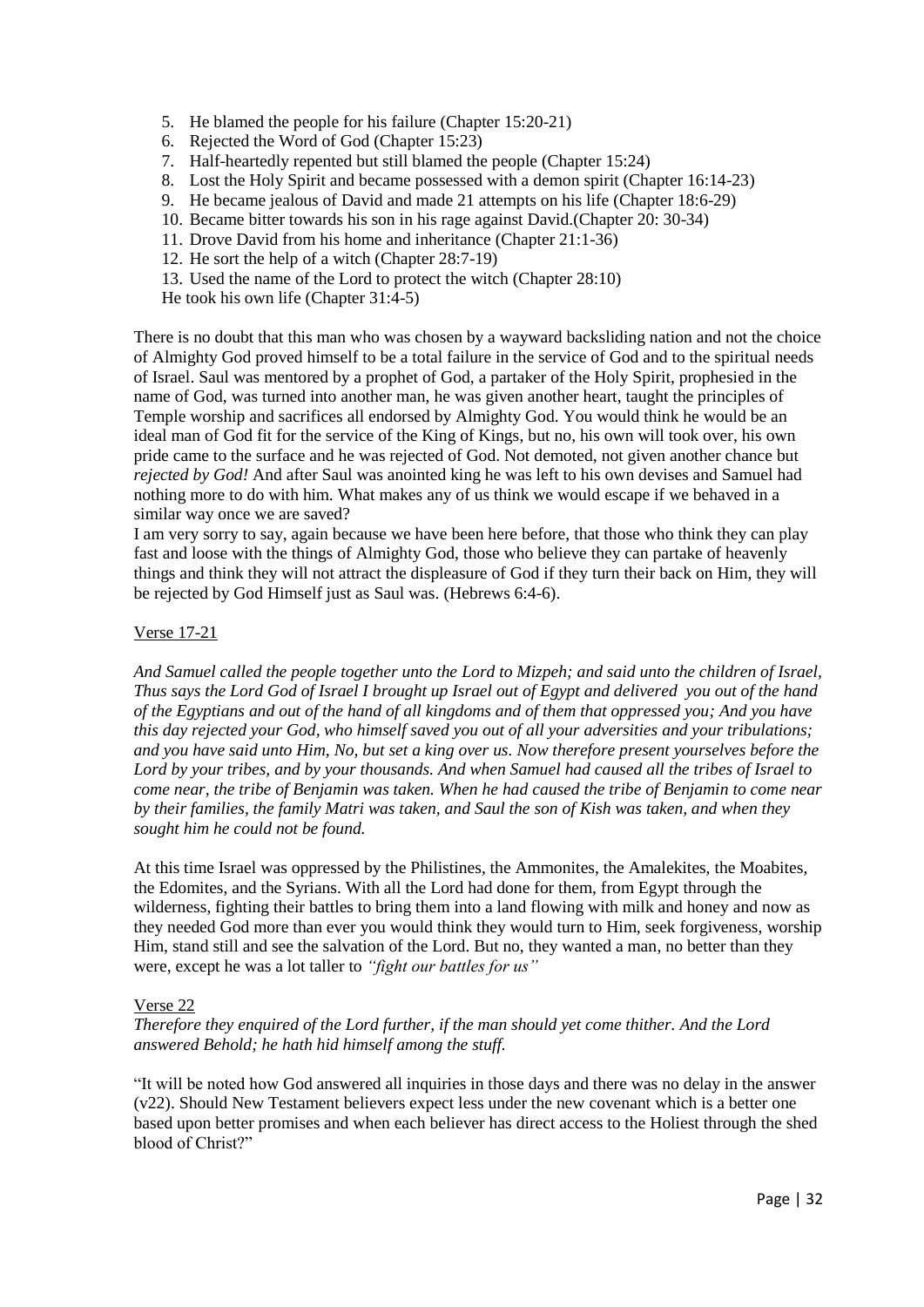There is something wrong somewhere and we all know the fault is not with God!

Maybe if God were to seek us he would find us among the stuff! The 'stuff' was the baggage, carts, wagons, tents and all the material things brought for the encampment of Israel (25:13). It is much easier to remain in the mundane and the material things of the world than to be on our knees seeking His face in repentance.

### Verse 23

*And they ran and fetched him thence: and when he stood among the people, he was higher than any of the people from his shoulders upward.*

We must not forget that Saul was the choice of Israel, they did not seek God's face and ask Him, in fact a king was not God's choice anyway. You can hear God's disappointment in Israel's choice in verse 18.

### Verse 18

*Thus says the Lord God of Israel, I brought up Israel out of Egypt and delivered you out of the hand of the Egyptians and out of the hand of all kingdoms, and of them that oppressed you: And you have this day rejected your God, who himself saved you out of all your adversities and your tribulations; and you have said unto Him, No, but set a king over us.* 

Israel was a disappointment to God, they had a wonderful, blessed history, and far better than any other nation on earth, all Israel knew their own history because as we saw in Joel Chapter 1 and earlier in our study the "old men" in the family were used by God to teach the family and particularly the young people, the things of God, their history, and God's ways, so that the nation would continue to live as God intended. Now they rejected God and wanted to be like all the other nations who worshiped stone images like the Philistine's god Dagon who was now in the workshop being glued together by its worshipers! But God still loved Israel, still had plans for her and still has today.

### Verse 25

### *Then Samuel told the people the manner of the kingdom and wrote it in a book, and laid it up before the Lord. And Samuel sent all the people away, every man to his house.*

A great deal had expired in recent days so now that a king had been established, and after the bad examples of Eli and his sons, leading to a spiritual famine in the land, Samuel had to re-establish the principles of the kingdom that God wanted for Israel. So there could be no mistake Samuel wrote it all down in a book and set it before the Lord, he blessed the people and sent them home. Saul also went home and God touched the hearts of a remnant that submitted to Saul and followed him. The Lord not only equipped Saul for this new task of being king but also surrounded him with men whose hearts were touched by God, every effort was being made to bring about success even though God would prefer Israel to follow Him. But there were others who despised Saul and asked "how shall this man save us?" Perhaps they could see with a more spiritual eye that this man was not committed and they did not have faith in him from the start. On the other hand they were called children of Belial which means 'worthless', and the Holy Spirit called them worthless because at the time Israel had opportunity to make good and return to the call of God but these people caused dissention, this type of person is everywhere in Christian circles.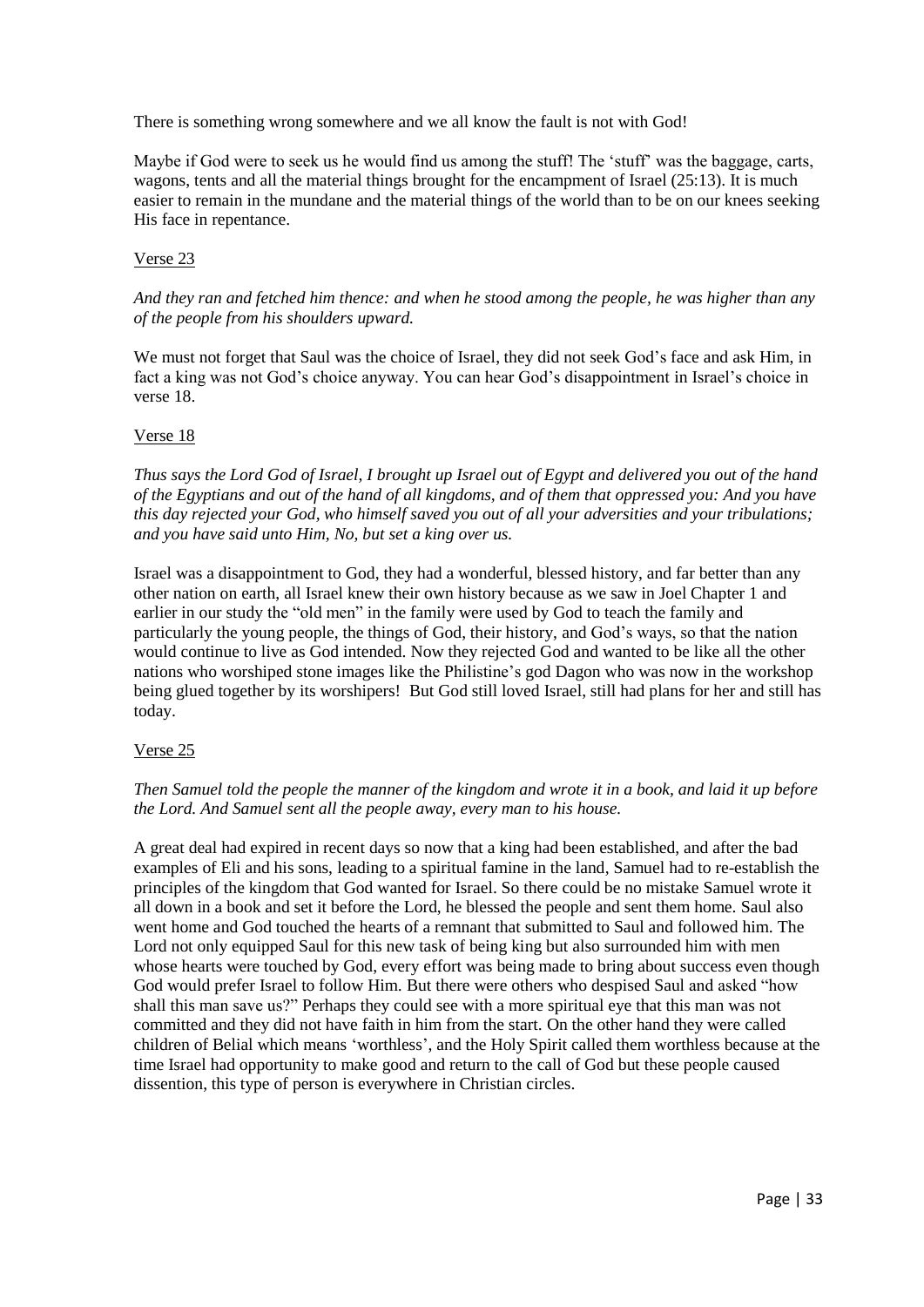### **Chapter 11 Saul rescues Jabesh**

*Then Nahash the Ammonite came up and encamped against Jabesh-gilead: and all the men of Jabesh said unto Nahash, Make a covenant with us and we will serve you.*

The Ammonites were old enemies of Israel and Nahash was their king. He was a very proud man and a very bitter enemy of Israel, he had a grudge against Israel because Israel had taken possession under God, of the land east of Jordan which belonged to them (Judges 11:13). Israel had been subject to the Ammonites for some 18 years before their defeat by Jephthah, the Ammonites were so demoralised they allowed very many years to pass before they ventured to reclaim the land that was taken. Jabesh-gilead was a city on the eastern side of Jordan in the tribe of Manasseh. The name Nahash means "bright shining serpent" The name Jabesh-gilead means "hill of witness." Isn't it strange how bad will always follow good in the spiritual kingdom to undo the witness and the message of Salvation. And the bad will often come as a bright shining light. Satan will camp against us, look all bright and beautiful but his aim is to bring us down, using all sorts of tactics to destroy our faith in Jesus. We must be strong in the Lord and reject him and not give into him. Look at his next mind blowing act against God's people!

### **Nahash wanted to take an eye from each man of Israel!**

Nahash encamped next to Jabesh-gilead and that was enough to frighten them. Numbers 21 explains how God helped Israel to take the cities of the Amorites and settle in the villages' roundabout. Nahash wanted these lands back so he encamped against Jabesh and threatened them which caused Jabesh to demand a king that would fight for them; they soon forgot that God was on their side. Israel would rather rely on a mortal king they could see than upon an unseen King that was Almighty.

Again Israel did not pray and ask God to help them, they no doubt had a 'deacons meeting' (v3) and they decided to give in to Nahash right at the beginning. *"Make a covenant with us and we will serve you"* they said. They were supposed to serve God! To make a covenant with the enemy is certain to bring defeat. With the God of the Universe on their side why didn't they stand up for righteousness and truth, but then why don't we as modern Christians backed by the cross, the Blood of Christ and so many promises from the Lord hold back the darkness that is covering our lands and not be so weak?

### Of course the enemy jumped at the offer, now knowing Israel's weakness Nahash made a condition that was in the natural way beyond reason. *"I will make a covenant with you on condition that I thrust out all your right eyes"*

The fighting men of those days fought behind a shield, the top of the shield covered the head and face with the exception of the right eye so the enemy could be seen. It was with the right eye the archers would take aim along the arrow to hit the target, the fighting men would be useless with their right eye missing. Nahash even told the men of Jabesh why he wanted to disarm Israel; he said *so to bring disgrace on all Israel.*

### Verse 3

### *The elders of Jabesh said to him (*Nahash*)"give us seven days so that we can send messengers throughout Israel; if no-one comes to rescue us we will surrender to you"*

I find it hard to believe what I read! How can men and women who have once known God's absolute authority over kings in Egypt, His total power over nature with the parting of the red sea, His control over the elements by giving water from a rock, and by sending food from the sky, can reduce themselves to slaves again. Didn't He tell them they were His chosen people, give them laws to follow so as to live victoriously, didn't He fight their battles and give them land? But then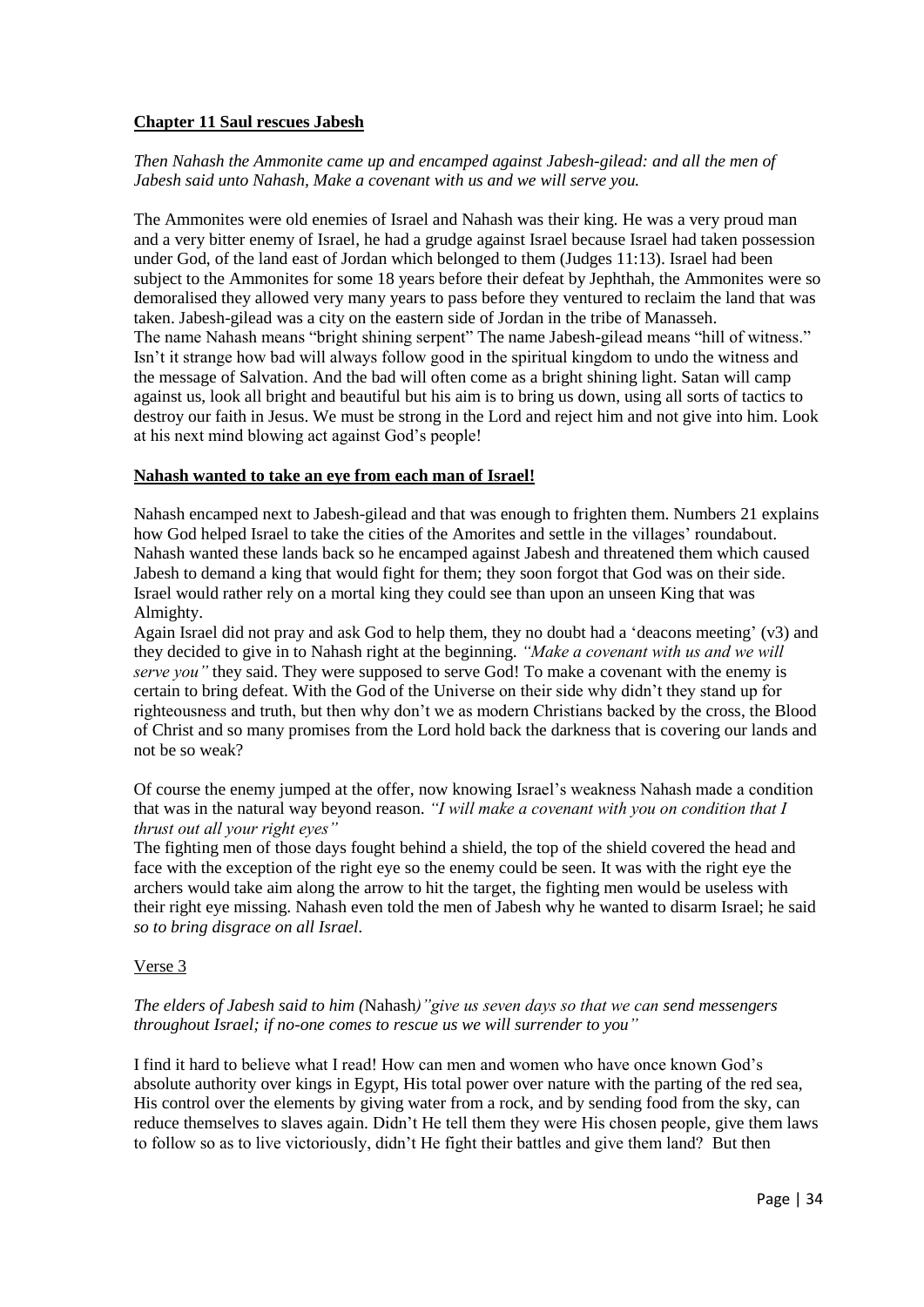Christian people who live a life half in the world and half in the Kingdom are the slaves of the 'Ammonite' they have defective spiritual vision and are useless in the wars of the Lord.

### Verse 4

*Then came messengers to Gibeah to Saul and told the tidings in the ears of the people: and all the people lifted up their voices and wept.* Not prayed…wept!

Saul at this time was ploughing in his field and when he came home he saw all the people weeping so he asked why this was so. And they told him what Nahash planned to do.

### Verse 6,7

*And the Spirit of the Lord came upon Saul when he heard those tidings and his anger was kindled greatly. And he took a yoke of oxen and hewed them in pieces, and sent them throughout all the coasts of Israel by the hands of messengers, saying whosoever comes not forth after Saul and after Samuel, so shall it be done unto his oxen. And the fear of the Lord fell on the people and they came out with* one *consent.* 

Saul took a yoke of oxen and chopped it into pieces to show Israel what Nahash would do if not defeated. This spurred them into unity and action behind Saul their leader.

It is amazing that sometimes all the people want is a good leader, one who commands respect and then they will follow. That is why the people of the UK have given up looking to our leaders in Parliament who were voted for to speak and think on the nation's behalf, particularly over the very important issue of Brexit. All the people see and hear is their very bad behaviour, and the way they abuse one another in the House of Commons and having no respect for the leader.

We need to pray that the Spirit of the Lord to fall on our Leaders and for God to shut the mouths of the 'lions', they all think they have the answer but they haven't and they obviously do not know God or His ways.

Samuel, a man of faith in Almighty God and having spiritual instincts recognised the true character of Saul and knew that his way would not stand the test with such a domestic foe as the Ammonites backed by Satan. So Samuel asked Saul to accompany him to Gilgal and to have fellowship with God at the cross of Jesus as typified by the Peace Offering. Gilgal symbolized the cross and crucifixion with Christ, the putting to death of self-will and relying on the cross of Christ. Saul knew nothing of this, he could physically join Samuel at the cross and according to verse 15 rejoice, yet remain a stranger to the significance of where he was. Many in the church today can be in the presence of the cross and the shed blood of Christ every Sunday but fail to see Jesus or be moved by His presence.

### Verse 8

### *And when he numbered them in Bezek the children of Israel were three hundred thousand and the men of Judah thirty thousand.*

This was about half the number that came out of Egypt some 490 years earlier but then God can give us the victory without vast numbers of soldiers. He can get victory over 1000 fighting men with one man and the jaw bone of an ass! Saul*,* with the Spirit of the Lord upon him had confidence to tell the people of Jabesh they would have the help they needed by sun-up the next day, this made the people very glad but still looking to man and not God.

### Verse 10

*Therefore the men of Jabesh said to the Ammonites, tomorrow we will come out to you and you shall do with us all that seem good to you.*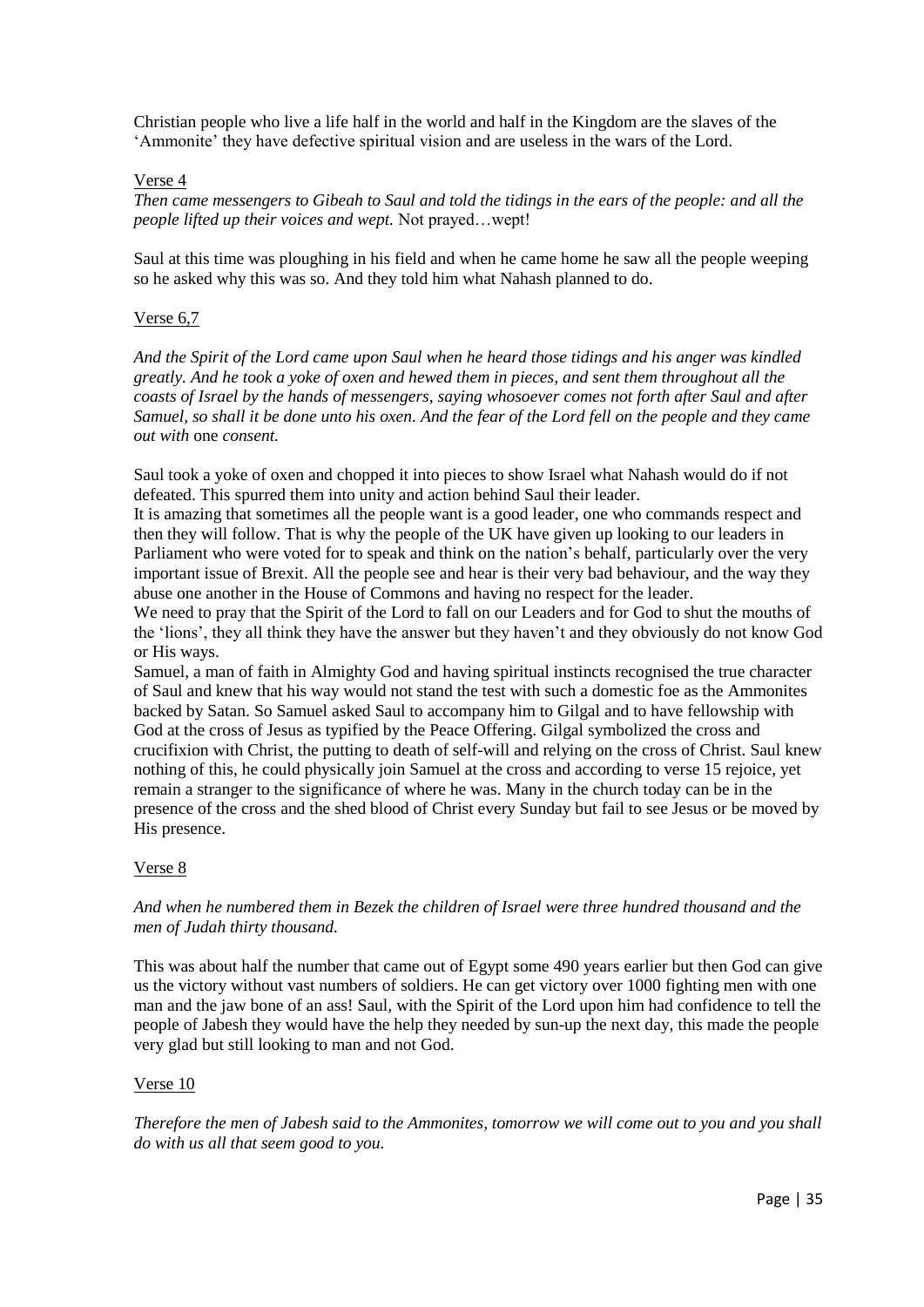The men of Jabesh gave the impression they were surrendering to the Ammonites to conceal the army of Saul approaching and so surprise the enemy and at the morning watch, they attacked the Ammonites taking them by surprise. The battle went on until noon until they were all destroyed and the few that did remained were scattered, *so that two of them were not left together.*

This great victory by Saul, under the anointing of God confirming the fact that Saul was the king that Israel wanted. The people said to Samuel "*who said shall Saul reign over us, bring them here that we may put them to death"* Saul acted wisely and forgave them not permitting anyone in Israel to be killed on his behalf giving thanks and honour to the Lord.

### **Gilgal**

### Verse 14

### *Then Samuel said to the people, come let us go to Gilgal and renew the kingdom there.*

Gilgal was the first place the children of Israel landed after entering into Canaan after crossing the Red Sea (Joshua 4:19). It was here Israel made their first camp in Canaan, 12 memorial stones taken from the bed of the Red Sea were set up by Joshua and they called the place Gilgal. It was here that all those that came out of Egypt or who were born in the wilderness during the 40 year wandering, were circumcised (Joshua 5:2-9). Circumcision began with Abraham as a token of an everlasting covenant with God for all generations (Genesis 17:9-14). Circumcision was a command of God and was to be taken very seriously because it separates man unto God from all others. A man could not partake of the Passover unless he was circumcised; a stranger passing through had to prove his circumcision before partaking of the Passover. By doing so God accepted him as born in the land. (Exodus 12:48). The Passover was a feast to commemorate the death angel passing over the house of the Israel slaves who had painted their lintels and door frames with the blood of a lamb that was killed by that household. The death angel saw the blood and passed over that house but destroyed those who had not recognised the Blood of Jesus. Circumcision has its shadow in the cross, without coming to the cross of Christ with our sins and all that would separate us from Christ we cannot have fellowship with Him and enjoy the blessings of the Father or have eternal life. Circumcision is observed by Israel and a few of the Islam faith. The name Gilgal means 'the reproach has rolled away' and is mentioned 39 times in the Bible, in Joshua chapter 5 verse 9 God confirms the name of the place Gilgal by saying to Joshua,

#### Joshua chapter 5 verse 9

### *This day have I rolled away the reproach of Egypt from off you.*

All the stigma, the humility and the reproach of slavery of some 430 years, all the taunts by the Egyptians that Jehovah could not set them free and bring them to a Promised Land, the jibes, the mocking laughter and the spiritual 'death smell' of the sin of Egypt that got right into the whole being of the Jews was removed by God, not by man, not by Saul the new king, not even by Samuel but by Almighty God.

Israel started with a clean slate as they entered Gilgal and Samuel said they were to renew the kingdom there. Gilgal is first mentioned in Deuteronomy 11:30 but its significance is found in the book of Joshua. As we have said the first place the Israelites made camp in Canaan they called Gilgal. This served as a base of operations during the initial conquest of the Holy Land, they would go out and fight and come back as conquers to Gilgal. As Israel conquered more and more of Canaan the children of Israel called more and more places Gilgal.

Bible scholars agree there are at least five different 'Gilgal's' in and around the Holy Land. At each of these 'Gilgal's' archaeologists have found very large stones either set upright in a circle like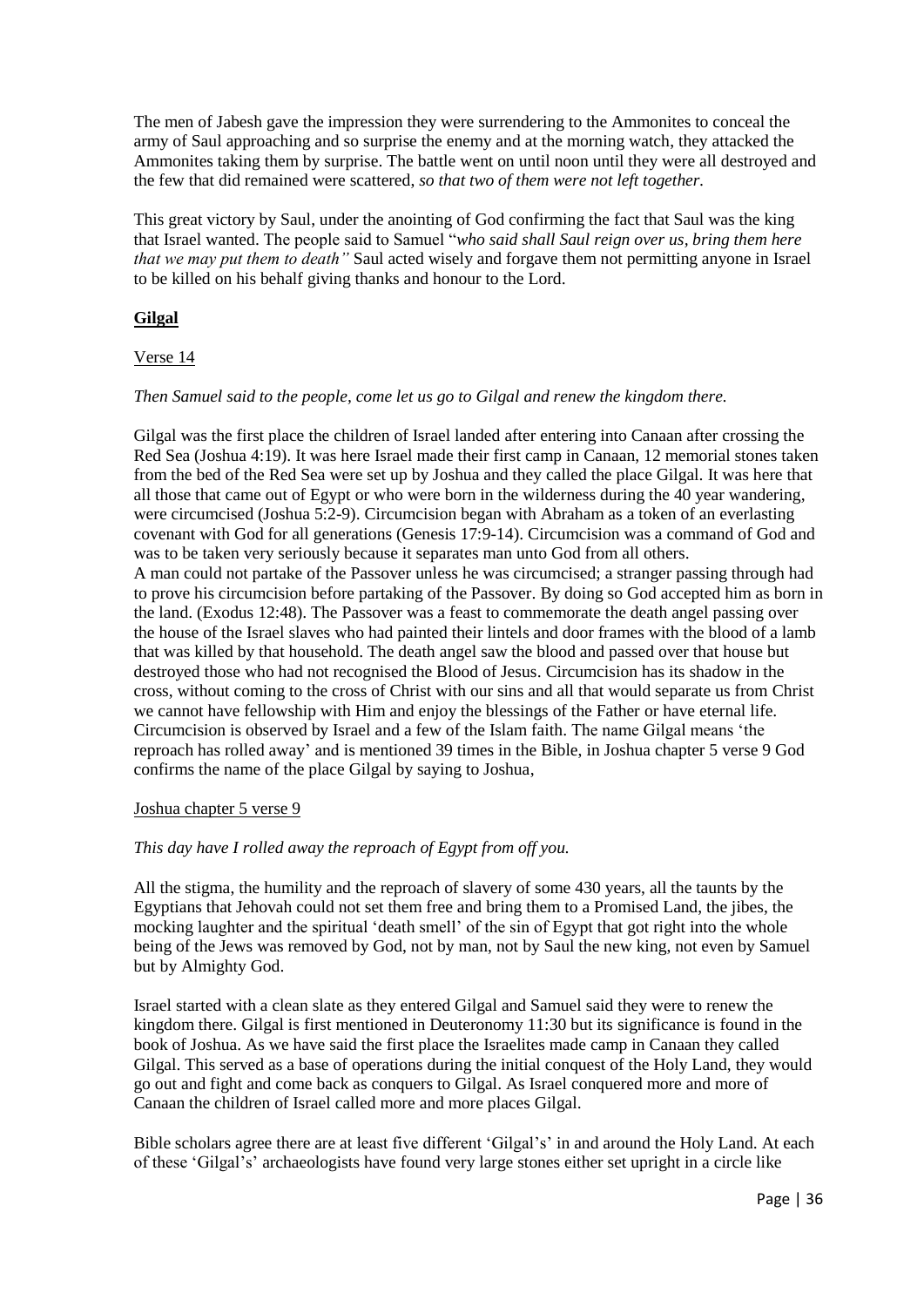Stonehenge in the South of England or laid down into the ground either way they were made into a very large circle used as a meeting point or gathering point, even a point where prayer or worship is made. These stone circles were set up by Israel to commemorate a victory or a new beginning.

Samuel told the people to gather at Gilgal where they would together renew the kingdom. Now Samuel took this occasion of great victory to anoint Saul in public, in actual fact this would be the second time Saul had been anointed but what is meant by the words to "renew the kingdom"? Josephus also confirms that "Saul was anointed the second time at this convocation" he continues "they made Saul king before the Lord" and they fully accepted him as their king by offering Peace Offerings and holding great feasts in his honour. All this took place at Gilgal the place of new beginnings.

Every born again committed Christian has a "Gilgal" in their life, a place where they met the Saviour and started their journey with Him. A place where they were baptised in the Spirit, or a place where the Lord healed them, that special place we call our Gilgal. We need to remember where that was because when we fail or disappoint Him, and we often do, in our spirit we go back to our "Gilgal" and *renew the kingdom* and continue our way forgiven. I know some believe we should get up dust ourselves down and continue on our way. Onward and upward sort of thing!

But do we want to continue 'building our life in Christ' on the top of old rubble and shaky foundations or do we clear the rubbish from our path and renew the kingdom like Israel did. It would do no harm at all when our walk with the Lord gets out of step with Him to go back to our 'Gilgal' and renew the kingdom.

I well remember the time I gave my life to Jesus. It was at the Peculiar Peoples Chapel Neverden Road Wickford Essex in the UK on the  $8<sup>th</sup>$  April 1945 aged 10. A day indelibly imprinted in my mind, at about 9.45 o'clock that Sunday night the place ringing out with big strong farmers with muscle bound arms in the air singing praise to God at the top of their voices, their wives joining them singing in harmony, walking up and down the aisle and tears running down their cheeks lost in total worship of our Lord. There were no musical instruments in those days! Oh for those genuine real times back again! That was my Gilgal where I came out of 'Egypt' and stepped into my 'Canaan' as it were. I often picture those times again and again and that sometimes brings a tear to my eye.

Another "Gilgal" of mine of course is the cross, maybe the cross is the "Gilgal" of many of you because it was at the cross Jesus paid a terrible price at the hands of the Romans to take away my sin yes that is a big "Gilgal" for me. I hope it is for you as well.

### Samuel chapter 11:15

It was appropriate for all Israel to renew the kingdom at Gilgal because this was the first place of entrance into Canaan. All the "old" from Egypt, from the slavery of Pharaoh, worshiping God without a Tabernacle or Temple, not celebrating the feasts because of the oppression of the slave masters, going through the wilderness with all sorts of trials and problems, right up to the land of Canaan (Joshua 5:2-10).

### Verse 15

*All the people went to Gilgal; and there they made Saul king before the Lord in Gilgal; and there they sacrificed sacrifices of peace offerings before the Lord; and there Saul and all the men of Israel rejoiced greatly.*

Saul and all Israel could have rejoiced for many years had it not been for pride, selfishness and jealousy that dominated the life of Saul. He may be head and shoulders above the rest of Israel but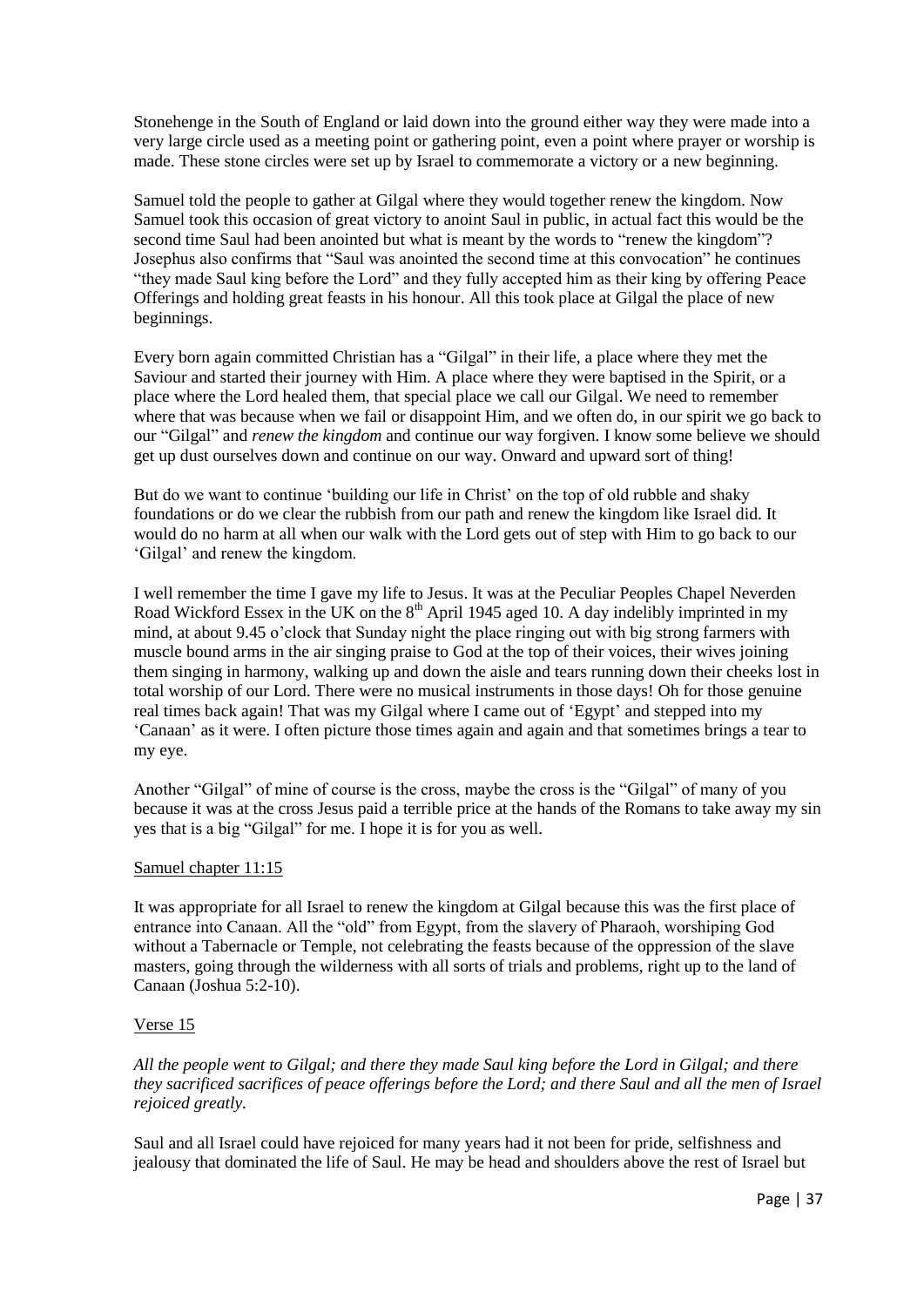his physical appearance was tiny compared to the smallness of character in seeking the life of David his friend, a friend who could have done more to help advance his kingdom than any other man. The singing and rejoicing was short lived because of such childish acts. You may remember David was anointed to be king three times.

### Chapter 12 1-2 **Samuel retires**

*And Samuel said to all Israel, behold I have harkened unto your voice in all that you have said unto me, and have made a king over you.* 2*. And now, behold, the king walks before you: and I am old and grey headed and behold my sons are with you and I have walked before you from my childhood unto this day.* 

Samuel was about 60 years old at this time, and in resigning as leader of Israel he charged them in their responsibility to their new king, their commitment to the renewed kingdom (at Gilgal) and of course to God. In this statement regarding his sons it appears Samuel did what Eli should have done long before and demoted his sons from office because of their sin and they were now among the people as common men. They had not walked in the ways of their godly father but had turned aside seeking after money, taking bribes and perverting justice.

Israel remembered being ruled by such wickedness before under Eli and his sons and they didn't want any more of it, so they said they wanted a king to rule over them. Samuel not only obeyed Israel but also did the right thing by God and changed the leadership.

Samuel spends a long time asking Israel if he owes them anything and if he did he would repay it. We do not read of this happening so we conclude Samuel lived an exemplary life before Israel and his God. Leviticus 19: shows the extent of the various Laws that the Lord gave Moses for Israel, it is these Laws that Samuel refers to that he has kept before the Lord, quite a list but if only half of them were kept by people today the whole world would be a much better place. Having exonerated himself and separated himself from the passed wicked leadership of Eli, his sons and Samuel's sons, in verse 5 we read that Israel confirms that what Samuel says is true and God is their witness. Having got Israel to agree that God is witness to his innocence of any false doing Samuel now charges Israel with forgetting their history and what God had done for them.

### Verse 12:7

### *Now therefore stand still that I may reason with you before the Lord of all the righteous acts of the Lord, which He did to you and to your fathers.*

Samuel tells the people to stand still and listen! In all that was going on in the lives of Israel they needed to stand still, to stop and take note of Samuel who was going to recount their lives from slavery and bondage up to the time they asked for a king. Samuel reminded them that when they forgot the Lord their God He sold them into the hands of their enemies (verse 9) namely-. They were Sisera, the Philistines, the Moabites, and the Ammonites.

Israel had disobeyed God who told them not to make friends with the heathen, not to enter into marriage with them, not to take the idols of the heathen and put them into their homes and worship them. Israel disobeyed and did all that in rebellion to the God who brought them out of Egypt. And when their enemies gave them a hard time and won the battles, Israel cried unto the Lord. "*We have sinned*" they said *"We have forsaken the Lord and have served Baalim and Ashtaroth: now deliver us out of the hand of our enemies and we will serve you"* This is exactly the pattern of behaviour we see among God's people in the Book of Judges. There was a 'sin-repent-sin' cycle time and time again. And such a pattern of behaviour should not be the pattern of life anyone who has truly made Jesus Lord.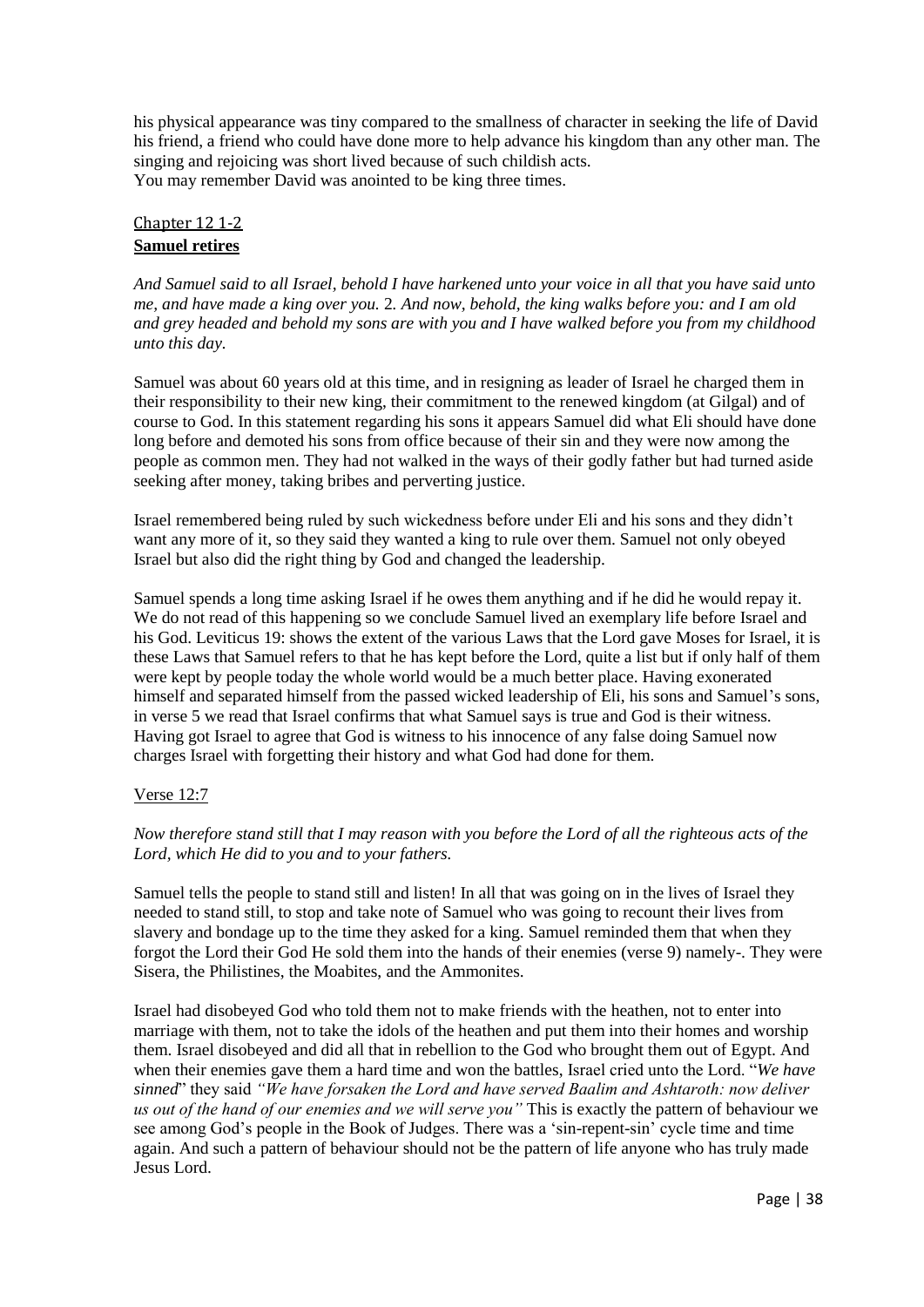If the believer rebels against the Lord, the Lord will 'sell' that Believer into the hand of the enemy; the only cure is repentance at the Cross.

God answered their cries and sent no less than 4 armies to fight for them namely Jerub-baal, Bedan, Jephthah and Samuel to deliver them from their enemies. When Nahash the king of Ammon came and camped close by they were so frightened they asked for a king to fight for them! The Lord God Almighty was their King, not a weak willed nobody who when it got rough went and hid in a corner. God must have been so disappointed with Israel. But then I expect He is with us today when we go our own way.

God tells them through Samuel in verse 14 that they must fear the Lord, serve Him and obey Him and not rebel against His commandments. This applied to Israel and the king they had chosen. God also reminded them of the alternative, if they did not obey then the hand of the Lord would be against them. Israel had already seen the hand of their enemies against them which made them cry out for help, and to feel the hand of a frustrated, disappointed God against them could be much worse. God also reminds Israel of the rebellion of their fathers against God and the consequences they suffered, so they knew what they were to endure for their disobedience.

When I was a child I was taught to pray at night the words "Gentle Jesus meek and mild, look upon this little child". As I grew up I found that this gentle Jesus could be strong, strict, and correcting, but with great love and understanding. God could have given up on Israel way back at Mount Sinai when Israel made a golden calf to worship because Moses was a long time in the mountain talking to God. He called them stiff-necked, He said they have *corrupted themselves* and in effect gave them back to Moses and disowned them. (Exodus 32:7-11). But His great love for them prevailed and He repented of the thoughts He had against His people. (Exodus 32:14).

#### Samuel chapter 12: verse 16/17

*Now therefore stand and see this great thing, which the Lord will do before your eyes, is it not wheat harvest today? I will call unto the Lord and He shall send thunder and rain that you may perceive and see that your wickedness is great which you have done in the sight of the Lord in asking for a king.* 

God said to Samuel *"they have not rejected you they have rejected me"* We have reminded ourselves many times in the course of our studies we cannot play fast and loose with God. Didn't He tell us He would rather us be hot towards Him or cold towards Him, *if we are lukewarm that makes Him sick and He will spit us out of His mouth.* 

That day Israel were to start the wheat harvest, you can imagine all the men, women and children gathering to help after all it was important to get the harvest in and they must have started early in the morning.

### Chapter 12 verse 16

### *Now therefore stand still and see this great thing which the Lord will do before your eyes.*

In the middle of all the organising and planning for a day of work of harvesting, feasting and play for the children Samuel says stand still. I wonder how many kicked up a fuss about that. *"We've organised one day to collect the harvest and you tell us to stand still! We cannot stand still" "It's my job to play and look after the kids do you think they will stand still?"* All manner of excuses were shouted at Samuel, and in the middle of their complaining there was a sudden drop of rain fall from the sky, a clear deep blue sky just like it always was. No they were not mistaken there was another drop, and another and then a clap of thunder like no other they had ever heard. Children rushed to find their mothers, fathers hurried to make up shelters. This thunder was from God Himself and He was very displeased and He wanted to show His displeasure to all Israel particularly those who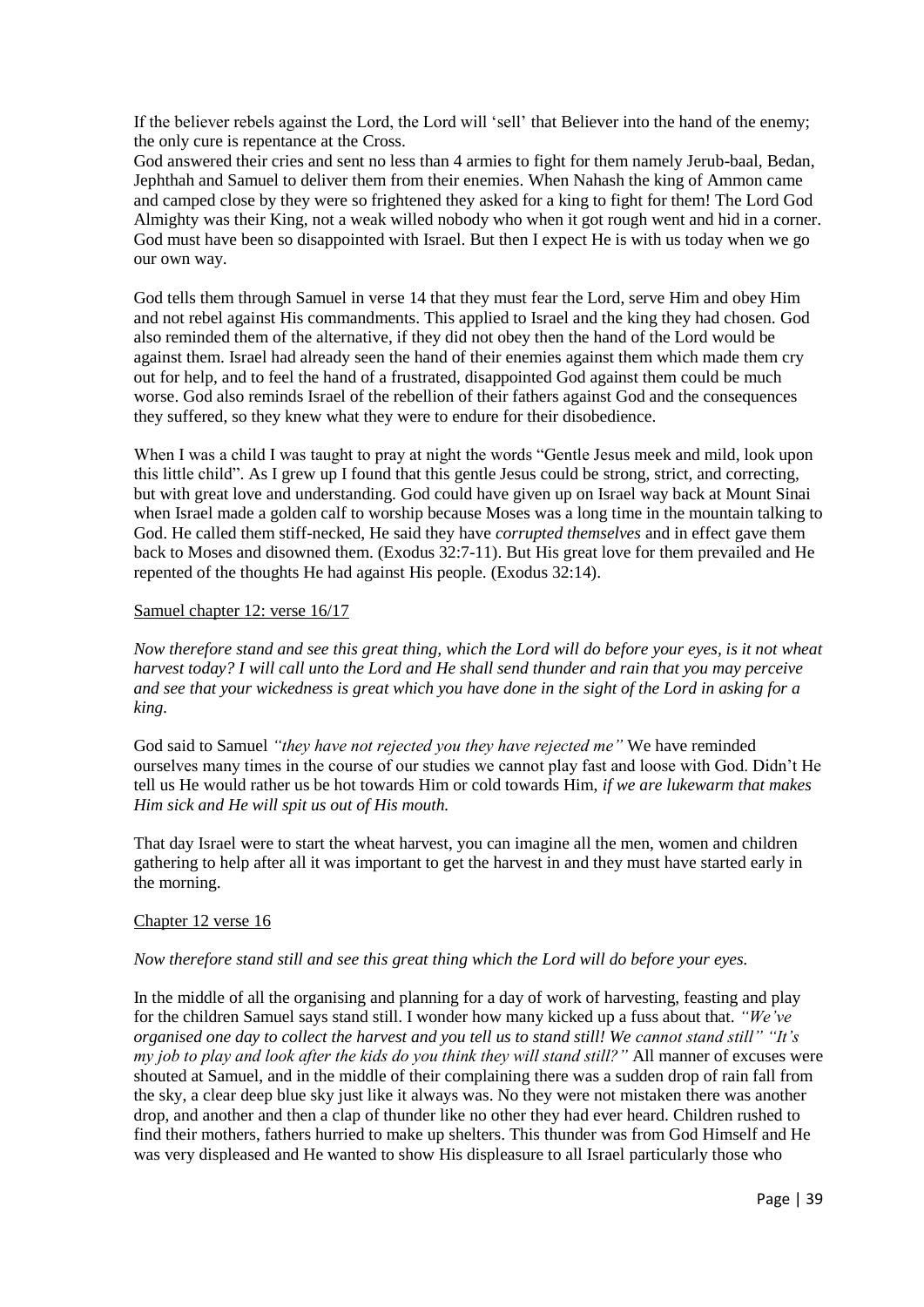didn't want to stand still and listen! It rained and thundered so much we are told the people greatly feared the Lord and Samuel.

You know, God sometimes wants to speak to us and it might not be of correction it might be of leading or encouragement, but He has great difficulty sometimes because we won't stand still.

#### **Stand still**

Exodus 14:13 Moses tells Israel to *stand still* and see the salvation of the Lord. Numbers 9:8 Moses tells Israel to *stand still* while he hears from the Lord. Joshua 3:8 Joshua commanded the Priests *stand still* at the waters edge and wait for the command to tread in the water and the water will part. Joshua 10:12 Joshua told to *stand still* and the sun would stand still too. 2. Chronicles 20:17 Judah exalted to *stand still,* see the salvation of the Lord so they need not fight.

Job 37:14. God tells Job to listen to this, *stand still* and consider the wonderful works of God.

Stand still refers to the ceasing of our own personal efforts, the flesh and trusting in our own abilities but rather trust in the Lord and the Cross completely.

The great thunder storm from God upon Israel made them realise 3 things. 1. The people greatly feared the Lord. (Verse18). 2. They begged Samuel to intercede for them that they would not die. (It must have been some thunder storm!) (Verse 19) 3. They acknowledged their sin in asking for a king and not rely on the God who brought them out of the slavery of Egypt. God warned Israel at the beginning when they asked for a king, that it was not His will to be replaced by an earthly king. He told them things would not be the same, and what they would lose and what their new king would take from them. On the face of it Saul could not be blamed personally for the giant thunder storm or the fear that Israel felt as a result. It was their disobedience and rejection of God that God had to deal with and on a much more spiritual level.

Is God using vast forest fires, frightening tsunamis and floods that are taking out whole towns and cities, people's homes, businesses and livelihoods of millions? Is He using earthquakes, volcanoes and other natural disasters to shake us into repentance? Not to mention men buying machine guns and killing dozens in schools, colleges, churches, mosques, seaside resorts, or driving great trucks or even their own cars into crowds of innocent people and causing untold misery for those left to morn. Does God want our attention; shouldn't we stand still and ask Him?

These things are some of the signs that Jesus mentioned in Matt 24 indicating that the age of grace is coming to an end. These events are symptoms of the ungodly age in which we live. And in these closing years God is using these events to get people to stop, to standstill, and consider their future destiny. Because they will be followed by an era in which Jesus will come with fire in His eyes and a sword in His hand to Judge the living and the dead.

By the way does anyone over the age of 50 or 60 years remember happenings like this in our young days? Do you remember killings, knife crimes, self-harm, children killing themselves and their friends? Where whole week-ends spent in destructive protest over something they disagree with causing disruption to thousands? No nor do I, but then our churches were well attended, sports was played during the week not on Sunday which was kept holy as instructed in the Bible. We had prayers in schools and in Parliament. Most people were honest; treat others with respect, most believed in God and even the church had respect for their Saviour.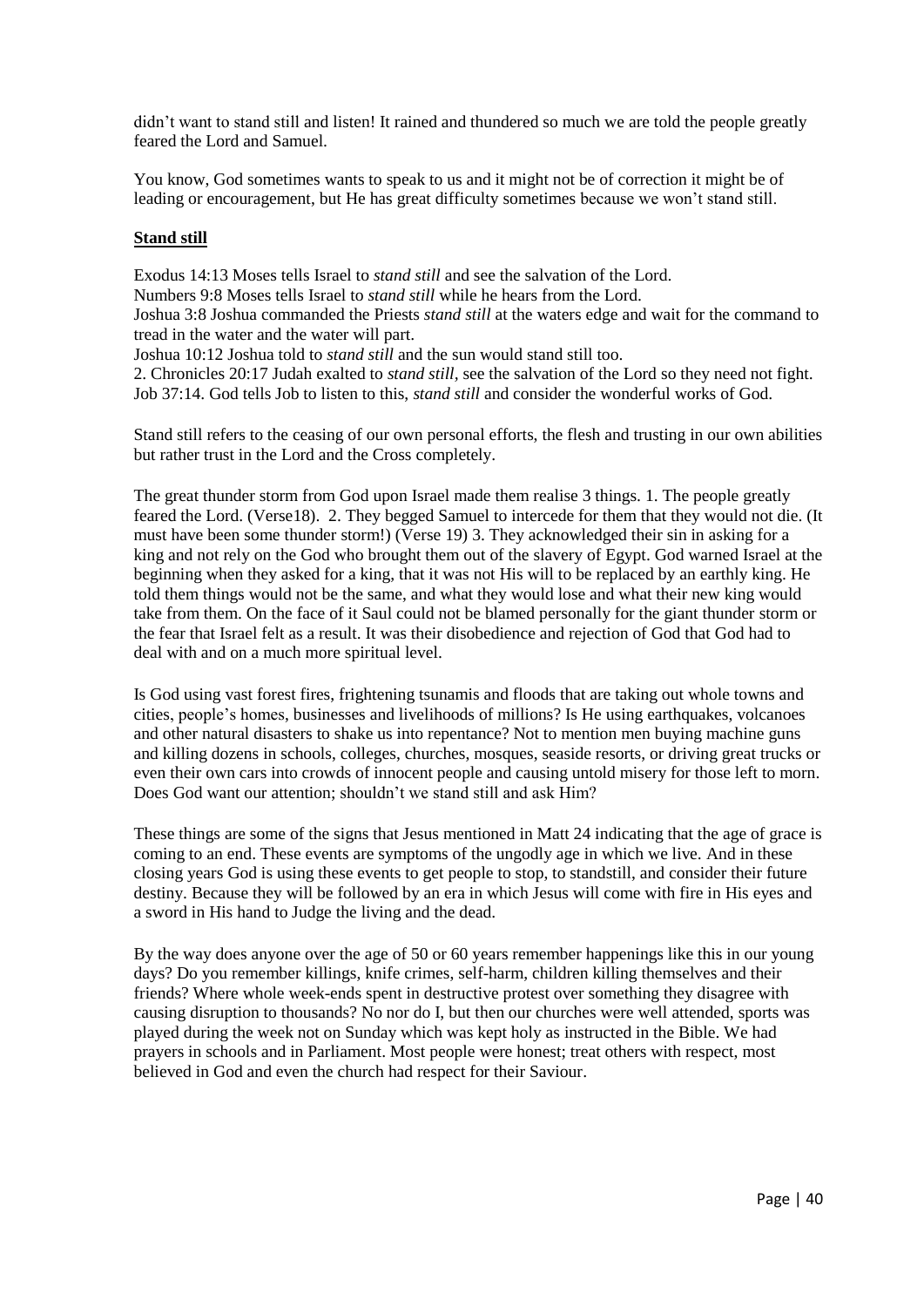### Verse 21

### God tells Israel

*And turn not aside: for then should you go after vain things which cannot profit nor deliver; for they are vain.* 

We have seen Israel repeatedly go after other nations and their gods when God told them not to. He knows the heart of every man and woman, He knows the temptation that calls to the heart and spirit of even His followers and pulls that person away from the love of God. That is another of Satan's ploys, if he can get the believer's mind distracted from the things of God he has succeeded.

### Isaiah 26:3

#### *You will keep him in perfect peace whose mind is stayed on Him; because he trusts in Him.*

We all want peace in our hearts, more so in the world we now live in, it's never been so troubled. Where is the peace we all crave for? The peace we want is in Jesus but nobody believes it! Jesus came as a baby some 2000 years ago and died on a cross to bring us that peace we crave, but in our rebellion we have turned that event into a happy holiday so the children can hang up a stocking and get toys and trinkets, and Mums and Dads can eat and drink themselves silly!

**Israel had to be brought to their senses time and again by wars, plaques and now a giant thunderstorm and for a few days they repented and asked God's forgiveness. But it wasn't long before they were rebelling again, and again God had to intervene and not only save them but forgive them again. Don't you think God is calling us all to repentance today? Oh I know that word repent is not used anymore; to repent means stop turn round and go the other way. If God spoke to Israel through the invasion of their enemies or by no water to drink in the wilderness or by His Prophet or a great thunderstorm when they were bringing in the harvest don't you think He is saying something to us by these massive fires and floods that are now developing all over the world wiping out vast areas of land along with homes, offices and factories. Don't you think He is prompting us to consider our eternal destiny? Or are you saying "No it's not God its climate change!"** 

I am in my 80's and can remember my younger days when my friend and I cycled 8 miles through London to the Woolwich Ferry and travelled back and forth most of the day on the Ferry across the River Thames! We never thought of guns in our school, or Lorries crashing into us, or being caught out by fires or floods these were unheard of. I also lived through the World War Two, I have lain on the grass in our garden and watched the planes in the Battle of Britain high above me, but somehow we have allowed things to get much worse today. Guns, bombs, murder, knife crime and a whole lot more are now in our own back yards every day. We live in this modern sinful world so we must be spiritually minded, think Godly thoughts, pray all the time, all this sin cannot be put down to the excuse of climate change! Keep your hearts pure before the Lord.

### 1.Samuel 12:20.

*And Samuel said unto the people, fear not: you have done all this wickedness: yet turn not aside from following the Lord, but serve the Lord with all your heart.*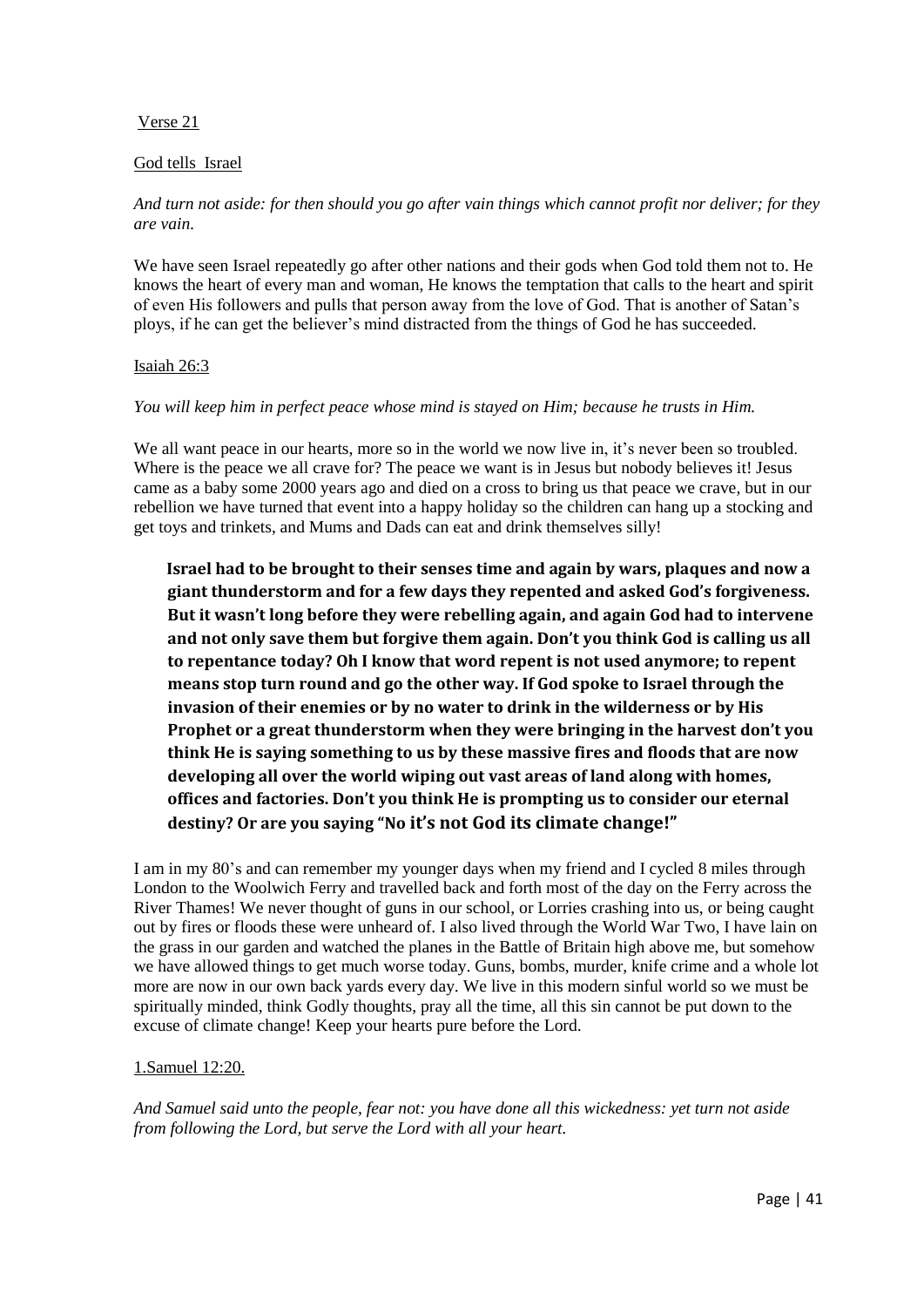Israel continues to sin. Time and time again. So do those who live in Germany and France, Russia the USA and England, in fact the Bible says that all have sinned and come short of the glory of God. But the amazing part of the above scripture is that although we may have sinned even to the extreme, there is still forgiveness for us if we genuinely repent. We are encouraged not to turn aside from following the Lord. But if we do He will forgive us if we ask Him.

We are exalted not to turn aside from following the Lord; it is a fact of life that if people do not follow after truth and the ways of God, they will soon slip into ways that are motivated by Satan. But you know what Satan offers don't you, sinful, false and vain ways which profit nothing, ways that cannot save the soul but only brings destruction. (Read our study on the Corinthian church.)

### 1.Samuel 12: verse 21

### *And turn not aside for then should you go after vain things which cannot profit nor deliver: for they are vain.*

The NIV Bible translates 'vain things' as 'useless idols'. We looked at the Philistines god earlier and their worship of a stone image carved by human hands which fell to the ground and smashed into pieces when the Ark of God showed up. We poked fun at the Philistines praying to an image that broke into pieces and had to be glued together by those who relied on it to deliver them in battle, answer their prayers or provide for them. And yet any one of us would, without thinking clean our cars on a Sunday, decorate the kitchen, take the family to a fun park or to the supermarket, go to the children's sports day all on a Sunday when God said we should keep Sunday holy because Sunday is His day. We have got so used to rebellion towards God we think nothing of ignoring God's commands and going our own way. And when someone writes about it and reminds us what God said, shouts of "old fashioned" "get into the 21 centaury Bill" and the like is heard from everywhere. An idol is anything put in place of or put before God. It wasn't until thunder and rain fell in such magnitude that all Israel *stood in awe of the Lord and of Samuel* and asked forgiveness for their sins. Samuel said to the people 'do not turn away after useless idols'.

### Verse 25

### *But if you shall still do wickedly, you shall be consumed, both you and your king.*

God wants us to turn round, turn completely away from wilful sin because He knows that it will let the enemy get a foothold in our lives. If we are truly born again we feel uncomfortable on the inside if we sin and we will immediately want to come to Jesus and ask forgiveness so that our relationship is fully restored. If we wilfully go on sinning and it does not bother us then perhaps we need to have a real encounter with Jesus for the first time!

God is not against you enjoying yourself, having fun with your family but He wants you to put Him first in all things. One of my sayings is "work first and play afterwards" in other words get your priorities right. It's the same with God; He must be first in our lives. Although Israel had sinned Samuel made it clear that now repentance had been made, forgiveness had been given so they were to serve the Lord with all their hearts (v 20). We read that *the Lord will not forsake His people for His great names sake, because it has pleased the Lord to make you His people.* Yes I know He was talking to the Children of Israel, but the cross has made us all one in Christ Jesus. All the promises God gave to Israel are now ours as well. It has pleased the Lord to make us gentiles His people too.

### Chapter 13:v3

*And Jonathan smote the garrison of the Philistines that was in Geba and the Philistines heard of it. And Saul blew the trumpet throughout the land saying let the Hebrews hear.*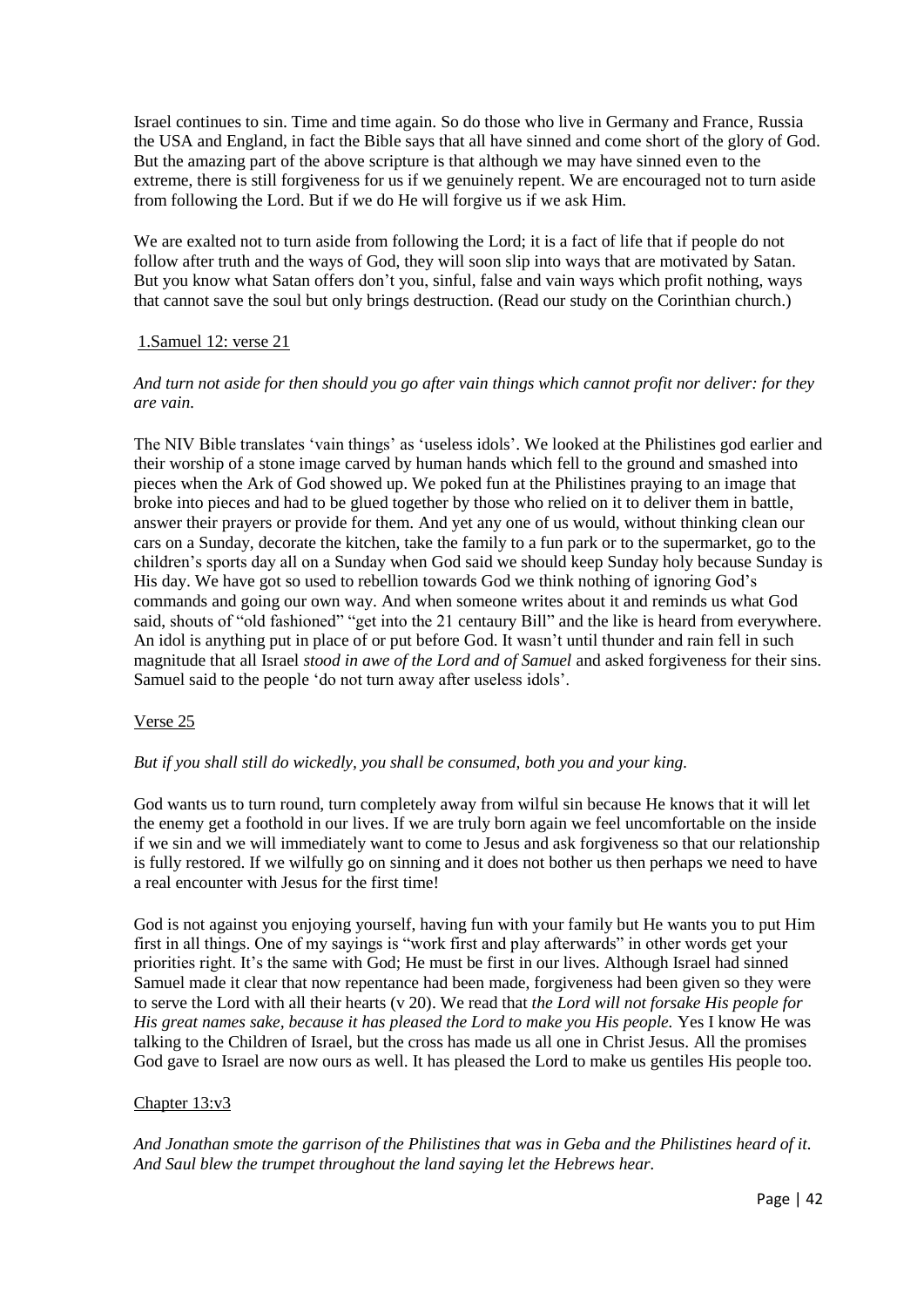Although Jonathan smote the Philistines garrison which was near Saul's home town, it was Saul who blew the trumpet and spread the news of victory to Israel, resulting in the people gathering after Saul at Gilgal.

### Verse 5/6

*And the Philistines gathered together to fight with Israel, thirty thousand chariots and six thousand horseman and people as the sand on the sea shore in multitude. When the men of Israel saw that they were in a strait for the people were distressed, they did hide themselves in caves in thickets and in rocks and in high places and in pits.*

Some even went over into Jordon to the land of Gad and Gilead. Saul went to Gilgal and those that followed him were very fearful. Israel had nothing to fight with; they had no chariots, no trained fighting men, no swords or spears so all they could do was run and hide. When God brought Israel out of Egypt and led them to Cannon He defeated all their enemies for them, now, without weapons, no fighting men, without chariots, they ran and hid in any place where they could not be seen by the enemy. With only slings to throw stones and bows and arrows looking at things from a natural point of view they could not hope to win. But God was still on their side, He loved His wayward people.

### **Saul loses patients with Samuel**

Samuel made arrangements with Saul to meet at Gilgal in 7 days but Samuel was a little late. Saul grew impatient and assumed the office of the priest and sacrificed a burnt offering. When he had finished Samuel appeared and rebuked him for his impudence. (V10-15)Samuel's lateness was no doubt designed by God to test Saul as to whether he would obey God or to act on his own will. He failed! Saul was clearly in a backslidden state. The law clearly stated that sacrifices were to be offered by the priest only and those who were appointed by God. Saul was neither a priest or appointed by God to represent Israel in such a way. Saul showed he thought of these sacrifices as just a ceremony or a ritual. Unfortunately millions in church today treat the cross in the same manor, mainly because they have not been to the foot of the cross and met the Saviour or established a personal relationship with Him.

### 1 Samuel 13 13/14

For this disobedience and presumption Saul was to lose his kingdom and the line as king with Saul would not continue, not because of the Philistines but because of his own disobedience and that his heart was not totally towards God. Samuel left Saul to his own devises and went to Gibeah and Saul was left to fight with about 600 men. At the beginning of the chapter there were 3,000 men of Saul's personal bodyguard, these were now reduced to 600. These 600 men were to oppose the might of the Philistines, just think of it! 600 to oppose 30,000 chariots, 6000 horsemen, and innumerable foot soldiers, it seemed to be very one sided except Israel had God to help them so the outcome was certain.

Now the Philistines had captured all the blacksmiths of Israel so they could not make weapons of war. All Israel were allowed to use were files to sharpen the farm implements but in the main they had to go to Philistia to service their farming machinery. Under these circumstances it seemed impossible for Israel to be victorious and free from the bondage of the Philistines.

### Chapter 13 verse 22

*So it came to pass in the day of battle, that there was neither sword nor spear found in the hand of any of the people that were with Saul or Jonathan. Only Saul and Jonathan were armed.*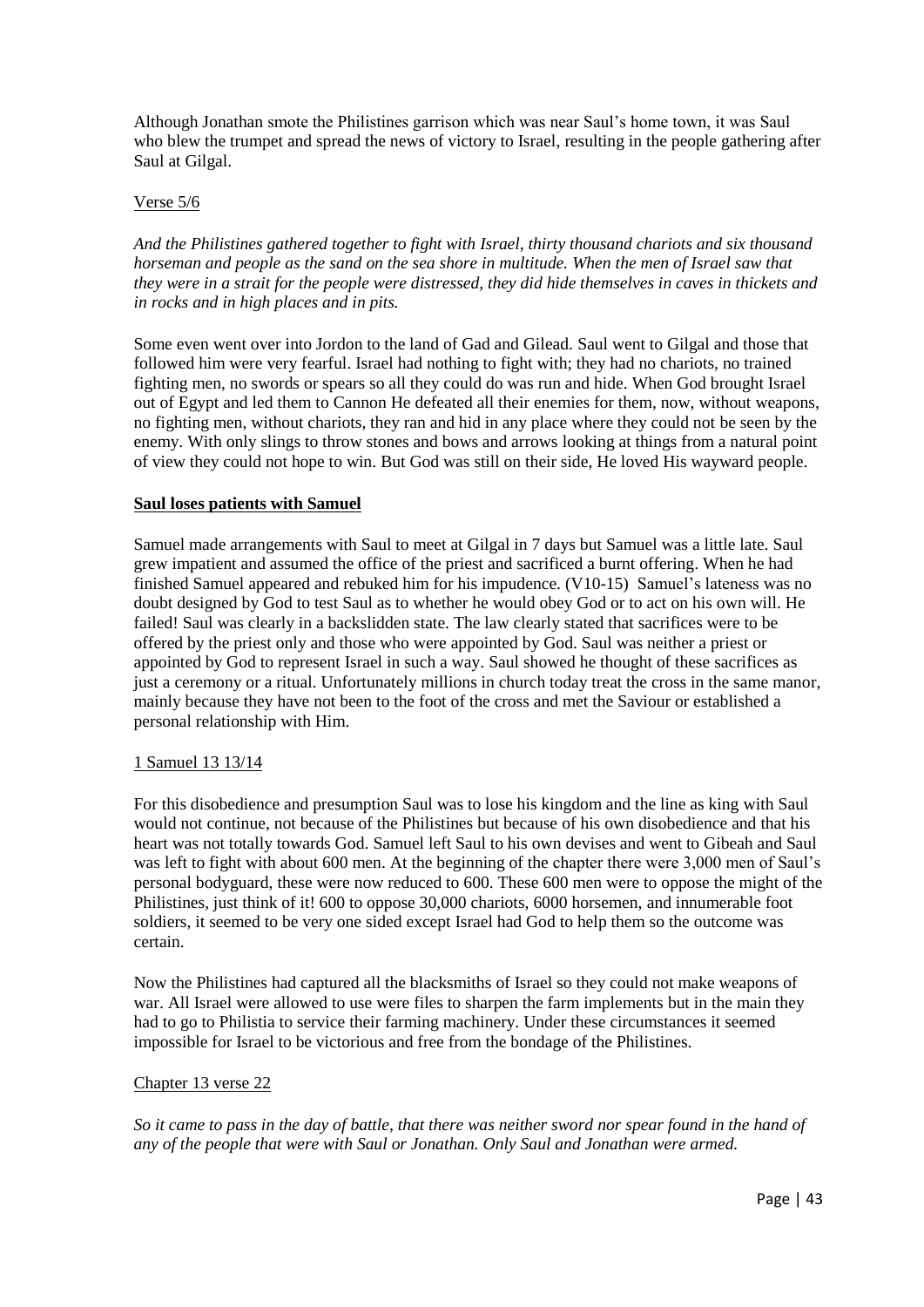### **Chapter 14**

### **Let's go and see the enemy!**

God was with Jonathan and God was with his armour bearer and He honoured their faith, just the two of them trusting in God to see what they could do to defeat the Philistines. Jonathan allowed God time (y 6) and space to direct proceedings which He did and as Jonathan showed himself to the enemy God caused a trembling in the host, in the fields, among the people, in the garrison, the spoilers and there was an earthquake that shook the place. The Philistines were so confused they started making such uproar that they frightened each other and they started killing each other. When strong, well trained fighting men began to destroy each other with no earthly reason it could only be supernatural and orchestrated by God.

### Chapter 14 verse 19

*And it came to pass while Saul talked unto the Priest, that the noise that was in the host of the Philistines went on and increased and Saul said to the Priest withdraw your hand.*

It would appear that Saul was in the process of seeking advice from the Lord with the help of the Priest; when the noise from the camp of the Philistines increased and interrupted them. Saul broke off his conversation with God asking if he should go into battle. Saul could not wait until the will of God was made known to him. Saul also ordered the Ark to be brought so he could seek God's will before entering the battle. The Ark was not meant to be used for this purpose. The Urim and Thummim was given for times like this and it may well have been that the Priest was about to get an answer when he was interrupted by Saul and told to remove his hand from the bag. (Exodus 28:30). Saul was so close to getting an answer from the Lord, the Priest's hand was in the bag and he was about to pull his hand out with the word of God in answer to Saul's question. And Saul missed it! There are times when we need an answe**r** to our prayers from the Lord urgently. Sometimes the desperation of our circumstances requires an immediate reply or so we think. Saul wanted an immediate answer; he wanted to go into battle so he sent for the Ark of God which was going to take time to arrive. So he then asked the Priest who cooperated with the use of the Urim and Thummim but just as the Lord was about to answer, Saul cut Him off and he did not hear what the will of the Lord was.

Habakkuk was another whose heart was heavy for the vision he had. So he prayed about it, he believed that a man could pray and God would answer so he said he would stand at his watch like a man on guard at a tower expecting some response. The Lord did reply and said to Habakkuk write the message down, make it plain so the herald or whoever reads it may run with it. That message or that prayer may well be the prayer of many of like minds, and those who are charged with the spreading of the Gospel they need encouragement too. The Bible says *though it linger, wait for it, it will certainly come and will not delay.* The answer is on the way have patience, wait before the Lord. Saul didn't and he lost it!

### **Up pops the flesh again!**

The flesh certainly was at work through Saul. He forbids the people to eat any food until evening under an oath until he is avenged of his enemies. Now he has made this battle a personal vendetta at the cost of all his men. As king binding the army under strict oath was a most serious matter because an oath directly invoked God's involvement (Gen 21:23). What a thing to do there seems to be no rhyme or reason for this curse and it will only serve to weaken the soldiers anyway, with well-fed men there could have been a greater slaughter among the Philistines.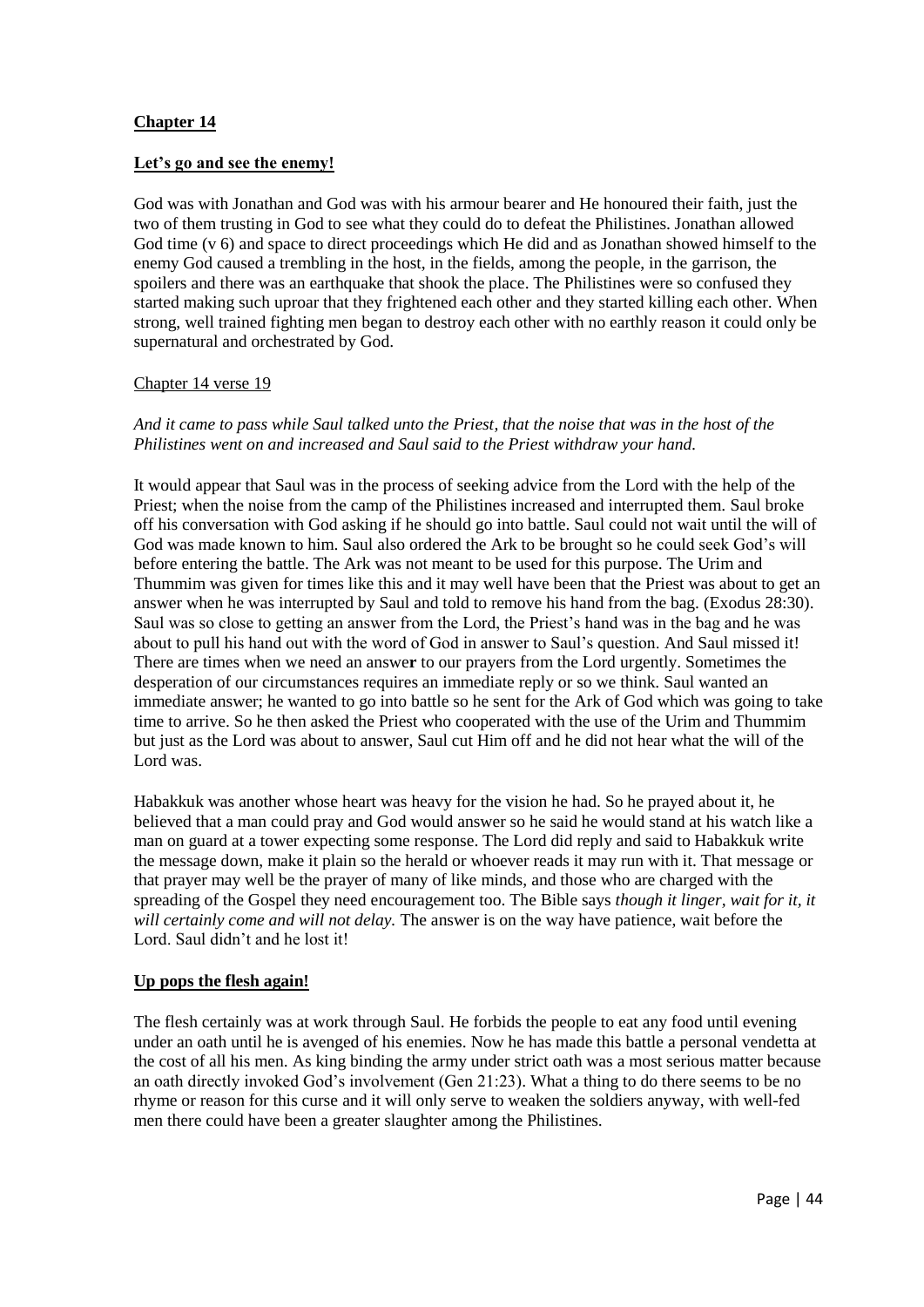### Verse 25/26

*The entire army entered the woods and there was honey upon the ground and when the people were come into the wood behold the honey dropped; but no man put his hand to his mouth for the people feared the oath.*

The tired worn out army came to a wood and the honeycombs were so full they overflowed onto the ground, a provision of the Lord indeed hindered by the fleshly curse of Saul. Jonathan had not heard of his father's command when he came upon the wood where all this honey was. He was as tired and as faint as the rest of them so he ate some of this honey and the Bible says his eyes were enlightened, or his strength was renewed. A taste of any kind of food would have renewed their strength when as weary as these men were. How foolish of Saul to put these men under such a curse v25 27-28. When Jonathan heard of his father's oath he was not pleased. Maybe that is why God supplied milk and honey in the land of Cannon for the children of Israel, honey is recognised as a natural medicine food and strength giver by our professionals today.

### Verse 32

*And the people flew upon the spoil and took sheep oxen and calves and slew them on the ground and the people did eat them with the blood.* 

The Israelites were not permitted to eat blood see (Gen 9:4 Dt 12:16 Dt 12:23 Acts 15:20). These men were starving, weak and exhausted and they had a right to the spoils of the enemy so they, in confusion created by Saul took the animals of the Philistines, cooked them and ate. They did not give time to drain the blood according to God's law. This sin was pointed out to Saul who did his best to rectify the situation, he ordered a large stone to be brought and set up. This no doubt was to raise the carcasses up so they would drain of blood. He then built an altar to the Lord, this was the first altar to the Lord he had built; he seemed to build it in a hurry because his mind was still on the battle. He was not asking forgiveness for leading his people astray and binding them up with an oath.

### **Chapter 14: verse 36**

*And Saul said Let us go down after the Philistines by night and spoil them until the morning light, and let us not leave a man among them. And they said do whatsoever seems good unto you. Then the Priest said let us draw near unto God. Saul then asked counsel of God; Shall I go down after the Philistines? Will you deliver them into the hand of Israel? But He answered him not that day.*

Saul was not getting any support from his fighting men, "do what you think best Oh king" "well it's up to you king" and the Lord was not answering either so it appeared to Saul that there was sin in the camp not thinking at all that the fault was with him. So out comes another rash vow "*As the Lord lives thought it be in Johnathan my son, he shall surely die".* Again no one said a word they all condemned him by their silence. With the use of the Urim and the Thummim by the Priest lots were cast between Saul and Jonathan and it was implied that Johnathan had sinned.

"All I did was taste a little honey and I must die for it" Jonathan said a little sarcastically but his father condemned him to death.

### Verse 45

*And the people said to Saul, shall Jonathan die, who has wrought this great salvation in Israel? God forbid as the Lord lives there shall not one hair of his head fall to the ground; for he has wrought with God this day. So the people rescued Jonathan that he died not.*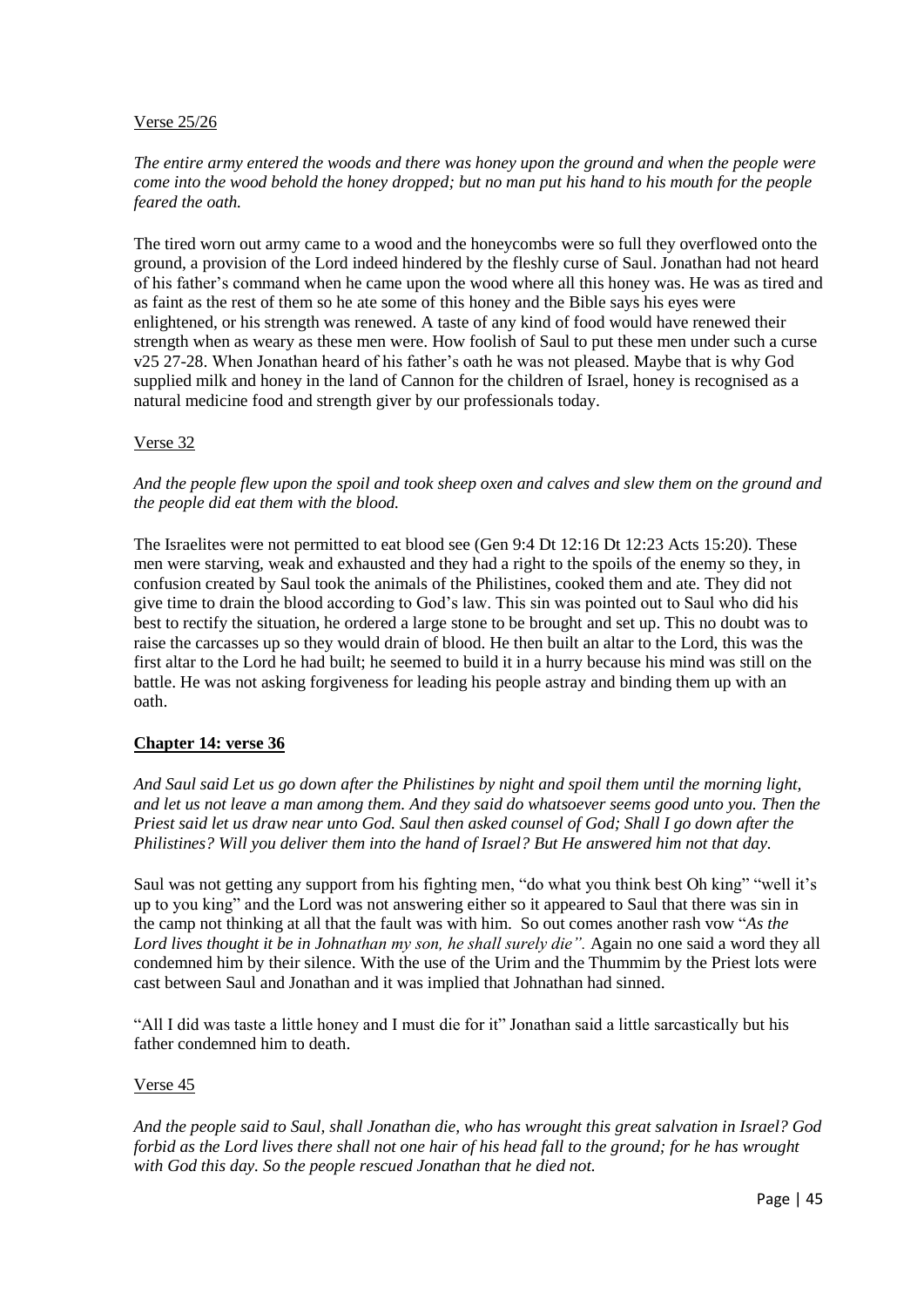The Lord did not answer Saul when he asked should he go up against the Philistines and the people chose not to support him so Saul decided to call off the war with the Philistines and the Philistines went home too.

Israel's enemies included Moab, the children of Amon, and the kings of Zobah, the Philistines, Philistia, and Amalek. Saul was victorious over them all no doubt God was with him for the sake of God's chosen people.

The Lord remembered when the Children of Israel came out of Egypt how the Amalek laid wait for them and attacked them. Now God tells Saul to smite Amalek and utterly destroy them and spare them not, both man and woman, infant and babies, ox and sheep, camel and ass.

### Chapter15 v1/2/3

*…now therefore harken you unto the voice of the words of the Lord. Thus says the Lord now go and smite Amalek and utterly destroy all that they have, and spare them not; but slay both man and woman infant and suckling, camel and ass.*

This was in fulfilment of God's purpose stated about 500 years earlier in Exodus 17:14-16.

### Exodus 17:14-16

*And the Lord said unto Moses, write this for a memorial in a book, and rehearse it in the ears of Joshua; for I will utterly put out the remembrance of Amalek from under heaven.* 

This has been fulfilled there are no people on the earth today called Amalekites.

So Saul gathered together fighting men and came to the city of Amalek and laid wait for them. Judges 1:16; 4:11 tells us that some of the Kenites settled in Judah others remained with the Amalekites and these were warned to leave by Saul so they would not be destroyed in the coming battle (v6). Some of the Kenites had accompanied the Israelites and showed kindness to them when they settled in Canaan, and Moses married a Kenite woman see Exodus 2:16, 21-22. So they had the favour of God upon them, so the Kenites left the Amalekites for safety.

### Chapter 15 verse 7

And Saul smote the Amalekites but he took Agag the king alive but destroyed all the people. He also took the best of the sheep, oxen, and lambs and killed all the worthless stock.

### **God changes His plans for Saul**

### Verse 11

### *It repents me that I have set up Saul to be king; for he is turned back from following me, and has not performed my commandments. And it grieved Samuel and he cried unto the Lord all night.*

Samuel knew what would happen to Saul if he rejected the Lord, he would be a lost soul, and he would not cry all night for Saul if this were not so. He cried unto the Lord but the responsibility was Saul's not the Lord's. Saul had a free will to obey God or not, he chose not to obey the Lord so he must take the consequences. Those of us who follow the Lord must be careful to obey the Lord and not go our own way or we will be rejected by the Lord as Saul was.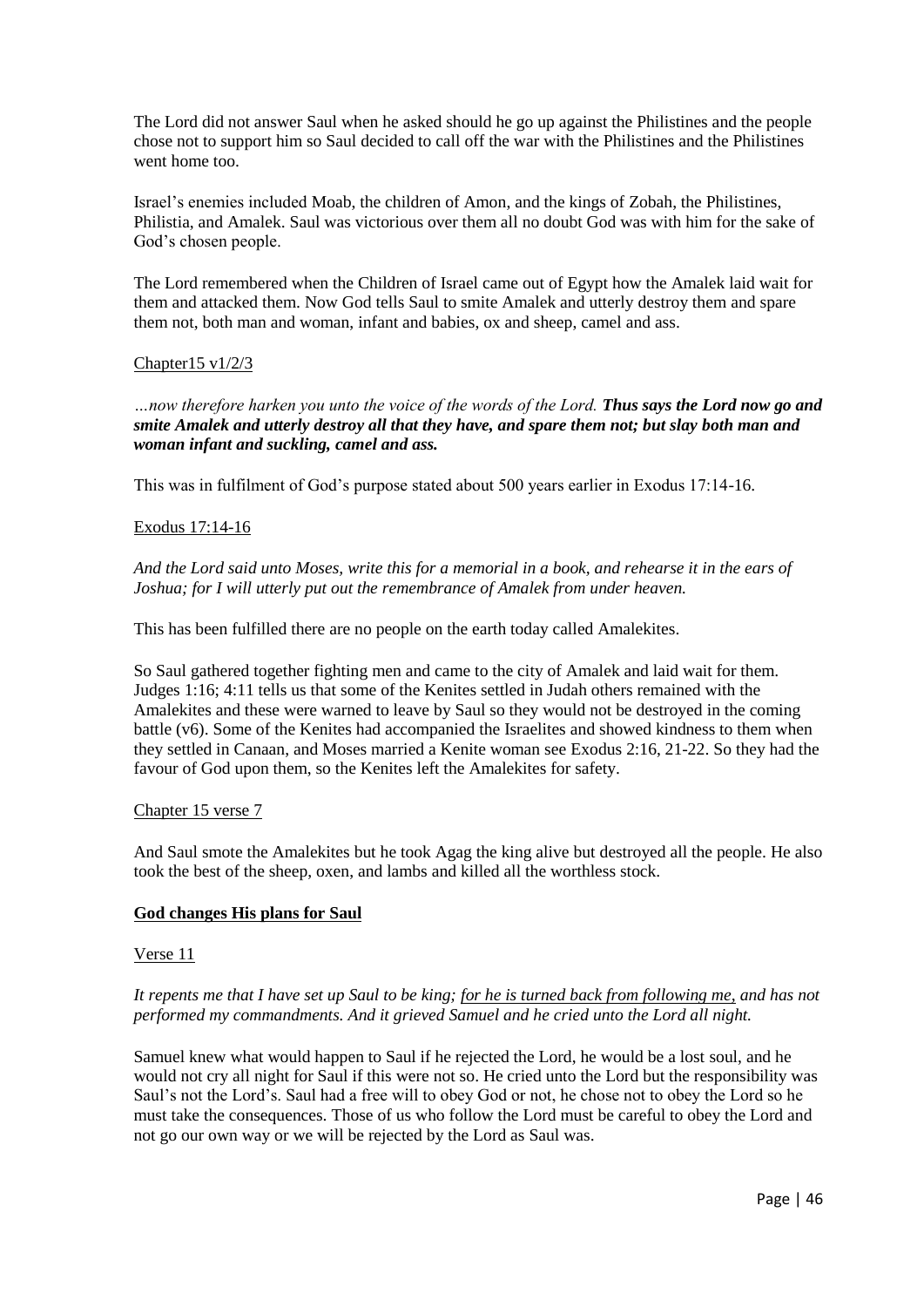### *God said "It repents me that I have set up Saul to be king; for he is turned back from following me,"*

One would think the Lord made a mistake in agreeing to Israel's request for a king, but no! Israel had to be tested and lessons learned as we all have to in our walk with God. At the beginning of our study in chapter 8: verse 11 the Lord told Israel through his prophet Samuel the kind of king they would get, one that would take and take and demand and not please the Lord. Israel was proving that the Lord was right and Saul was turning away from the Lord and not proving himself to lead them in the ways of God, it's called backsliding!

### **6 things in which Saul failed God.**

Saving Agag alive. Sparing the best of the sheep. Saving the best of the oxen. Saving the best of the fatlings. Saving the best of the lambs. Saving all that was good.

This was in direct disobedience to the command of God, which was to utterly destroy all the Amalekites, man, woman and child and all they had. Saul was without excuse in disobeying God; but he took it upon himself to choose what was to be killed and what was to be saved. He also lied to Samuel by telling him "*I have performed the commandment of the Lord*". (V 12-13). Samuel confronted Saul by asking then what was all the sheep bleating and the cattle lowing if he had obeyed the Lord? Saul blamed everybody else for taking the best animals for themselves and excused himself as blameless.

The whole problem with Saul was that he was man's choice as a king and not God's. Saul was chosen as king on the basis of his outward appearance, which hides a person's true heart and true commitment to God. Saul successor King David was God's choice and the Bible describes him as a *man after God's own heart*. Today realise that God is looking at your heart. He wants to transform us all on the inside so that our hearts truly aligns with His.

Saul saved all the best animals from the Amalekites supposedly to sacrifices them to the Lord. He didn't tell Samuel they were for sacrifice until he was found out to have disobeyed the Lord. Saul was so full of pride that not only did he do his own thing and disobeyed the Lord; he set up a monument in honour of his victory over the Amalekites. No wonder God repented that He set Saul up as king. It is in this setting that Samuel tells Saul one of the most important verses of scripture in the Bible.

### 1 Samuel 15: 22

### *Behold, to obey is better than sacrifice and to harken than the fat rams.*

There were many Amalekites spared and still in existence long after Saul according to chapter 27:8 2.Samuel 1:8 1Chronicles 4:43. But God said He would punish them for what they did to Israel when they waylaid them as they came out from Egypt (15:1) So Saul disobeyed the Lord and lied to Samuel. That verse says God has great delight in burnt offerings but He much prefers you to obey Him and listen to Him which in today's world is to stop what we are doing spend time in the quietness and listen for the voice of God, that is not an easy thing to do. God wants to see our determination and commitment, how long will we wait before Him? Will we control our wandering mind? Or will we cut our time with the Lord short just as Saul did when the priest consulted the Lord in Chapter 14:19 and did not hear God's answer.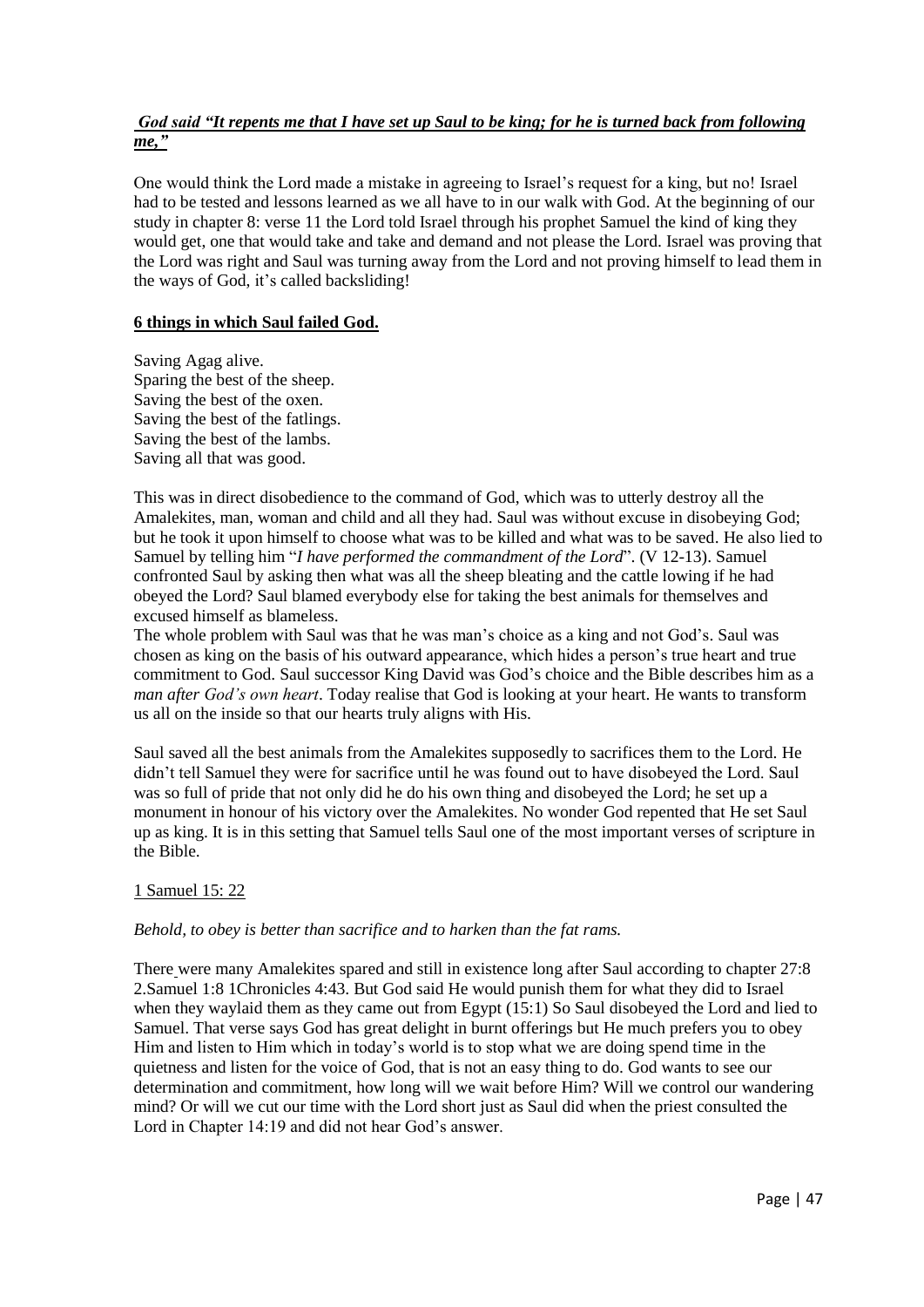### Verse 23

*For rebellion is as the sin of witchcraft and stubbornness is as iniquity and idolatry.* 

Numbers 22:7; 23:23; 2Kings17:17; Jeremiah 14:14; Ezekiel 13:23. We have the Bible to guide us into all truth, Samuel had the word of the Lord direct and told Saul what the Lord's word was. The last part of verse 23 says, *because you have rejected the word of the Lord, he has also rejected you from being king.*

God gave Saul many opportunities to obey and live according to the commands of God but Saul could not control his self-will and 5 times it is said that God rejected him. Twice Saul said I have sinned, once he said I have transgressed the commandment of the Lord and he also confessed he had transgressed Samuel's words. This man's heart had been hardened towards God and he gave excuses for the sins he had committed.

### **The rejection of Saul**

Saul asks forgiveness of Samuel yet again and Samuel turned to go away but Saul grabbed Samuel's mantle and it ripped, which was a sign that God would rend the kingdom from him and give it to another man, a man who is better than Saul.

Saul just would not obey God, verse 30 is yet another plea for favour from Samuel but there is no repentance mentioned, he is more concerned about his standing with the elders, the people and to worship Samuels God, not his God, not the God of Israel he says *the Lord thy God.* Saul had lost his personal relationship with his God.

### Verse 11

*It repents me that I have set up Saul to be king: for he is turned back from following me, and has not performed my commandments. And it grieved Samuel and he cried unto the Lord all night.*

This scenario seams to crop up in most of our studies. I am fully aware of the popular teaching of once saved always saved and many in the church hold it close to their hearts. After all it is a convenient belief; I talked with a man doing some building work on our church one day. He was a committed catholic. I invited him to our meetings. After we talked some more he said "No I can go to my Priest and get absolution on Sunday and live how I want the rest of the week until next Sunday and I get absolution again, I can't do that in your church"…and he was serious, I'll say it again, you cannot play fast and loose with God He will not have it.

Samuel cried all night at the choice Saul made and his continual rejection of God. I felt a similar feeling over this builder. They both rejected God; surely they both know that at the great Judgement Seat God will reject them for unrepentant sin. This subject crops up as a warning somewhere in nearly every book in the Bible. I am aware that this is the personal view of many in the church, I am also aware that whole denominations believe and preach this dangerous doctrine to their congregations, I have sat among them. In this study of Samuel this subject has cropped up again, this time by God himself. Read this study again, carefully, and confirm in your own mind that Saul's heart was changed and he was changed into another man. Chapter 10: 6. He received the Holy Spirit (1 Sam, 16:12-23). The next verse says "For God is with you" God was with Saul all the time Saul was with God, but when Saul sinned and rejected God (13:8-14; 15:16-30) the Lord departed from him taking the Holy Spirit with Him.

### Verse 26

*And Samuel said unto Saul I will not return with you for you have rejected the word of the Lord and the Lord has rejected you from being king over Israel.*